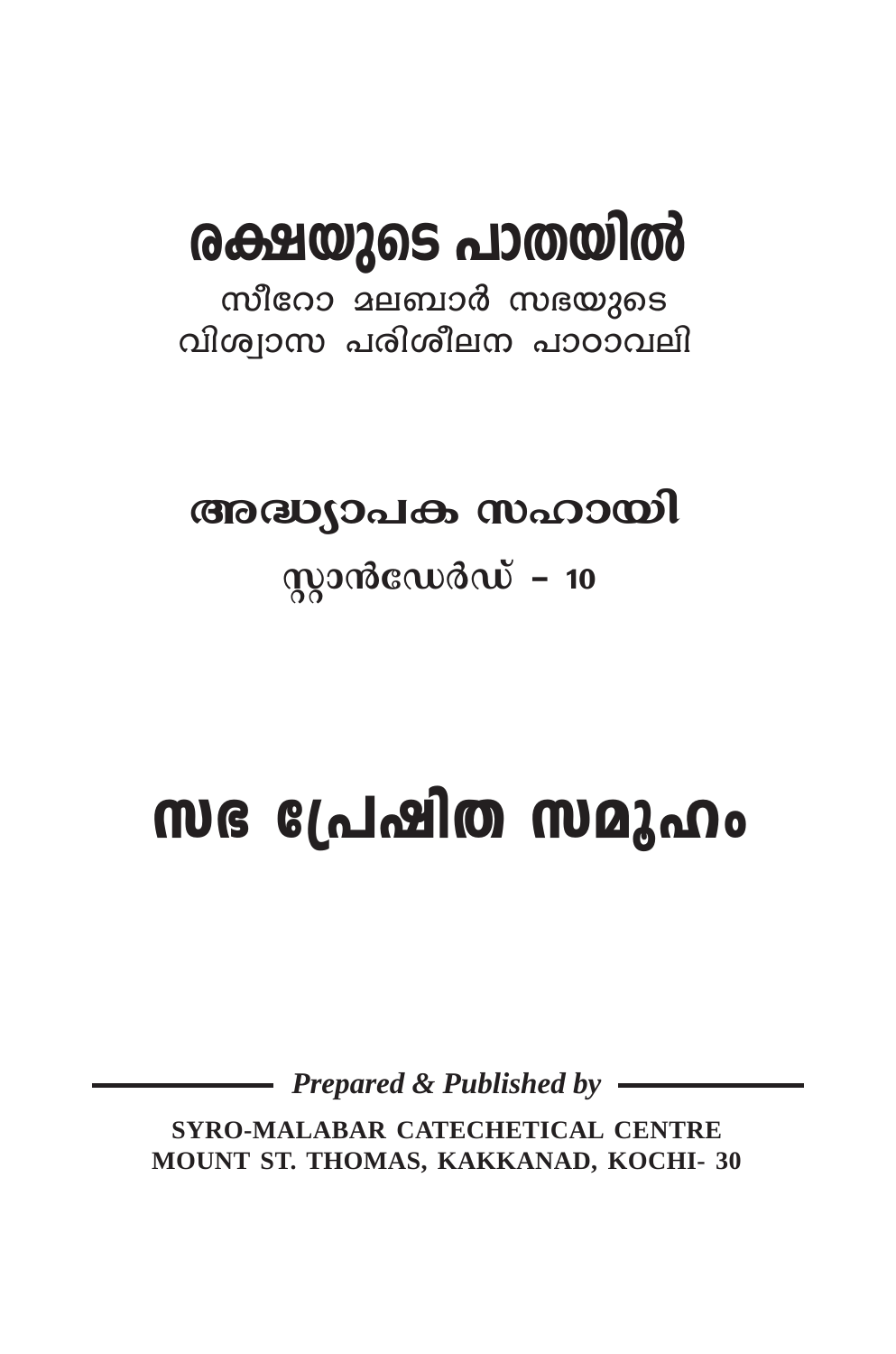#### *Title :* **SABHA PRESHITHA SAMOOHAM (Malayalam)**

#### *Text Prepared & Published by* SYRO-MALABAR CATECHETICAL CENTRE MOUNT ST. THOMAS, KAKKANAD, KOCHI- 30

*Distributed by* SMCC, MOUNT ST. THOMAS KAKKANAD, KOCHI-30

*Printed at*

Year of Publication 2011 Price : Rs. 15/-

$$
\bigcirc
$$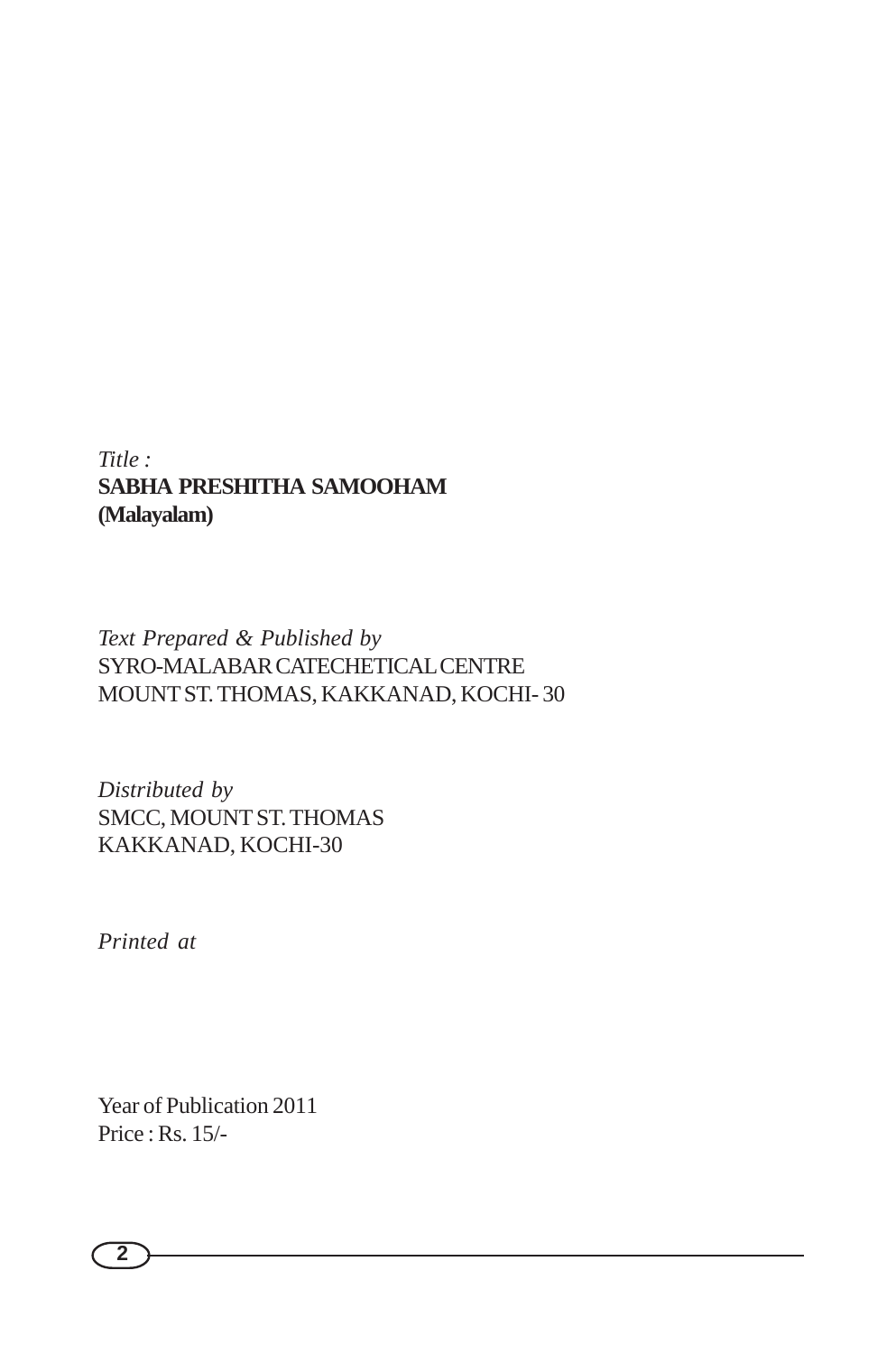# ആമുഖം

നിങ്ങൾ നന്നേ ചെറുപ്പത്തിൽ വിശ്വാസ പരിശീലനക്ലാസ്സിൽ പഠി ച്ചിരുന്ന നാളുകളെക്കുറിച്ച് ഓർമ്മിക്കുവാൻ കഴിയുമോ? അവിടെ നിങ്ങൾ ഏറ്റവും ഇഷ്ടപ്പെട്ട കാര്യങ്ങൾ എന്തൊക്കെയായിരുന്നു? അവയെല്ലാം ഇന്ന് നിങ്ങൾ പഠിപ്പിക്കുന്ന കുട്ടികൾക്കും നൽകേണ്ട തല്ലേ? സൺഡേ സ്കൂളിൽ നിന്ന് നിങ്ങൾക്ക് ഉണ്ടായിട്ടുള്ള സന്തോ ഷാനുഭവങ്ങൾ ഓർമ്മയില്ലേ? അത്തരം അനുഭവങ്ങൾ ഇന്നത്തെ കുട്ടി കൾക്കും നൽകണ്ടേ?

അക്കാലത്ത് നിങ്ങൾക്ക് പ്രയാസമുണ്ടാക്കിയ കാര്യങ്ങൾ ഓർക്കു ന്നുണ്ടോ? വിശ്വാസപരിശീലനം നേടുന്നതിലുള്ള താൽപര്യം കുറ യ്ക്കുന്ന എന്തെങ്കിലും അനുഭവങ്ങൾ ഉണ്ടായിട്ടുണ്ടോ? എങ്കിൽ അവ യൊന്നും നമ്മുടെ കുട്ടികൾക്ക് ഉണ്ടാകാതെ നോക്കേണ്ടതല്ലേ?

നിങ്ങളുടെ മുന്നിലിരിക്കുന്ന പത്താം ക്ലാസ്സിലെ കുട്ടികൾക്ക് ശരി യായ വിശ്വാസപരിശീലനം നൽകാനുള്ള പരിശ്രമത്തിൽ മേൽപ്പറഞ്ഞ കാര്യങ്ങൾക്ക് പ്രാധാന്യമുണ്ട്.

ഒപ്പം മറ്റൊരു കാര്യവും കൂടി ഓർമ്മിക്കണം. കാലം മാറിക്കൊ ണ്ടിരിക്കുകയാണ്. കുട്ടികളുടെ ജീവിതസാഹചര്യങ്ങളിലും അനുഭ വങ്ങളിലും അഭിരുചികളിലും മാറ്റങ്ങൾ ഏറെയുണ്ട്. അതു പരിഗ ണിച്ചാലേ മതിയാവൂ. അതേസമയം മാറ്റങ്ങളുടെ ലോകത്ത് മാറ്റമി ല്ലാത്ത ദൈവത്തെയും മാറ്റം വരാത്ത ക്രിസ്തീയ സത്യങ്ങളെയും കുട്ടികളിൽ ഉറപ്പിക്കുകയാണ് വിശ്വാസപരിശീലനത്തിന്റെ ലക്ഷ്യം. അതിന് ഉപകരിക്കുന്ന പുതിയ പാഠപുസ്തകമാണ് നിങ്ങൾക്ക് പഠി പ്പിക്കാനുള്ളത്. പാഠപുസ്തകത്തോടൊപ്പം അധ്യാപകർക്കായി പ്രത്യേകം തയ്യാറാക്കിയ അധ്യാപകസഹായിയാണ് നിങ്ങളുടെ കൈയ്യിലുള്ളത്. കഴിവുകൾ വളർത്തിയും കുറവുകൾ പരിഹരിച്ചും നല്ലൊരു അധ്യാപകൻ/അധ്യാപിക ആയിത്തീരാൻ ഇതു നിങ്ങളെ സഹായിക്കും.

3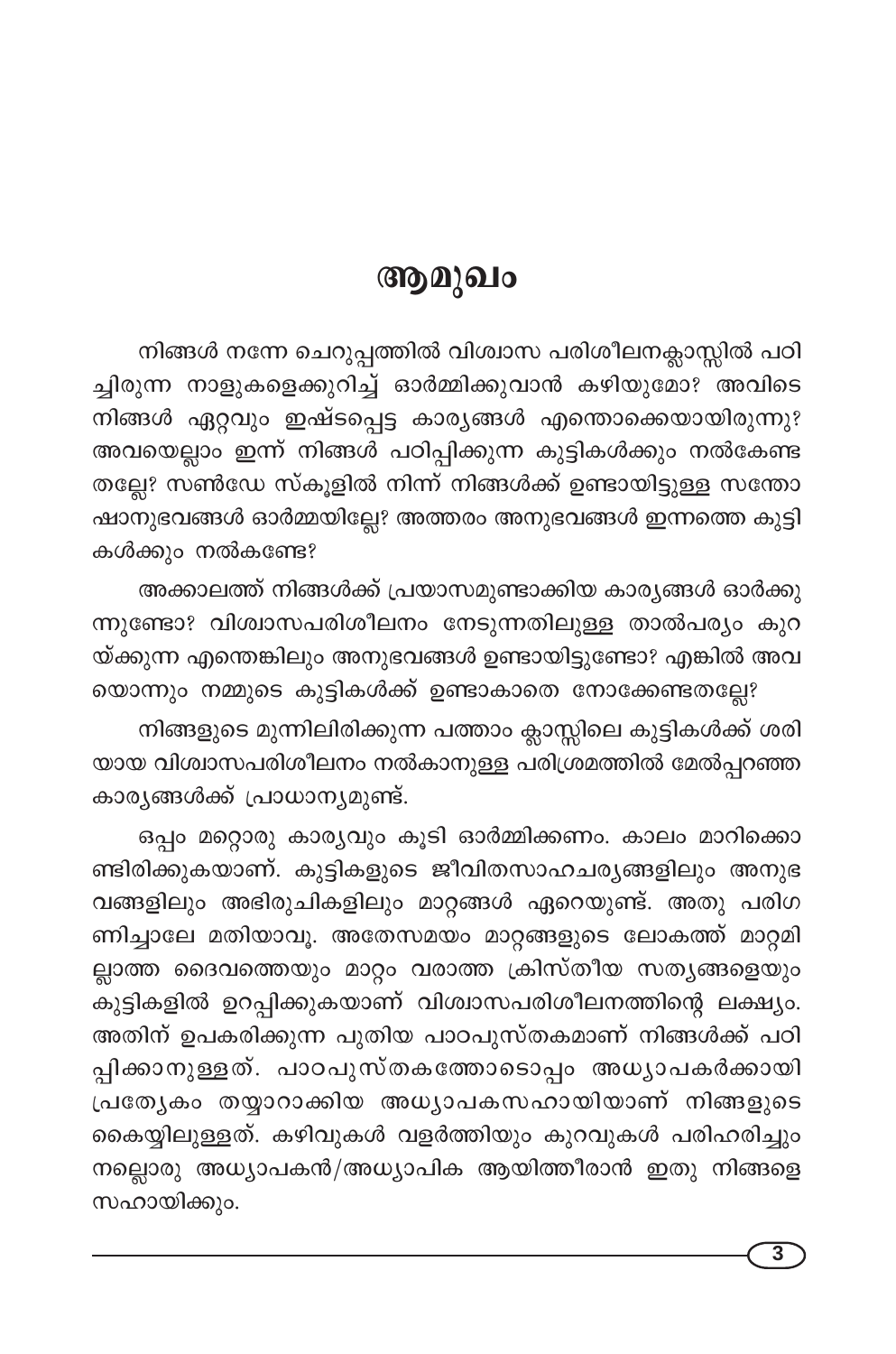# അധ്യാപകസഹായി എന്ത്? എന്തിന്?

# ഒരു അദ്ധ്യാപക സഹായി

- പാഠപുസ്തകത്തിന്റെ അനുബന്ധമാണ്  $\frac{1}{12}$
- അധ്യാപകന്റെ വഴികാട്ടിയാണ്  $\frac{1}{12}$
- $\frac{1}{12}$ പാഠങ്ങളുടെ വ്യാഖ്യാന രൂപമാണ് ഒരു അധ്യാപകസഹായി പലവിധത്തിൽ അധ്യാപകന്/അധ്യാ പികയ്ക്ക് ഉപകരിക്കുന്നു.
- പാഠങ്ങൾ ശരിയായി മനസ്സിലാക്കാൻ ➤
- പാഠങ്ങൾ നേരായ മാർഗ്ഗത്തിൽ പഠിപ്പിക്കാൻ  $\blacktriangleright$
- പാഠങ്ങളുമായി ബന്ധപ്പെട്ട സംശയങ്ങൾ സ്വയം ദൂരീകരിക്കാൻ  $\blacktriangleright$
- കുട്ടികളുടെ സംശയങ്ങൾക്ക് തൃപ്തികരമായ മറുപടി നൽകാൻ  $\blacktriangleright$
- ക്ലാസ്സിലെ പ്രവർത്തനങ്ങൾ ശരിയായി സംഘടിപ്പിക്കാൻ  $\blacktriangleright$
- $\triangleright$  ചോദ്യങ്ങൾക്ക് ഉത്തരം കണ്ടെത്താൻ
- ≻ പാഠപുസ്തകം പൂർണ്ണമായി ഉപയോഗപ്പെടുത്താൻ
- $\triangleright$  അധിക വിവരങ്ങൾ ശേഖരിക്കാൻ
- ≻ സ്വന്തം അധ്യാപനരീതികളെ മെച്ചപ്പെടുത്താൻ
- പുതിയ പാഠപുസ്തകത്തിന്റെ സമീപനം ഉൾക്കൊണ്ടു നടപ്പി  $\blacktriangleright$ ലാക്കാൻ

## അധ്യാപനവുമായി ബന്ധപ്പെട്ട മൂന്ന് പ്രധാന ചോദ്യങ്ങളുണ്ട്

- എന്താണ് പഠിപ്പിക്കേണ്ടത്? എന്ത് ലക്ഷ്യത്തോടെയാണ് പഠി  $1.$ പ്പിക്കേണ്ടത്?
- ആരെയാണ് പഠിപ്പിക്കേണ്ടത്?  $\overline{2}$ .
- എങ്ങനെയാണ് പഠിപ്പിക്കേണ്ടത്? 3.

വിശ്വാസപരിശീലനപ്രക്രിയയിൽ ഏർപ്പെട്ടിരിക്കുന്ന എല്ലാ അധ്യാ പകരും ഈ ചോദൃങ്ങൾക്ക് ഉത്തരം കണ്ടെത്തേണ്ടതാണ്.

#### വിശ്വാസപരിശീലനം എന്തെന്ന് അറിയണം. 1.

മാമ്മോദീസ സ്വീകരിച്ചവരെ ക്രിസ്തീയ വിശ്വാസത്തിന്റെ പക്വ തയിലേക്കും ക്രിസ്തിയ ജീവിതത്തിന്റെ പൂർണ്ണതയിലേക്കും നയിച്ചുകൊണ്ട് ക്രിസ്തുവിൽ വളരുവാൻ സഹായിക്കുകയാണ് വിശാസപരിശീലനത്തിന്റെ അടിസ്ഥാന ലക്ഷ്യം. ഇതിനായി വിശ്വാസത്തിന്റെ അറിവിലേക്കും അനുഭവത്തിലേക്കും ജീവിത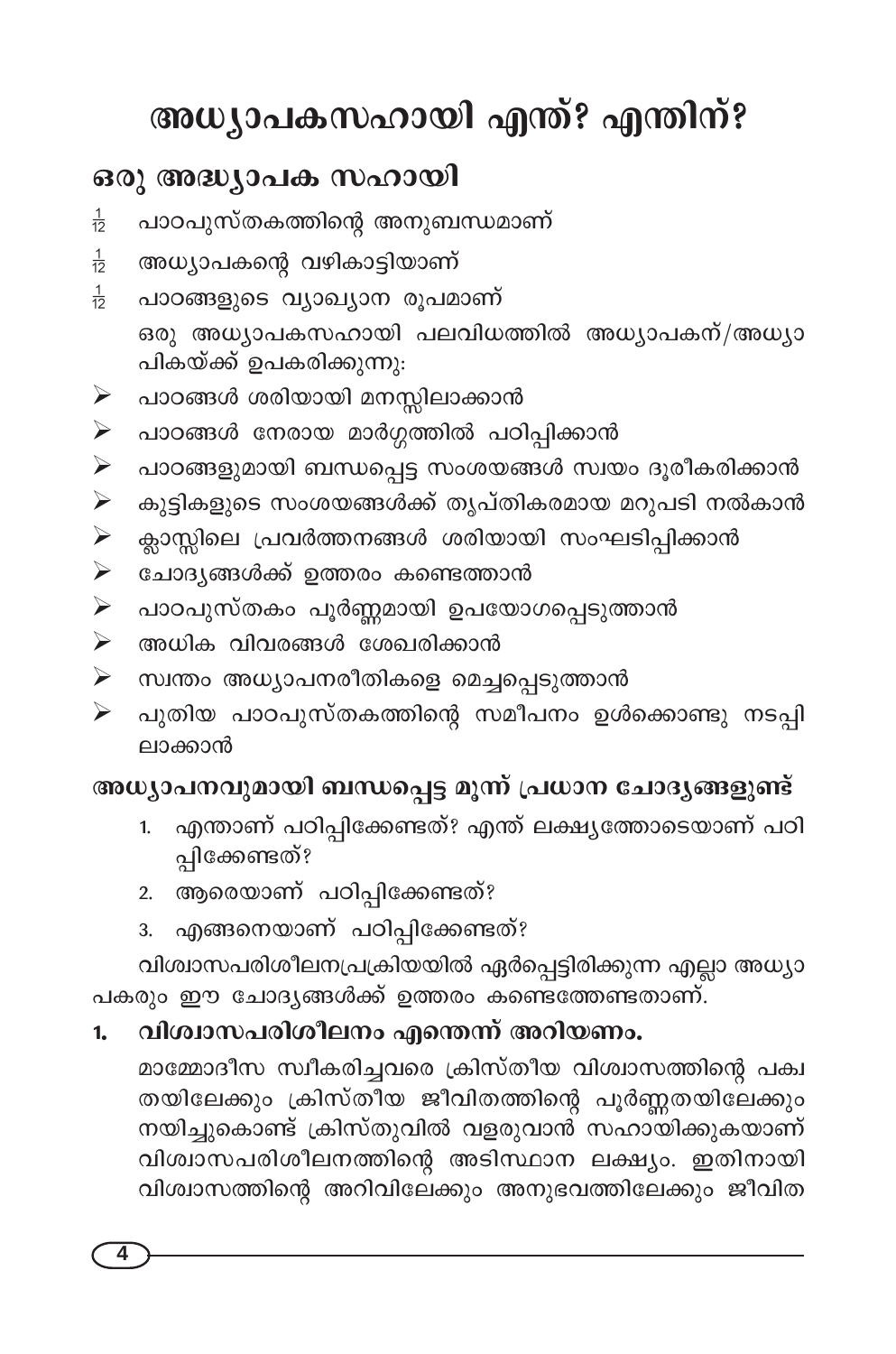ത്തിലേയ്ക്കും കുട്ടികൾക്ക് വഴികാട്ടുകയാണ് ശരിയായ വിശ്വാ ഈറ്റുനോവനുഭവിക്കുന്നു" എന്ന വി. പൗലോസിന്റെ തീക്ഷ്ണ തയാവണം വിശ്വാസപരിശീലനത്തിന്റെ പ്രചോദനഹേതു.

## 2. കുട്ടികളെ അറിയണം

നാം പഠിപ്പിക്കേണ്ടതും വിശ്വാസപരിശീലനം നൽകേണ്ടതും കുട്ടി കൾക്കാണ്. അവരെ നാം ശരിയായി മനസ്സിലാക്കണം. കുട്ടിക ളുടെ പ്രായം, പ്രകൃതം, കഴിവുകൾ, കുറവുകൾ, താൽപരൃങ്ങൾ, സാധ്യതകൾ എന്നിവയെല്ലാം അറിയണം.

കുട്ടികളുടെ കഴിവുകളെക്കുറിച്ച് ഒന്നോർത്തു നോക്കൂ. അവർക്ക് എന്തെല്ലാം ചെയ്യാൻ കഴിയും?

- ചിരിക്കാൻ
- കരയാൻ
- ചിന്തിക്കാൻ
- കാണാൻ
- കേൾക്കാൻ
- ഓടാൻ
- ചാടാൻ
- കളിക്കാൻ

സംസാരിക്കാൻ ... ഇങ്ങനെ ഒത്തിരിയൊത്തിരി കാര്യങ്ങൾ ചെയ്യാൻ സാധിക്കും.

കുട്ടികളുടെ സംസാരിക്കാനുള്ള കഴിവുമാത്രം പരിഗണിച്ചാലോ? ഏതൊക്കെ വിധത്തിലുള്ള സംസാരരീതികൾ കുട്ടികൾ ക്ലാസ്സിൽ പ്രകടിപ്പിക്കും? നിരവധി കാര്യങ്ങൾ വാമൊഴിയിലൂടെ കുട്ടികശ്ക്ക് ചെയ്യാനുള്ള കഴിവുണ്ട്? അവയൊന്ന് നമുക്ക് കുറിച്ചുവയ്ക്കാം.

- $\frac{1}{12}$ കഥ പറയാൻ
- $\frac{1}{12}$ പാട്ടുപാടാൻ
- $\frac{1}{12}$ ചോദ്യം ചോദിക്കാൻ
- $\frac{1}{12}$ ഉത്തരം പറയാൻ
- വിശേഷങ്ങൾ പങ്കുവയ്ക്കാൻ  $\frac{1}{12}$
- $\frac{1}{12}$ അറിയാവുന്ന കാര്യങ്ങൾ വിവരിക്കാൻ
- <del>ു</del> ഭാവനാപരമായി ചിന്തിച്ചുപറയാൻ
- $\frac{1}{12}$  സംഭവങ്ങളെക്കുറിച്ച് വിവരിക്കാൻ
- <del>ം</del> പരാതികൾ പറയാൻ

5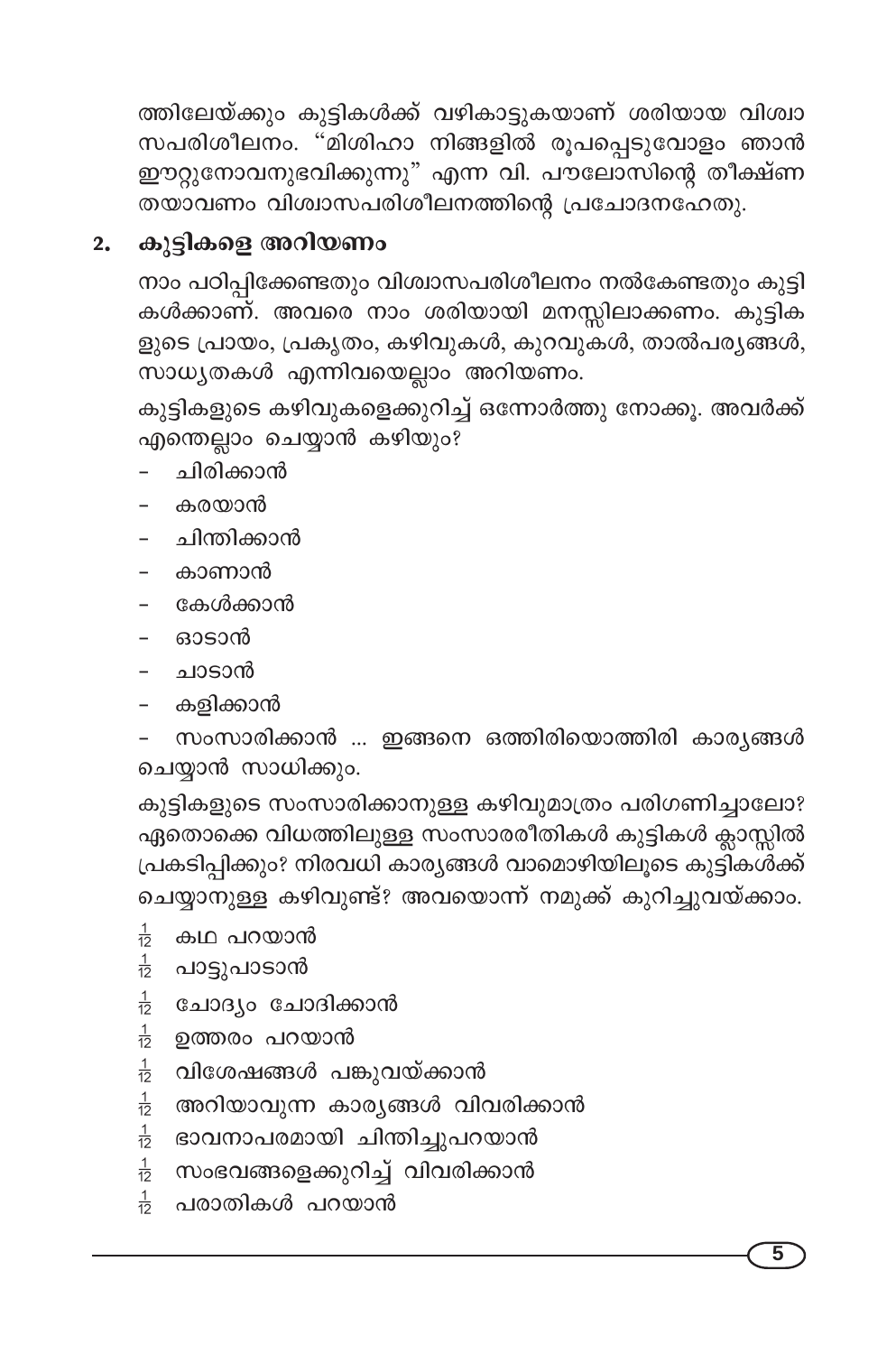- നിർദ്ദേശങ്ങൾ ഉന്നയിക്കാൻ  $\frac{1}{12}$
- ചിത്രം നോക്കി ആശയം പറയാൻ...  $\frac{1}{12}$

# കളിക്കാൻ ഇഷ്ടപ്പെടുന്ന കുട്ടികൾക്ക് അതിലൂടെ സാധിക്കുന്ന ഒത്തിരികാരൃങ്ങളുണ്ട്. അവ എന്തൊക്കെയാവാം?

- നിർദ്ദേശങ്ങൾ മനസ്സിലാക്കാൻ  $\frac{1}{12}$
- നിയമങ്ങൾ അനുസരിക്കാൻ  $\frac{1}{12}$
- നിയമം തെറ്റിച്ചാൽ പ്രതികരിക്കാൻ  $\frac{1}{12}$
- തെറ്റുകൾ തിരുത്താൻ  $\frac{1}{12}$
- $\frac{1}{12}$  സന്തോഷം പ്രകടിപ്പിക്കാൻ
- $\frac{1}{12}$  വികാരങ്ങൾ പ്രകടിപ്പിക്കാൻ
- <del>ു</del> സംഘമായി പ്രവർത്തിക്കാൻ
- പ്രവർത്തനങ്ങളിൽ ഉത്സാഹത്തോടെ ഏർപ്പെടാൻ....

കുട്ടികളെക്കുറിച്ച് അറിയാൻ ഇങ്ങനെ ഒട്ടേറെ കാര്യങ്ങളുണ്ട്. അധ്യാ പകൻ/അധ്യാപിക അവയെല്ലാം അറിഞ്ഞിരുന്നാൽ അധ്യാപനം കൂടു തൽ അർത്ഥവത്താകും.

കുട്ടികളെ മനസ്സിലാക്കാൻ അധ്യാപകരെ സഹായിക്കുന്ന പല മാർഗ്ഗങ്ങളുണ്ട്.

- $\Box$  കുട്ടികളുമായുള്ള ഇടപെടൽ
- ◘ സൂക്ഷ്മനിരീക്ഷണം
- $\Box$  ശിശുമനഃശാസ്ത്രത്തിലുള്ള അറിവ്
- $\Box$  അത്തരം പുസ്തകങ്ങളുടെ വായന

#### പഠനരീതി അറിയണം  $3.$

പുതിയ കാലം, പുതിയ കുട്ടികൾ, പുതിയ പാഠപുസ്തകം... ഇങ്ങ നെയൊരു പുതിയ സാഹചര്യത്തിൽ പുത്തൻപഠനരീതികൾ നാം കുട്ടികൾക്ക് നൽകണം. അധ്യാപനത്തിൽ നൂതനമാർഗ്ഗങ്ങൾ സ്ഥീക രിക്കണം.

നേരത്തെ നാം കണ്ടതുപോലെ നാനാതരം കഴിവുകൾ ഓരോ കുട്ടിയിലുമുണ്ട്. അവ യഥോചിതം ഉപയോഗപ്പെടുത്തിക്കൊണ്ടുള്ള പഠനസമ്പ്രദായമാണ് വേണ്ടത്. കളിക്കാനും പ്രവർത്തിക്കാനും ഉത്സാ ഹമുള്ള കുട്ടികൾക്ക് നാം അതിനവസരം നൽകണം. ഈ വിചാര ത്തോടെയാണ് പുതിയ പാഠപുസ്തകങ്ങൾ തയ്യാറാക്കിയിട്ടുള്ളത്.

കേൾക്കാൻ മാത്രമല്ല, പറയാനും കാണാനും വരയ്ക്കാനും എഴുതാനും കളിക്കാനും<sup>്</sup>ഒക്കെ പറ്റിയ നിരവധി പ്രവർത്തനങ്ങൾ

6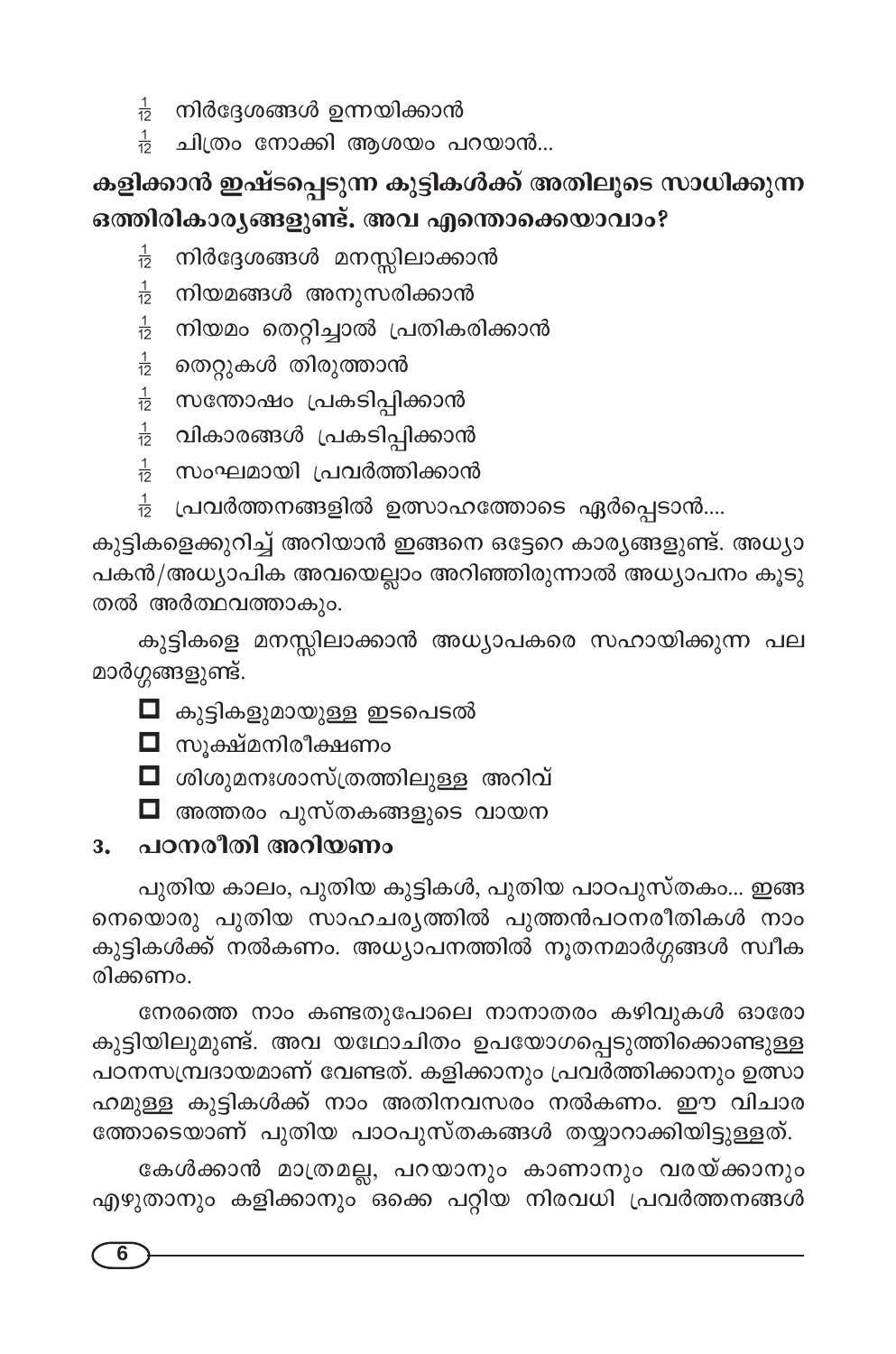പാഠപുസ്തകത്തിലുണ്ട്. അവയൊന്നും നിസ്സാരങ്ങളല്ല. ലളിതമാണെ ങ്കിലും ഓരോ പ്രവർത്തനത്തിലൂടെയും നമ്മുടെ വിശ്വാസത്തിന്റെ വിവിധ അംശങ്ങളാണ് കുട്ടികൾ നേടുന്നത്. ഈശോയെയും അവി ടുന്ന് നൽകുന്ന രക്ഷയേയും കുട്ടികൾക്ക് നൽകാനുള്ള പരിശ്രമത്തിൽ കഴിവുള്ള എല്ലാ മാർഗ്ഗങ്ങളും നാം ഉപയോഗിക്കേണ്ടതാണ്. അതി നുവേണ്ടി പുതിയ ബോധനരീതികൾ ഗ്രഹിക്കാൻ വിശ്വാസപരിശീല കർ തയ്യാറാകണം. ഇക്കാര്യത്തിൽ അധ്യാപകർക്ക് ഒരളവുവരെ സഹാ യമേകാൻ ഈ അധ്യാപിക സഹായിക്കു കഴിയും. കിട്ടാവുന്ന ഇടങ്ങ ളിൽ നിന്നൊക്കെ അധ്യാപനരീതികളിലുള്ള അറിവും പരിചയവും അധ്യാപകൻ നേടിയെടുക്കാൻ ശ്രമിക്കേണ്ടതുമാണ്.

## പ്രവർത്തനങ്ങളുടെ സവിശേഷതകൾ

വിശ്വാസപരിശീലനക്ലാസ്സിൽ അവതരിപ്പിക്കുന്ന ഏതു പ്രവർത്ത നവും വിജയിക്കണമെങ്കിൽ അതിന് ചില സവിശേഷതകൾ ഉണ്ടാക ണം. എങ്കിലേ അതുകൊണ്ട് ഫലം കിട്ടുകയുള്ളൂ.

എന്തൊക്കെയാവും ആ സവിശേഷതകൾ? പഠനത്തിനുവേണ്ടി നാം നൽകുന്ന ഒരു പ്രവർത്തനം-

- കുട്ടികളിൽ താൽപര്യം ഉണ്ടാക്കുന്നത്  $\frac{1}{12}$
- കുട്ടികളുടെ പ്രകൃതത്തിന് ചേർന്നത്  $\frac{1}{12}$
- $\frac{1}{12}$ കുട്ടികൾക്ക് സ്വാതന്ത്ര്യം നൽകുന്നത്
- ഒരു ലക്ഷ്യത്തെ മുൻനിറുത്തിയുള്ളത്  $\frac{1}{12}$
- വിഷയവുമായി ബന്ധമുള്ളത്  $\frac{1}{12}$
- സമയബന്ധിതമായി ചെയ്യാവുന്നത്  $\frac{1}{12}$
- $\frac{1}{12}$ കുട്ടികളുടെ നിലവാരത്തിന് യോജിക്കുന്നത്
- കുട്ടികളിൽ വെല്ലുവിളി ഉയർത്തുന്നത്  $\frac{1}{12}$

അധ്യാപകന്/അധ്യാപികയ്ക്ക് വിലയിരുത്തുവാൻ കഴിയു  $\frac{1}{12}$ ന്നത് ആയിരിക്കണം.

പാഠപുസ്തകത്തിലെയും അധ്യാപകസഹായിയിലെയും പ്രവർത്തനങ്ങൾ കുട്ടികൾക്കു നൽകുമ്പോഴും പുതിയ പ്രവർത്ത നങ്ങൾ അധ്യാപകർ കണ്ടെത്തുമ്പോഴും ഇപ്പറഞ്ഞ സവിശേഷ തകൾ ഓർമ്മയിൽ സൂക്ഷിക്കണം.

# അധ്യാപകൻ/അധ്യാപിക പ്രത്യേകം ശ്രദ്ധിക്കേണ്ട കാര്യങ്ങൾ

എല്ലാ കുട്ടികൾക്കും പാഠപുസ്തകം ഉണ്ടെന്ന് ഉറപ്പുവരുത്തണം. 1. അതു തുടക്കത്തിലെ വാങ്ങാൻ നിർദ്ദേശിക്കുകയും വേണം.

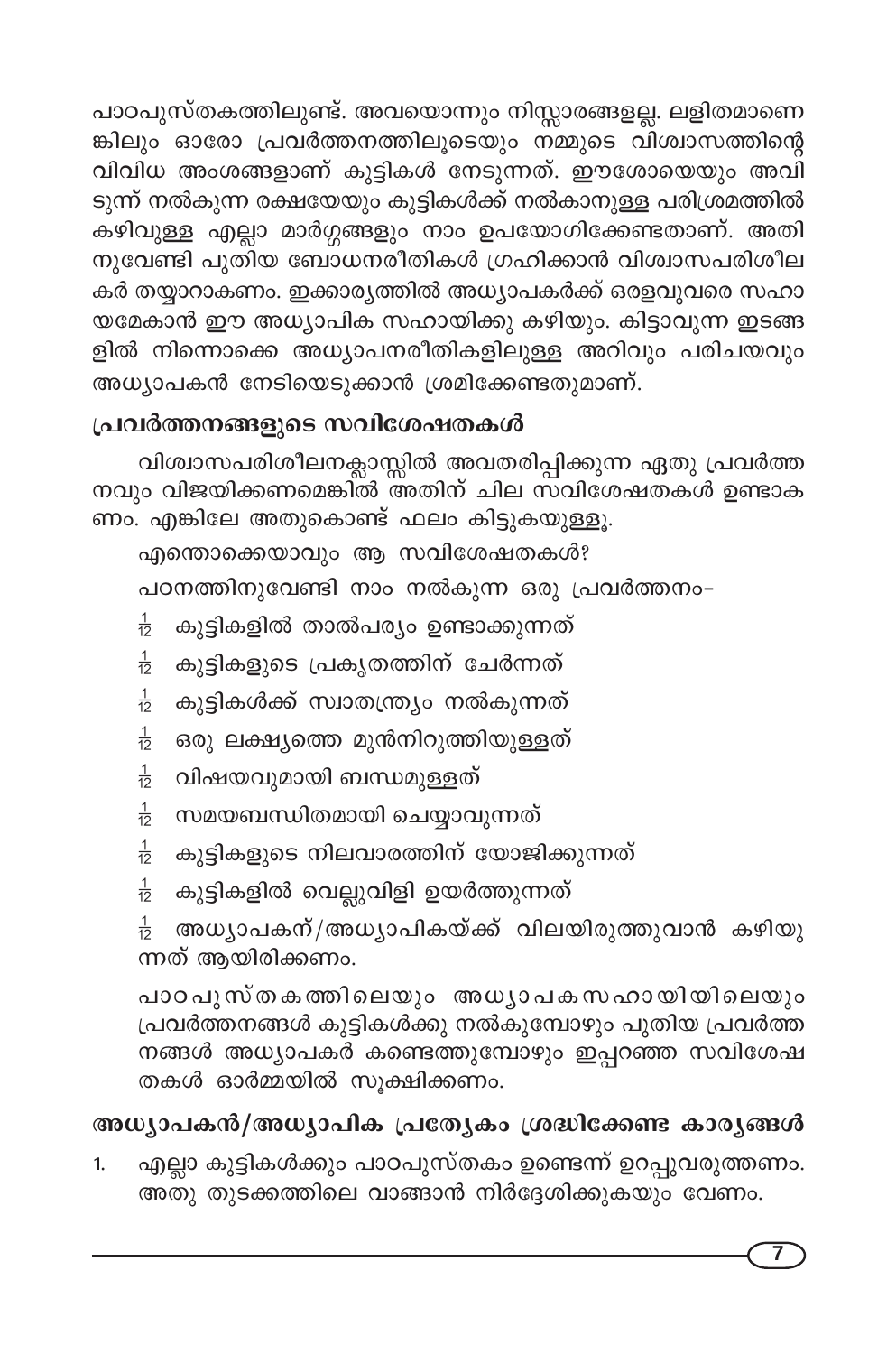- പാഠപുസ്തകത്തിൽ വരയ്ക്കാനും എഴുതാനുമുള്ള കാര്യങ്ങൾ  $\overline{2}$ . ക്ലാസ്സിൽ വച്ചുമാത്രം ചെയ്യാനുള്ളതാണ്. ഇക്കാര്യം മുൻകൂട്ടി കുട്ടി ്ക്കള് ബോധൃപ്പെടുത്തണം. അധ്യാപകന്റെ/ അധ്യാപികയുടെ നിർദ്ദേശാനുസരണം മാത്രമേ കുട്ടി പാഠപുസ്തകം ഉപയോഗി ക്കാവൂ.
- കുട്ടികൾക്ക് വീട്ടിൽ വച്ച് ചെയ്യാനുള്ള അധിക പ്രവർത്തനങ്ങൾ 3. നൽകാവുന്നതാണ്. അത് വ്യക്തമായി പറഞ്ഞുവിടണം. അങ്ങനെ വരയ്ക്കാനും എഴുതുവാനും ചിത്രങ്ങൾ ഒട്ടിക്കാനുമൊക്കെ പ്രത്യേകം നോട്ടുബുക്ക് കുട്ടികൾക്ക് ഉണ്ടായിരിക്കുന്നത് നല്ലതാ ണ്. അധ്യാപകന്റെ/ അധ്യാപികയുടെ താൽപര്യം പോലെ, സാഹ ചര്യങ്ങൾ കണക്കിലെടുത്ത് ഇക്കാര്യം ചെയ്യേണ്ടതാണ്.

# പാഠത്തിലേക്ക് പ്രവേശിക്കുമ്പോൾ

വിശ്വാസപരിശീലനത്തെക്കുറിച്ചും കുട്ടികളെക്കുറിച്ചും പുതിയ പഠ നരീതിയെക്കുറിച്ചുമൊക്കെ നാം മനസ്സിലാക്കി. ഇനി ഓരോ പാഠവും പ്രത്യേകമായി വിശകലനം ചെയ്യുകയാണ്. പാഠങ്ങളുടെ വിശകലന ത്തിൽ പ്രത്യേകമായൊരു രൂപഘടന സ്ഥീകരിച്ചിട്ടുമുണ്ട്. അതു താഴെ പ്പറയും വിധമാണ്.

#### കുട്ടികൾ സ്വായത്തമാക്കേണ്ടവ 1.

ഒരു പാഠത്തിലൂടെ കുട്ടി നേടിയിരിക്കേണ്ട ഉദ്ദേശ്യങ്ങൾ തന്നെ യാണ് ഇവിടെ സൂചിപ്പിക്കുന്നത്. അവയെ മൂന്നായി തിരിച്ച് അവത രിപ്പിക്കുന്നു. ഒരു പാഠം കുട്ടികൾ പഠിച്ചുകഴിയുമ്പോൾ എന്തൊക്കെ അവർ സ്ഥതമാക്കിയിരിക്കണമെന്ന് അധ്യാപകന്/അധ്യാപികയ്ക്ക് വ്യക്തമാകുന്നു. ചോദ്യോത്തരങ്ങൾക്കും പ്രവർത്തനങ്ങൾക്കും അപ്പു റത്ത് കുട്ടികളുടെ വിശ്വാസപരിശീലനത്തിന് ഇപ്പറഞ്ഞ കാര്യങ്ങൾ സ്വായത്തമാക്കിയേ മതിയാവൂ.

 $\blacksquare$  ബോധൃങ്ങൾ

 $\Box$  മനോഭാവങ്ങൾ

 $\Box$  ശീലങ്ങൾ

എന്നിങ്ങനെ വേർതിരിച്ച് നൽകിയിരിക്കുന്ന കാര്യങ്ങൾ കുട്ടി കൾക്ക് പകരാനാണ് നാം മറ്റുകാരൃങ്ങളെല്ലാം ചെയ്യുന്നത്.

#### അധ്യാപകൻ/അധ്യാപിക കരുതേണ്ട ബോധനോപാധികൾ  $2.$

ഓരോ പാഠവും നന്നായി അവതരിപ്പിക്കുന്നതിന് ചില പഠനോ പകരണങ്ങൾ ആവശ്യമാണ്. അധ്യാപക്സഹായിയിൽ ചേർത്തിരി ക്കുന്നവ കൂടാതെ യുക്തമെന്നു തോന്നുന്നവ, ലഭ്യമാണെങ്കിൽ ഉപ യോഗിക്കുന്നത് കൂടുതൽ പ്രയോജനകരമായിരിക്കും. അതിനുള്ള ഒരു

8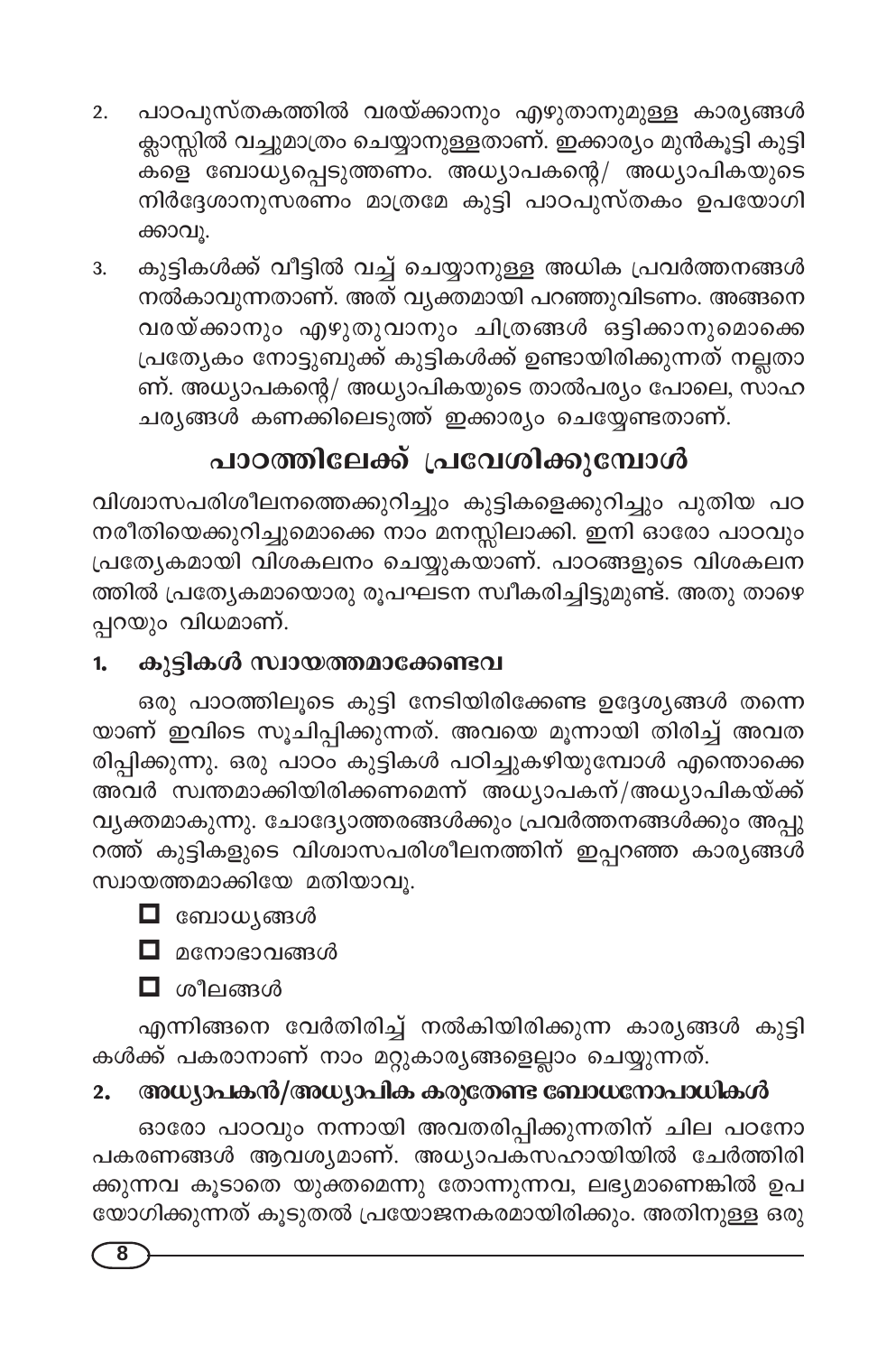മാർഗ്ഗനിർദ്ദേശമായി മാത്രം ഇതിലെ സൂചനകൾ കണക്കാക്കിയാൽ മതി.

ഗാനങ്ങൾ, കഥകൾ, കളികൾ, നാടകരൂപങ്ങൾ തുടങ്ങിയവ യൊക്കെ ചില പാഠങ്ങളിൽ ആവശ്യമായി വരും. അവയെല്ലാം മന സ്സിലെങ്കിലും തയ്യാറാക്കിയേ ക്ലാസ്സിൽ പോകാവൂ. അവയും ബോധ നോപാധികൾ തന്നെയാണ്.

#### പാഠാവതരണം 3.

ഓരോ പാഠവും എങ്ങനെ അവതരിപ്പിക്കണം, എവിടെ തുടങ്ങ ണം, എന്തെല്ലാം കാര്യങ്ങൾ ഉൾക്കൊള്ളിക്കണം എന്നൊക്കെ വിവ രിക്കുന്ന ഭാഗ്മാണിത്. പാഠം തുടക്കം മുതൽ ഒടുക്കം വരെ വായിച്ച് അവതരിപ്പിക്കുന്ന രീതി എന്തായാലും ഒഴിവാക്കണം. കുട്ടികൾക്ക് ആകർഷകമായ വിധത്തിൽ പാഠം തുടങ്ങാനും തുടരാനും അവസാ നിപ്പിക്കുവാനും കഴിയണം. അതിനുള്ള ചില സൂചനകൾ പാഠാവത രണ്ഭാഗത്ത് നൽകുന്നുണ്ട്. അവയെക്കാൾ നല്ലതെന്നു തോന്നുന്നവ കണ്ടെത്തിയാൽ അത് ഉപയോഗിച്ചാൽ മതി. ഏറ്റവും കൂടുതൽ ഒരുക്കം ആവശ്യമുള്ള കാര്യമാണ് പാഠവതരണമെന്ന് മറക്കരുത്.

കഥപറച്ചിൽ, ചിത്രവായന, അഭിനയം, റോൾപ്ലേ, പാട്ടുകൾ, സംഭാ ഷണം, ഗ്രൂപ്പുപ്രവർത്തനം തുടങ്ങി ഏതുവിധത്തിലും പാഠാവതര ണമാകാം. അധ്യാപകന്/അധ്യാപികയ്ക്ക് താൽപര്യവും കഴിവുമുള്ള ഉപാധികൾ ഉപയോഗിച്ചാൽ കൂടുതൽ കാര്യക്ഷമമാകും. കുട്ടികളെ ഈ വിധ പ്രവൃത്തികളിൽ ഉൾപ്പെടുത്തിക്കൊണ്ടും പാഠം അവതരി പ്പിക്കാവുന്നതാണ്.

#### പാഠബന്ധിത പ്രവർത്തനങ്ങൾ 4.

പാഠപുസ്തകത്തിലെ എല്ലാ പ്രവർത്തനങ്ങളെക്കുറിച്ചുമുള്ള നിർദ്ദേശങ്ങൾ ചേർത്തിരിക്കുന്നു. ചോദ്യങ്ങൾക്കുള്ള ഉത്തരങ്ങളും നൽകിയിട്ടുണ്ട്. അത് കണ്ടെത്തി എഴുതാനും സ്വയമേവ എഴുതാനു മുള്ളത് കുട്ടികൾ തനിച്ച് എഴുതട്ടെ. അവർക്ക് സഹായം നൽകിയാൽ മതി. അധ്യാപക സഹായിയിലെ വാക്കുകളോ, വാക്യങ്ങളോ തന്നെ കുട്ടികൾ എഴുതിക്കാണണമെന്ന് നിർബന്ധം പാടില്ല. ആവശ്യമുള്ളി ടത്ത് കുട്ടികളെ സഹായിക്കാൻ അധ്യാപകർക്ക് നൽ്കിയിട്ടുള്ള സൂച നകൾ മാത്രമായി അവയെ കണ്ടാൽ മതി. കുട്ടികൾക്ക് പൂർത്തിയാ ക്കാൻ പറ്റാത്തവ അധ്യാപകസഹായി നോക്കി, അധ്യാപകന്/അധ്യാ പികയ്ക്ക് പറഞ്ഞുകൊടുക്കാൻ കഴിയുമല്ലോ. ഓരോ പാഠത്തിലെയും മുഴുവൻ പ്രവർത്തനങ്ങളും നിർബന്ധമായും ചെയ്തിരിക്കണം.

#### അനുബന്ധിത പ്രവർത്തനങ്ങൾ 5.

പാഠങ്ങളിൽ ഇല്ലാത്തതും അവയോടു കൂട്ടിച്ചേർക്കാവുന്നതുമായ പ്രവർത്തനങ്ങളാണിവ. ഇവയോരോന്നും അധ്യാപകന്റെ/അധ്യാപികയുടെ

9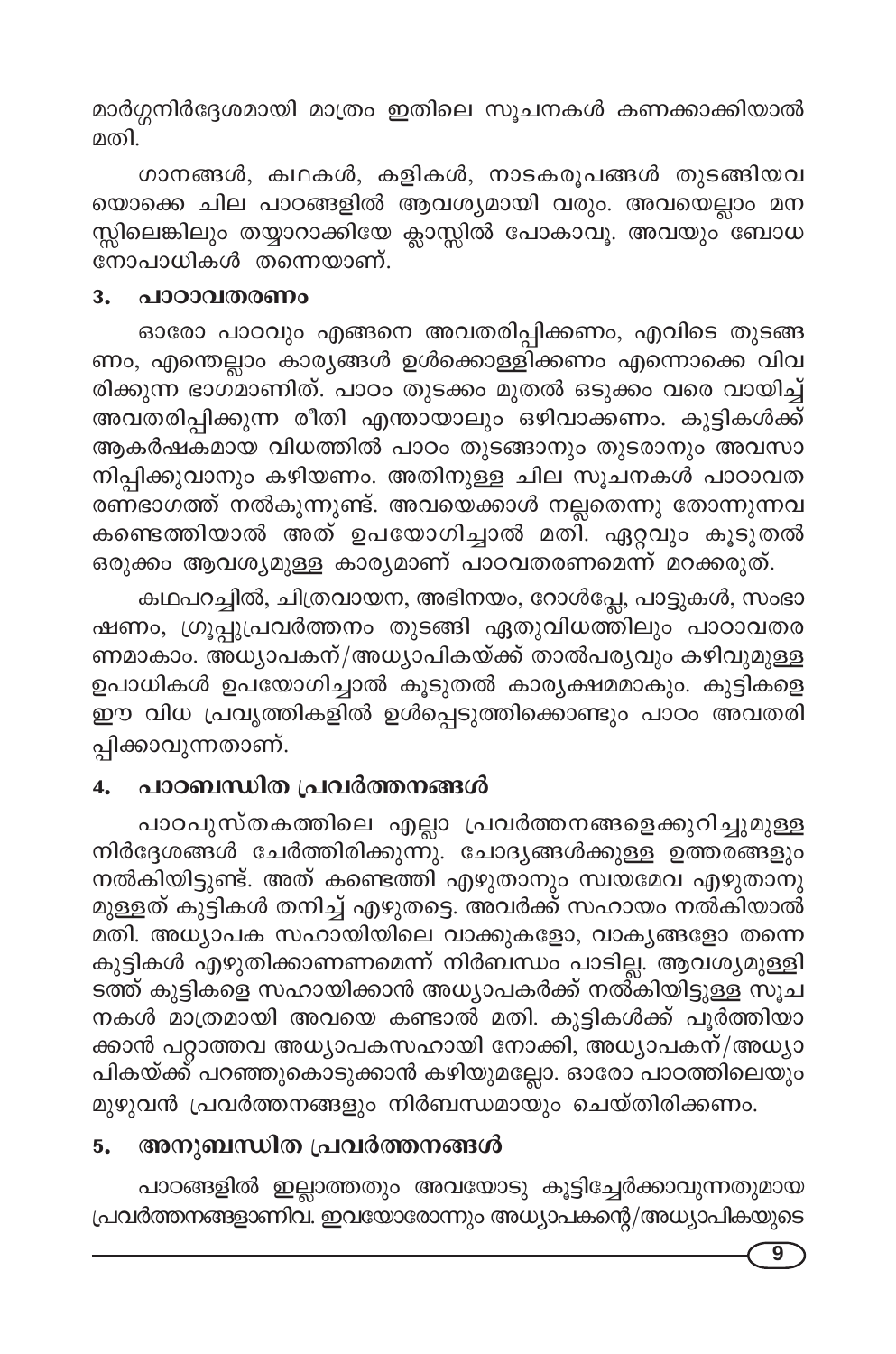ഇഷ്ടാനുസരണം സ്വീകരിക്കാവുന്നതാണ്. സന്ദർഭത്തിന് ഇണങ്ങുംവിധം കഴിവുള്ളിടത്തോളം അനുബന്ധിത പ്രവർത്തനങ്ങൾ നൽകുന്നതാണ് നല്ലത്. അധ്യാപക സഹായിയിൽ ചേർക്കാത്ത പ്രവർത്തനങ്ങൾ കിട്ടുമെ ങ്കിൽ അവയും ക്ലാസ്സിൽ ഉപയോഗിക്കാം. കൂടുതൽ ചോദ്യങ്ങൾ പാഠഭാ ഗത്തുനിന്നും തയ്യാറാക്കി ചേർത്തിട്ടുണ്ട്. അവയുടെ ഉത്തരങ്ങൾ കണ്ടെത്തി കുട്ടികൾക്ക് നൽകുന്നത് നല്ലതാണ്. അനുബന്ധിത പ്രവർത്ത നങ്ങളെല്ലാം തന്നെ അധ്യാപകന്റെ/അധ്യാപികയുടെ മനോഭാവത്തിനനു സൃതമായി ചെയ്യേണ്ടതാണെന്ന് ഓർമ്മിക്കുക.

# ഓരോ പാഠത്തിലും ഓർമ്മിക്കേണ്ട കാരൃങ്ങൾ

ഓരോ പാഠവും രണ്ട് ദിവസം (2 ഞായറാഴ്ചകൾ) കൊണ്ട് പഠി  $1.$ പ്പിച്ചുതീർക്കണം എന്നാണ് വിഭാവനം ചെയ്തിരിക്കുന്നത്. അതിനാൽ ഓരോ പാഠത്തിലെയും കാര്യങ്ങൾ രണ്ടായി വിഭജിച്ച് ഒരുങ്ങുന്ന താണ് സൗകര്യം.

പ്രവർത്തനങ്ങൾ എല്ലാം തന്നെ കുട്ടികൾ ചെയ്യേണ്ടത് ക്ലാസ്സിൽ വച്ചാണ്. അതിനുള്ള സമയം രണ്ടുദിവസങ്ങളിലായി ലഭിക്കും.

ഓരോന്നും ചെയ്യാനുള്ള നിർദ്ദേശങ്ങൾ വ്യക്തമായും കൃത്യ മായും നൽകണം. വിട്ടിൽ വച്ച് മതാപിതാക്കളുടെ സഹായത്തോടെ ചെയ്യേണ്ടവ ഉണ്ടെങ്കിൽ അത് രണ്ടാം ദിവസം ചെയ്തുകൊണ്ടുവര ത്തക്കവിധം ഒന്നാംദിവസം തന്നെ കുട്ടികളോടു പറഞ്ഞുവിടണം.

മനഃപാഠമാക്കാൻ കൊടുത്തിട്ടുള്ളവ കഴിവതും ക്ലാസ്സിൽ വച്ചു 3. തന്നെ ചെയ്യിക്കുക. ഒന്നോ രണ്ടോ തവണ വായിച്ചുകൊടുക്കാം. ഒറ്റയ്ക്കും ഗ്രൂപ്പായും വായിച്ചു പഠിക്കാൻ നിർദ്ദേശിക്കാം. മനഃപാഠ മാക്കി ചൊല്ലിക്കേൾപ്പിക്കുന്നവർക്ക് ചെറിയ സമ്മാനങ്ങളോ കൈയ്യ ടിയോ മറ്റെന്തെങ്കിലും അംഗീകാരമോ നൽകാം. ആദ്യമാദ്യം പഠിച്ചു കേൾപ്പിക്കാൻ പ്രചോദനം നൽകുന്നത് നല്ലതാണ്.

എന്റെ തീരുമാനം എന്നപേരിൽ കൊടുത്തിരിക്കുന്നവ കുട്ടിയിൽ 4. രൂപപ്പെടേണ്ട മനോഭാവങ്ങളോ ശീലങ്ങളോ ആണ്. ഓരോ പാഠ ത്തിലെയും എന്റെ തീരുമാനം കുട്ടികൾക്ക് വിശദമാക്കിക്കൊടുക്ക ണം. അത് അവരുടെ തീരുമാനമാക്കി മാറ്റണം. പിറ്റേ ആഴ്ചയിൽ തീരുമാനം എത്രത്തോളം നടപ്പിലാക്കി എന്ന് അന്വേഷിക്കണം.

ബൈബിൾ വായന, എന്റെ ബൈബിൾ വാക്യം എന്ന 5. പ്രവർത്തനം കുട്ടികളുടെ ബൈബിൾ പഠനവും പാരായണവും വളർത്താനുള്ളതാണ്. ബൈബിൾ വായിച്ച്, ഇഷ്ട്പെട്ട വാക്യം എഴു തിക്കൊണ്ടുവരാനുള്ള നിർദ്ദേശം ഒന്നാം ദിവസം നൽകണം. രണ്ടാം ദിവസം അതു പരിശോധിക്കുകയും വേണം. ഒന്നാം പാഠം പഠിപ്പിക്കു മ്പോൾ അധ്യാപകൻ/അധ്യാപിക സമ്പൂർണ്ണ ബൈബിൾ ക്ലാസ്സിൽ കൊണ്ടുപോയി ഉൽപത്തി 1:26-31 ഭാഗം വായിച്ചു കേൾപ്പിക്കണം. അതിൽ നിന്ന് ഇഷ്ടപ്പെട്ട ഒരു വാക്യം ഓരോ കുട്ടിയോടും ചോദിച്ച്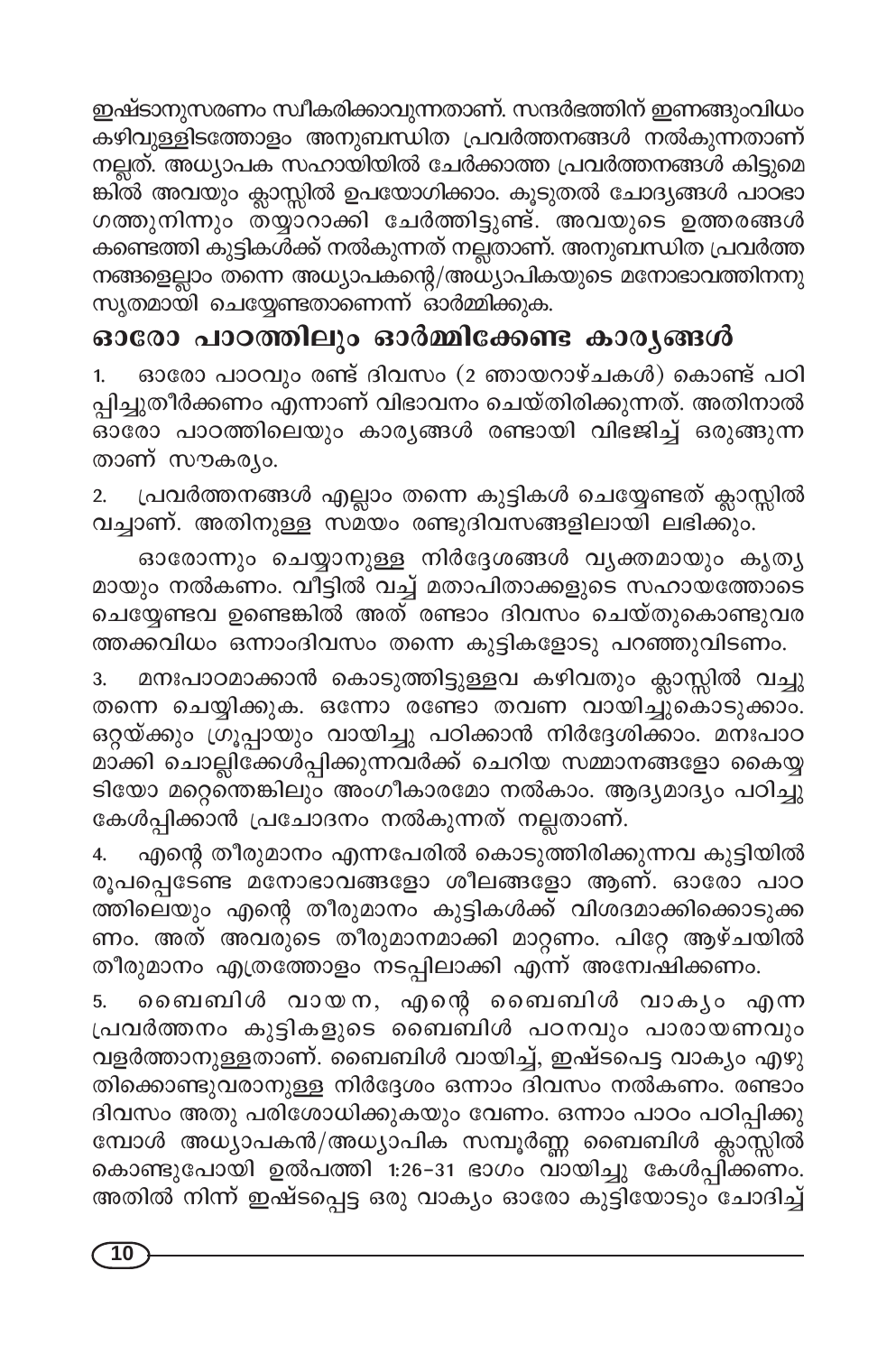അത് എഴുതാൻ ആവശ്യപ്പെടണം. ഇതുപോലെ മറ്റുപാഠങ്ങളിൽ മാതാ പിതാക്കളുടെ സഹായത്തോടെ കുട്ടികൾ വായിച്ച് എഴുതണം.

### ഓർമ്മിക്കാൻ മൂന്നുകാരൃങ്ങൾ കൂടി

1. ഈ അധ്യാപനസഹായി പൂർണ്ണമായി ശ്രദ്ധാപൂർവ്വം വായി ക്കണം. ഓരോ പാഠവിശകലനവും വായി്ച്ചു മനസ്സിലാക്കണം.

ഓരോ പാഠവും പഠിപ്പിക്കുന്നതിനുമുമ്പായി അതാത് പാഠവിശ കലനത്തിന്റെ സഹായത്തോടെ നല്ല ഒരുക്കം നടത്തണം. പാഠാസൂ ത്രണം നന്നായാൽ ക്ലാസ്സെടുക്കാൻ്ഏറെ എളുപ്പമാകും. എന്തെല്ലാം കാര്യങ്ങൾ, ഏതു വിധ്ത്തിൽ കുട്ടികൾക്കു നൽകണം. എന്തെല്ലാം പ്രവൃ ത്തികൾ അവരെക്കൊണ്ടുചെയ്യിക്കണം എന്നെല്ലാം മുൻകൂട്ടി് തീരുമാ നിക്കുന്നതാണ് ആസൂത്രണം.

3. പാഠാസൂത്രണത്തിൽ തീരുമാനിച്ച് കാര്യങ്ങൾ ഒരു നോട്ടുബു ക്കിൽ എഴുതിവച്ചാൽ എളുപ്പമായി. അതുനോക്കി ക്ലാസ്സ് നയിക്കാം. ഓരോ അധ്യാപകനും അധ്യാപികയ്ക്കും സൗകര്യമെന്നു് തോ്ന്നുന്ന വിധത്തിൽ എഴുതിയാൽ മതി. പാഠക്കുറിപ്പുകൾ എഴുതിശീലിക്കുന്നത് കൂടുതൽ നന്നായി ഒരുങ്ങാൻ ഇടവരുത്തും. പലയിടത്തുനിന്നായി ലഭിക്കുന്ന അധിക വിവരങ്ങളും പ്രവർത്തനങ്ങളും ഈ ബുക്കിൽ എഴുതാനും കഴിയും.

11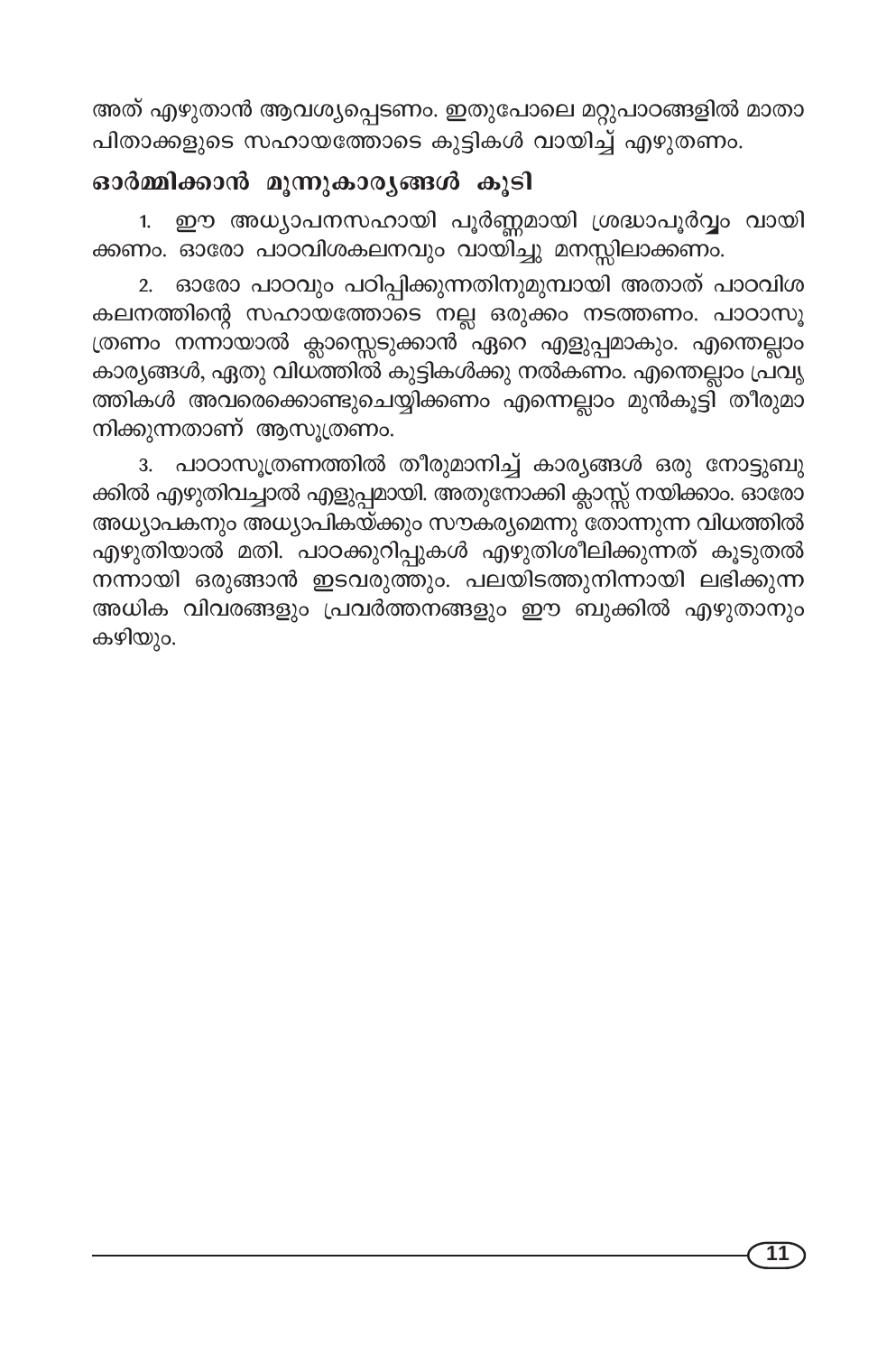# സഭ സ്വഭാവത്താലെ പ്രേഷിത

#### $\bf{I}$ ആമുഖം

സഭ സ്വഭാവത്താലെ പ്രേഷിതയാണ്. ഉത്ഥിതനായ നാഥൻ സ്വർഗാ രോഹണത്തിനു മുൻപായി ശിഷ്യരെ ഏൽപിച്ച പ്രഥമവും പ്രധാന വുമായ ദൗത്യമാണ് സുവിശേഷപ്രഘോഷണം. മാമ്മോദീസായിലൂടെ സഭയിലെ അംഗങ്ങളായിത്തീർന്ന ഓരോ വ്യക്തിയും സഭയുടെ ഈ പ്രേഷിതദൗതൃത്തിൽ പങ്കുകാരാക്കപ്പെടുന്നു. ഈ വസ്തുതകൾ വ്യക്തമാകത്തക്കവിധമാണ് ക്ലാസ് നയിക്കേണ്ടത്.

#### കുട്ടികൾ സ്വന്തമാക്കേണ്ടത്  $\mathbf{I}$

#### a)  $\cos\omega$

- ❖ പിതാവിനാൽ അയയ്ക്കപ്പെട്ട ഈശോയാണ് പ്രഥമപ്രേഷിതൻ.
- ∻ ഈശോമിശിഹായാൽ അയയ്ക്കപ്പെട്ടവളാണ് സഭ.
- ❖ സഭയുടെ പ്രഥമവും പ്രധാനവുമായ ദൗതൃമാണ് സുവിശേ ഷപ്രഘോഷണം
- ❖ സുവിശേഷം ശ്രവിക്കുന്നവരെ അതു സ്വീകരിക്കാൻ സന്നദ്ധ രാക്കുന്നത് പരിശുദ്ധാത്മാവാണ്.
- ∻ ഈശോയിൽ നിന്ന് പ്രേഷിതദൗത്യം സ്വീകരിച്ച സഭ അവി \_\_<br>ടുത്ത രക്ഷാകരപദ്ധതിയിൽ സഹകരിച്ച് മനുഷുരെ രക്ഷയി ലേയ്ക്കു നയിക്കുന്നതിനാൽ സഭ രക്ഷയുടെ കൂദാശയാണ്.
- ∻ സകലജനതകളെയും സുവിശേഷമറിയിക്കുക, അവർക്ക് ജ്ഞാനസ്നാനം നൽകുക, അവിടുന്ന് കല്പിച്ചവയെല്ലാം അനുസരിക്കുവാൻ അവരെ പഠിപ്പിക്കുക, അവിടുത്തെ സ്നേഹ ത്തിനു സാക്ഷ്യം വഹിക്കുക എന്നിവയായിരുന്നു ഈശോ ശിഷ്യരിലൂടെ സഭയെ ഏല്പിച്ച ദൗത്യങ്ങൾ.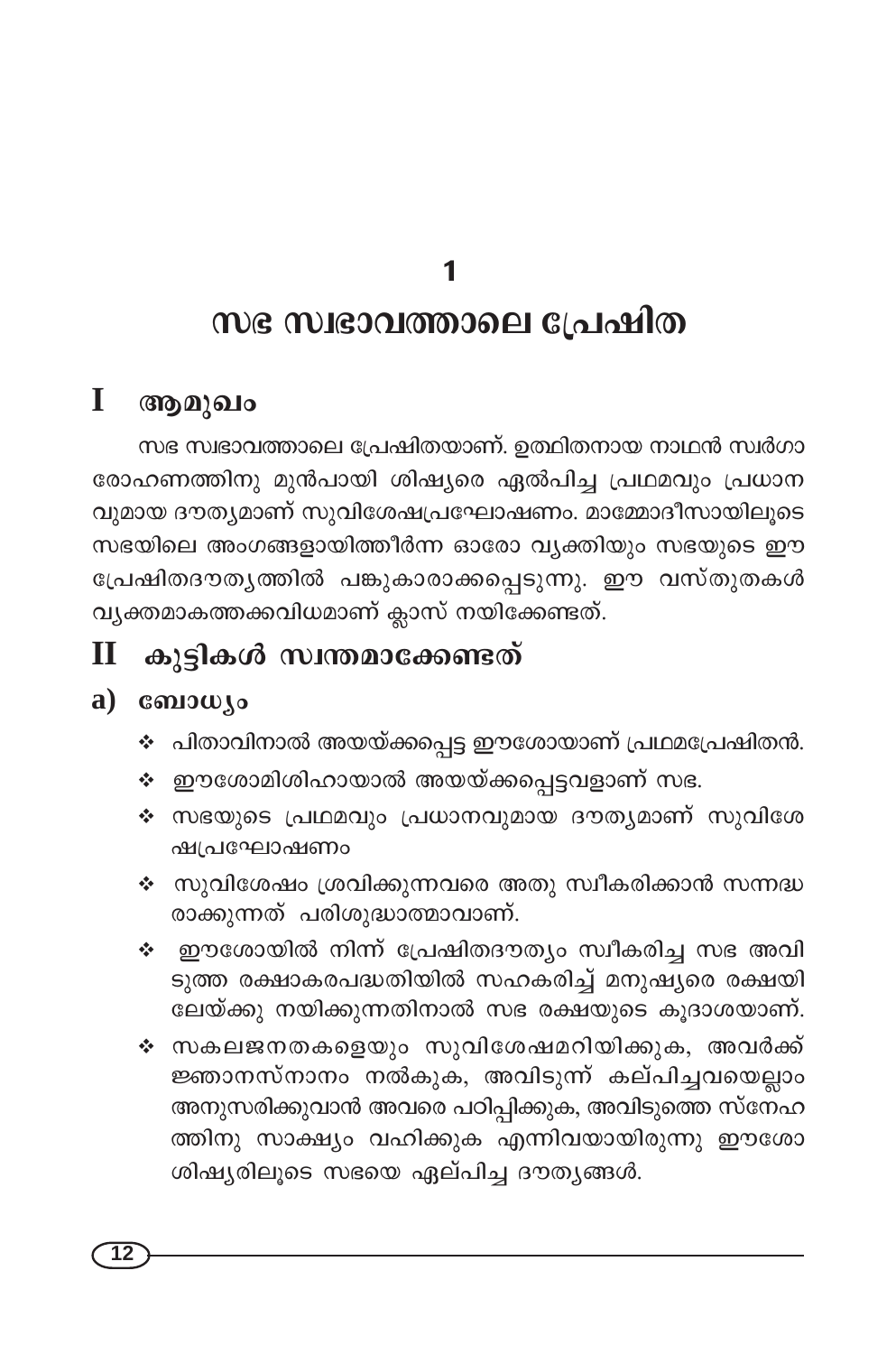- ❖ സഭ സ്വഭാവത്താലെ പ്രേഷിതയായതിനാൽ സഭാംഗങ്ങളെല്ലാ വരും പ്രേഷിതരാണ്.
- $\mathbf b)$  acmosoolo
	- ❖ തങ്ങളുടെ പ്രേഷിതദൗതൃത്തെക്കുറിച്ചുള്ള അവബോധം.
	- ∻ മറ്റുള്ള വരുമായി ദൈവവചനം പങ്കുവയ്ക്കുവാനുള്ള താല്പര്യം.

 $c)$   $\omega$   $\Omega$ 

- ❖ ഈശോയെക്കുറിച്ച് മറ്റുള്ളവരോട് പറയുന്നു.
- ❖ പ്രേഷിതപ്രവർത്തനങ്ങളുടെ വിജയത്തിനായി പ്രാർത്ഥിക്കുന്നു.

# III ബോധനോപാധികൾ

ഈശോ ശിഷ്യരെ ദൗത്യമേൽപ്പിക്കുന്ന ദൈവവചനഭാഗത്തിന്റെ ദൃശ്യാവിഷ്കരണം, പിതാവായ ദൈവം ആരംഭിച്ച പ്രേഷിതപ്ര വർത്തനത്തിന്റെ തുടർച്ചയാണ് സഭയുടെ പ്രേഷിതപ്രവർത്തനം എന്നു വൃക്തമാക്കുന്ന ചാർട്ട്, വിശുദ്ധ ഗ്രന്ഥം, വത്തിക്കാൻ കൗൺസിൽ പ്രമാണരേഖകൾ.

# $IV$  പാഠാവതരണം

ഈശോ ശിഷൃന്മാരെ അയയ്ക്കുന്നതിന്റെ ദൃശൃാവിഷ്കര ണത്തോടെ ക്ലാസ് ആരംഭിക്കുന്നു. ചാർട്ടിന്റെ സഹായത്തോടെ പരി ശുദ്ധ ത്രിത്വത്തിലെ ഓരോ വ്യക്തിയുടെയും പ്രേഷിതത്വം വിശദ മാക്കുന്നു. സഭയുടെ പ്രേഷിതത്വത്തിന്റെ അടിസ്ഥാനം, സഭാമക്കളുടെ പ്രേഷിതദൗത്യം എന്നിവ വിശദമാക്കുന്നു.

# ${\bf V}$  പാഠബന്ധിത പ്രവർത്തനങ്ങൾ ദൈവവചനം വായിക്കാം ധ്യാനിക്കാം

ക്ലാസിൽ ദൈവവചനം ധ്യാനപൂർവം വായിച്ച് സന്ദേശം ഉൾക്കൊള്ളുന്നു.

## ഓർമ്മിക്കാൻ ഒരു തിരുവചനം

വചനം മനഃപാഠമാക്കുന്നു. ഡയറിയിൽ എഴുതിയിടുന്നു.

# നമുക്കു പ്രാർത്ഥിക്കാം

ഒരുമിച്ച് പ്രാർത്ഥിക്കുന്നു. ഈ ആഴ്ചയിലെ എല്ലാ ദിവസവും ഈ പ്രർത്ഥന ചൊല്ലാൻ തീരുമാനിക്കുന്നു.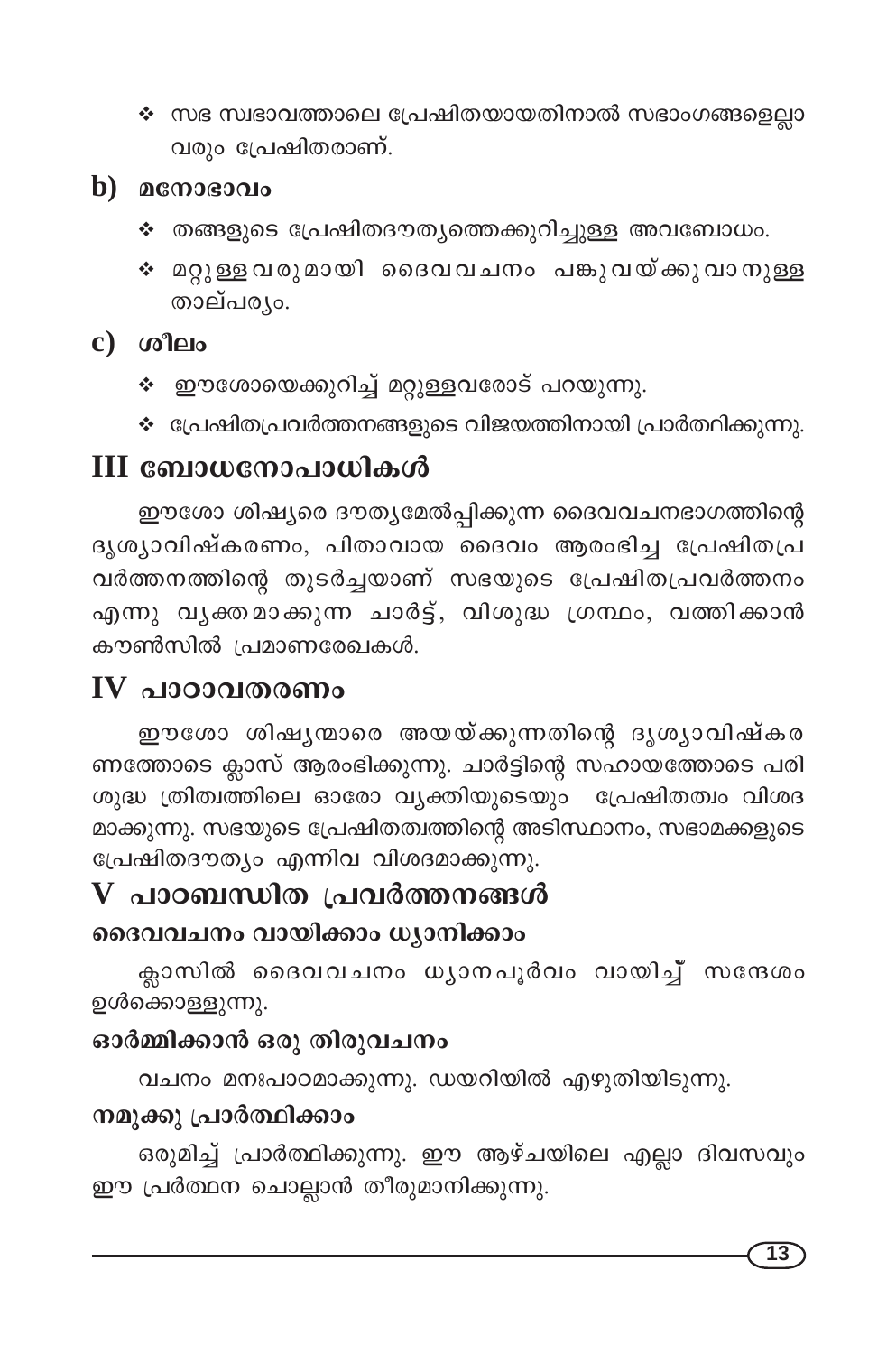## എന്റെ തീരുമാനം

മൗനമായി വായിച്ചിട്ട് തീരുമാനം ഉറക്കെ പറയുന്നു.

# സഭയോടൊത്തുചിന്തിക്കാം

സഭാചരിത്രത്തിൽ നവീകരണത്തിന്റെ കാറ്റുവീശിയ സംഭവമായി രുന്നു രണ്ടാം വത്തിക്കാൻ കൗൺസിൽ. ഈ കൗൺസിലിൽ പങ്കെ ടുത്ത പിതാക്കന്മാർ പരിശുദ്ധാത്മാവിന്റെ പ്രകാശത്തിൽ പ്രാർത്ഥ നയും പഠനങ്ങളും ചർച്ചകളും വഴി രൂപീകരിച്ച ഔദ്യോഗിക പ്രബോ ധനങ്ങളാണ് 'രണ്ടാം വത്തിക്കാൻകൗൺസിൽ പ്രമാണരേഖകൾ'. സഭ യെക്കുറിച്ചും സഭയുടെ പഠനങ്ങളെക്കുറിച്ചും ആധികാരിക അറിവുനൽകുന്ന ഈ ഗ്രന്ഥം കുട്ടികൾക്കു പരിചിതമാകണം എന്ന ലക്ഷ്യത്തോടെയാണ് ഈ ഭാഗം ഉൾപ്പടുത്തിയിരിക്കുന്നത്. അതു കൊണ്ട് സാധിക്കുന്നിടത്തോളം കൗൺസിൽ ഡിക്രിയിൽ നിന്നുതന്നെ ഈ ഭാഗം വായിക്കാൻ ശ്രദ്ധിക്കണം.

#### ഉത്തരം കണ്ടെത്താം

- 1. പേജ് 10 ഖണ്ഡിക 1.
- 2. പേജ് 10 ഖണ്ഡിക 2 മുതൽ പേജ് 12 ഖണ്ഡിക 4 വരെയുള്ള ഭാഗങ്ങളിലെ ആശയം ചുരുക്കി എഴുതുക.
- 3. പേജ് 13 ഖണ്ഡിക 2.
- 4. പേജ് 13 ഖണ്ഡിക 3,4.
- 5. പേജ് 14 'എല്ലാവരും പ്രേഷിതർ' എന്ന ഖണ്ഡികയുടെ അവ സാനഭാഗം.

## VI അനുബന്ധിത പ്രവർത്തനങ്ങൾ

സഭ ഇന്നു നടത്തിക്കൊണ്ടിരിക്കുന്ന പ്രേഷിതപ്രവർത്തനങ്ങളുടെ  $1.$ ഒരു ചാർട്ട് എഴുതുക.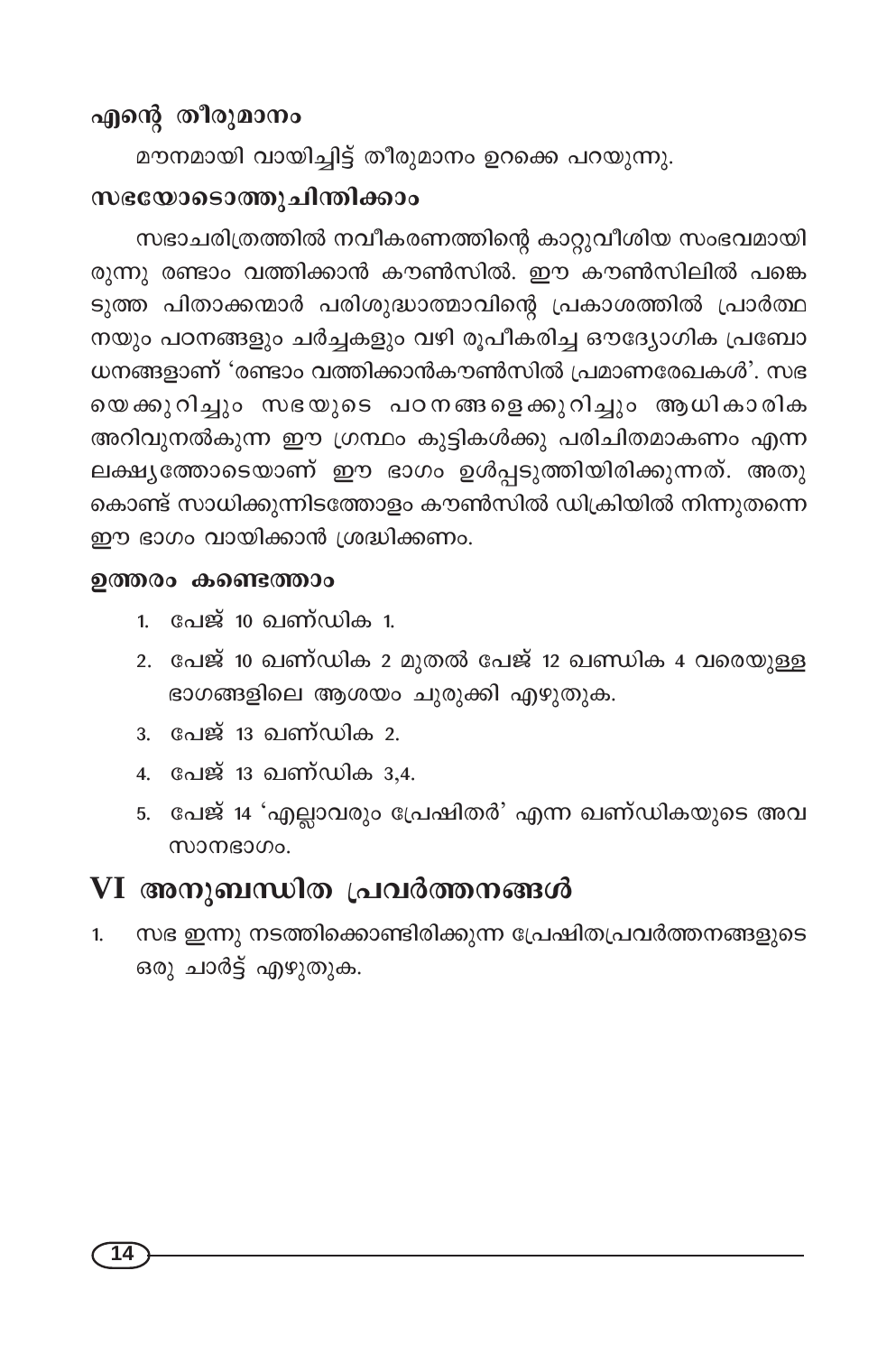$\overline{2}$ 

# സുവിശേഷപ്രഘോഷണം: സഭയുടെ അടിസ്ഥാന ദൗത്യം

#### $\mathbf I$ ആമുഖം

സുവിശേഷപ്രഘോഷണ ഫലമായി രൂപംകൊണ്ട സഭയുടെ അടി സ്ഥാനദൗത്യം സുവിശേഷപ്രഘോഷണമാണ്. പ്രഘോഷണവിഷയ മാകട്ടെ ദൈവരാജ്യവും. പ്രസംഗത്തിലൂടെയും ജീവിതസാക്ഷ്യത്തി ലൂടെയും പ്രവർത്തനങ്ങളിലൂടെയും സുവിശേഷം പ്രഘോഷിച്ച സഭ യിലെ ശ്ലീഹന്മാരെയും വിശുദ്ധരെയും പരിചയപ്പെടുത്തിക്കൊണ്ട് തങ്ങളുടെ പ്രേഷിതദൗത്യത്തെക്കുറിച്ചുള്ള അവബോധം കുട്ടികളിൽ ഉണർത്തുകയാണ് ഈ പാഠത്തിന്റെ ലക്ഷ്യം.

#### കുട്ടികൾ സ്വന്തമാക്കേണ്ടത്  $\mathbf{I}$

## a)  $\cos\omega$

- ❖ ഈശോ തന്റെ ദൗത്യം ആരംഭിക്കുന്നത് ദൈവരാജ്യപ്രഘോ ഷണത്തോടെയാണ്.
- ∻ ശ്ലീഹന്മാരുടെ പ്രഘോഷണഫലമായാണ് വിവിധ സ്ഥലങ്ങ ളിൽ സഭാസമൂഹങ്ങൾ രൂപപ്പെട്ടത്.
- ❖ സഭയുടെ പ്രധാനദൗത്യം സുവിശേഷപ്രഘോഷണമാണ്.
- ❖ സഭാമക്കളോടും മറ്റുള്ളവരോടും വചനം പ്രഘോഷിച്ചു കൊണ്ട് സഭ ഈ ദൗത്യം നിറവേറ്റുന്നു.
- ∻ ജീവിതമാതൃക വഴിയുള്ള വചനപ്രഘോഷണത്തിന് പ്രസംഗത്തേക്കാളും സ്വാധീനശക്തിയുണ്ട്.
- ❖ സഭാമക്കളെല്ലാവർക്കും സുവിശേഷപ്രഘോണത്തിനുള്ള കട മയുണ്ട്.

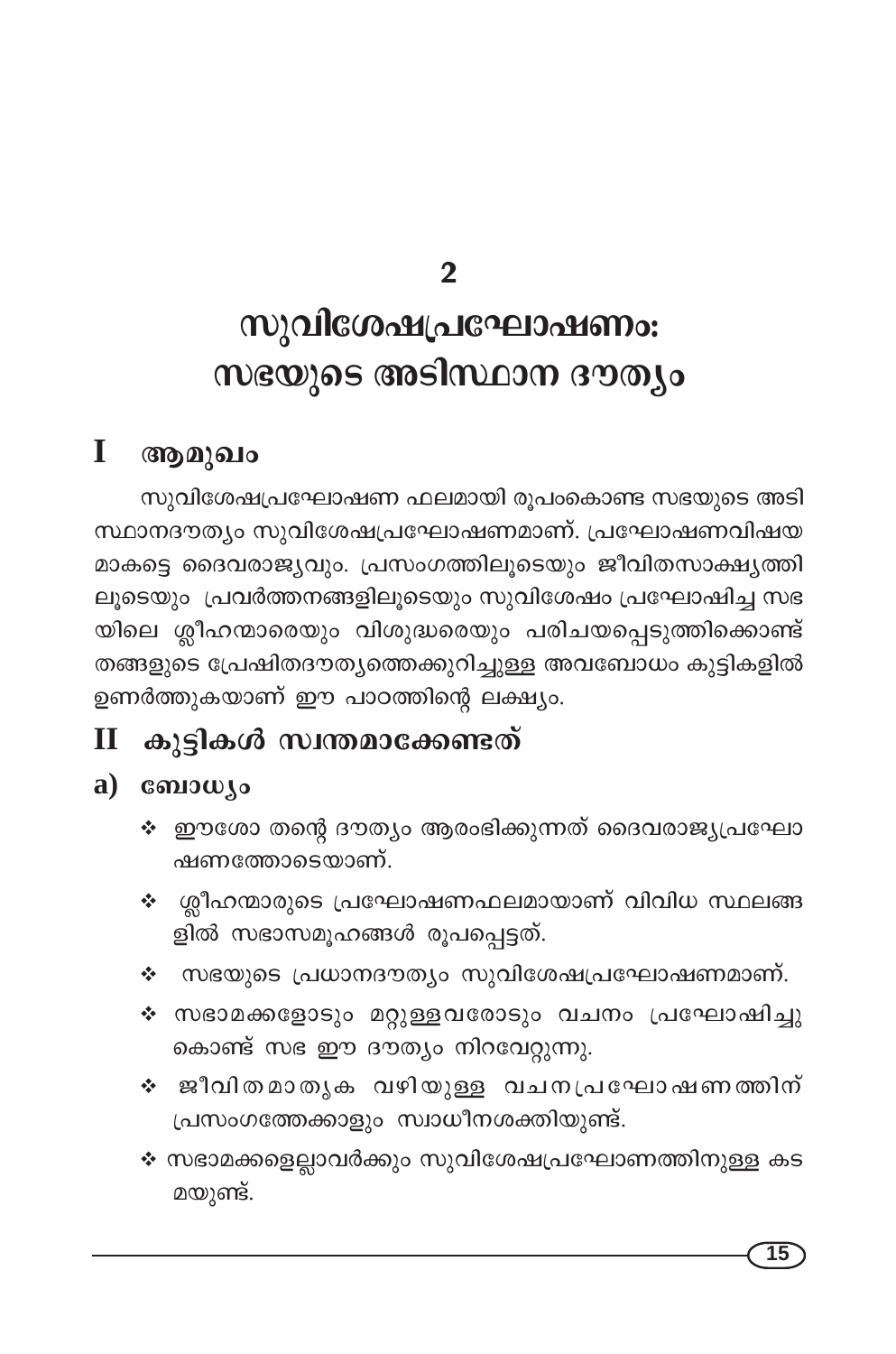## $\mathbf b$ ) മനോഭാവം

- ❖ സുവിശേഷപ്രഘോഷണ ദൗത്യത്തെക്കുറിച്ചുള്ള അവബോധം.
- ❖ സുവിശേഷത്തിനു സാക്ഷികളായി ജീവിക്കണമെന്ന ചിന്ത.

### $c)$  ( $n$ <sup>1 $\rho$ </sup>lo

- ❖ അവസരം ലഭിക്കുമ്പോഴെല്ലാം ദൈവവചനം പങ്കുവയ്ക്കുന്നു.
- ❖ സുവിശേഷപ്രഘോഷണ വിജയത്തിനായി പ്രാർത്ഥിക്കുന്നു.

# III ബോധനോപാധികൾ

വിവിധ സഭാസമൂഹങ്ങളുടെയും അവിടെ വചനം പ്രഘോഷിച്ച അപ്പസ്തോലന്മാരുടെയും പേരുകൾ വ്യക്തമാക്കുന്ന ചാർട്ട്, വി. അൽഫോൻസാമ്മ, വി. ചാവറ കുര്യാക്കോസ് ഏലിയാസച്ചൻ, വി. എവുപ്രാസ്യാമ്മ, വി. മദർതെരേസ, വാഴ്ത്തപ്പെട്ടവരായ മറിയം ത്രേസ്യാ, തേവർപറമ്പിൽ കുഞ്ഞച്ചൻ, തുടങ്ങിയവരുടെ ചിത്രങ്ങൾ, വിശുദ്ധ ഗ്രന്ഥം, വത്തിക്കാൻ കൗൺസിൽ പ്രമാണരേഖകൾ.

# IV പാറാവതരണം

ഈശോ തന്റെ സുവിശേഷപ്രഘോഷണം ആരംഭിക്കുന്ന വിശു ദ്ധഗ്രന്ഥഭാഗം വായിച്ച് ചർച്ച ചെയ്തുകൊണ്ട് ക്ലാസ് ആരംഭിക്കുന്നു. ഈശോയുടെ പ്രബോധനം സ്വീകരിച്ച് ലോകത്തിന്റെ വിവിധ ഭാഗ ങ്ങളിൽ പോയി വചനം പ്രഘോഷിച്ച ശ്ലീഹന്മാരെയും അവരുടെ പ്രവർത്തനങ്ങളെയും കുറിച്ച് ചാർട്ടിന്റെ സഹായത്തോടെ വിശദീക രിക്കുന്നു. വിശുദ്ധരുടെ ചിത്രം കാണിച്ചുകൊണ്ട് അവരുടെ വചനപ്ര ഘോഷണ രീതി ചർച്ച ചെയ്യുന്നു. അവരെപ്പോലെ വിവിധങ്ങളായ മാർഗങ്ങളിലൂടെ വചനം പ്രഘോഷിക്കുവാനുള്ള സഭാമക്കളുടെ കടമ വിശദമാക്കുന്നു.

# ${\bf V}$  പാഠബന്ധിത പ്രവർത്തനങ്ങൾ

ഒന്നാം പാഠത്തിൽ പറഞ്ഞിരിക്കുന്നതുപോലെ ചെയ്യുന്നു.

# എന്റെ തീരുമാനം

മൗനമായി വായിച്ചിട്ട് തീരുമാനം ഉറക്കെ പറയുന്നു. കഴിഞ്ഞ ആഴ്ചയിലെ തീരുമാനം എങ്ങനെ നടപ്പാക്കിയെന്ന് പങ്കുവയ്ക്കുന്നു.

#### ഉത്തരം കണ്ടെത്താം

1. പേജ് 16, 17 ലെ ആശയങ്ങൾ അടിസ്ഥാനമാക്കി എഴുതുക.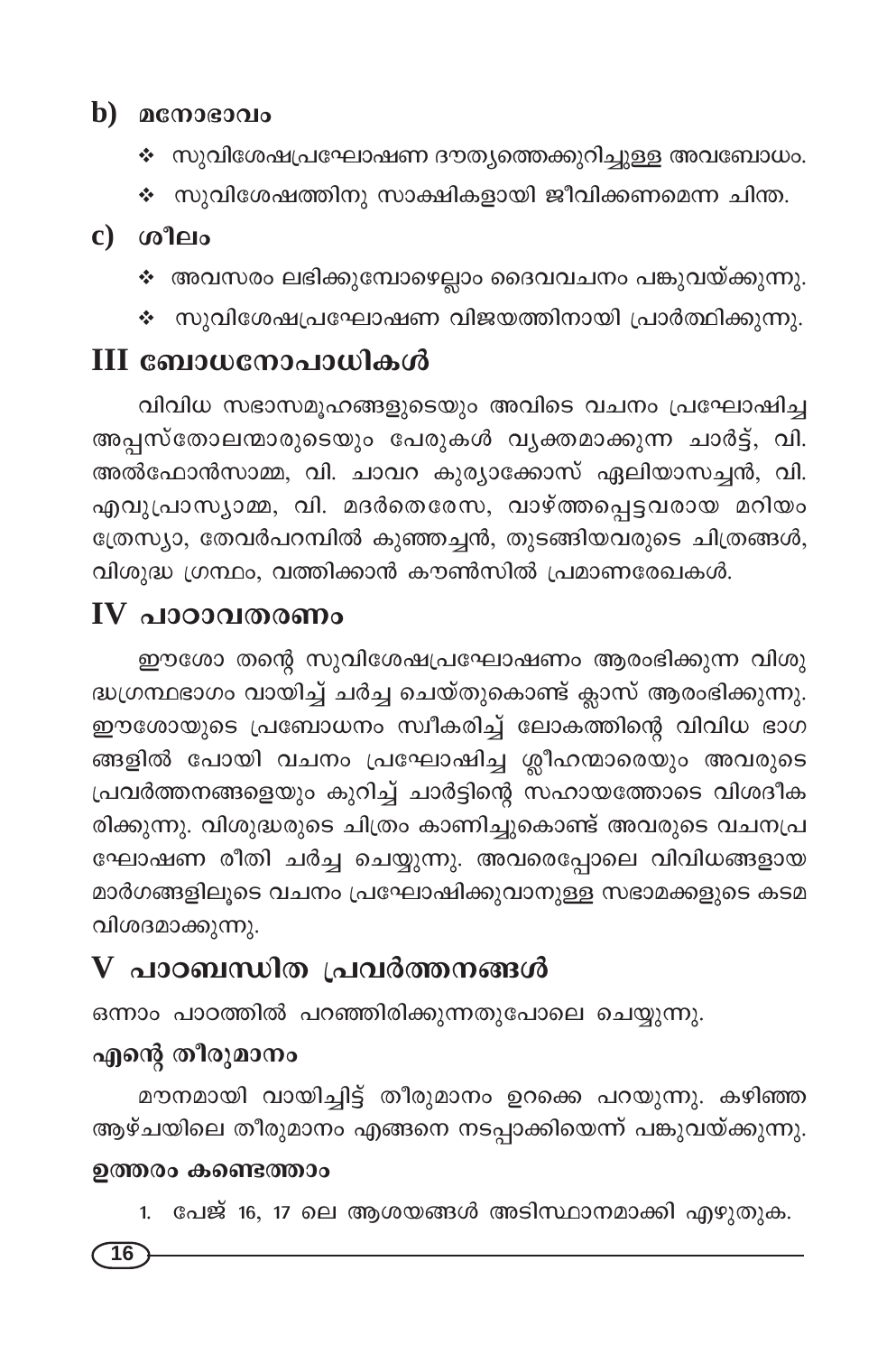- 2. പേജ് 18 'സഭ സുവിശേഷപ്രഘോഷക' എന്ന ഭാഗം.
- 3. നീതിയും സമാധാനവും പരിശുദ്ധാത്മാവിലുള്ള ആനന്ദവും, ദൈവഹിതം നിറവേറ്റപ്പെടുന്ന അവസ്ഥ.
- 4. പേജ് 19 ഖണ്ഡിക 2,3.
- 5. സഭയെ നട്ടുപിടിപ്പിക്കുക, സഭാമക്കളെ വിശ്വാസത്തിൽ ആഴ പ്പെടുത്തുക.

## VI അനുബന്ധിത പ്രവർത്തനങ്ങൾ

സഭയുടെ പ്രേഷിതദൗത്യം വ്യക്തമാക്കുന്ന തിരുവചനങ്ങൾ 1. കണ്ടെത്തി എഴുതുക.

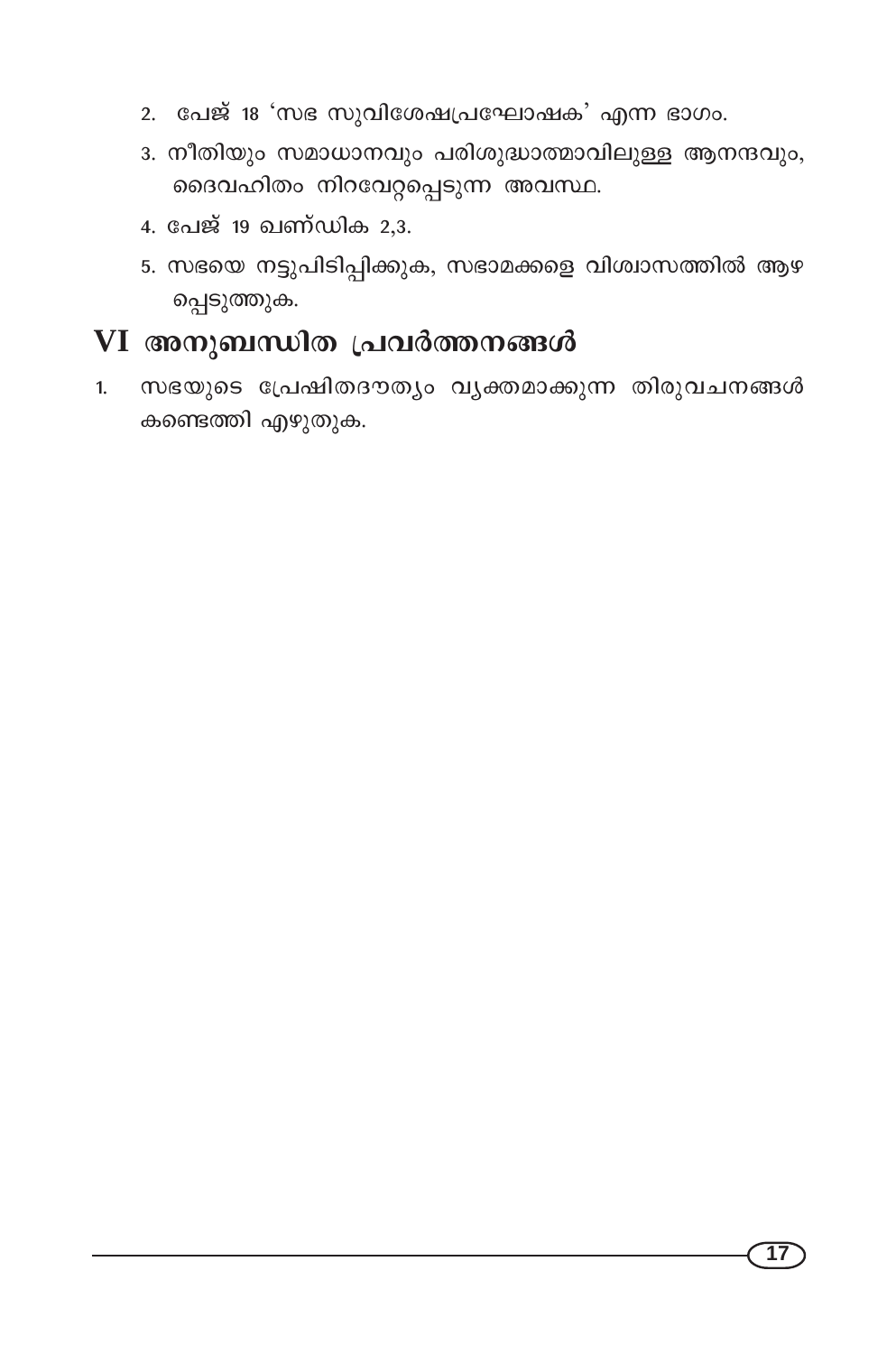# ആദിമസഭയുടെ പ്രേഷിതചൈതന്യം

#### $\mathbf{I}$ ആമുഖം

ആദിമസഭയുടെ ജീവിതശൈലിയേയും പ്രേഷിതചൈതനൃ ത്തെയും കുറിച്ച് കുട്ടികളിൽ അവബോധം ഉണർത്തുകയാണ് ഈ പാഠത്തിന്റെ ലക്ഷ്യം.

#### കുട്ടികൾ സ്വന്തമാക്കേണ്ടത്  $\mathbf{I}$

#### a) consource

- ❖ ദൈവവചനം ശ്രവിക്കുന്നതിൽ ആദിമസഭ വളരെ താല്പര്യം പുലർത്തി.
- ∻ തിരുവചനശ്രവണത്തിലൂടെ ഒരു കൂട്ടായ്മയായി തീർന്ന അവർ എല്ലാം പങ്കുവയ്ക്കാൻ തയ്യാറായി.
- സുവിശേഷാധിഷ്ഠിതമായ അവരുടെ ജീവിതം അനേകരെ A. ക്രിസ്തുമതത്തിലേയ്ക്ക് ആകർഷിച്ചു.
- ❖ അപ്പംമുറിക്കൽ ശക്തികേന്ദ്രമാക്കിയ സമൂഹമായിരുന്നു അത്.
- ❖ ദിവസം മുഴുവൻ വിശുദ്ധീകരിക്കുവാൻ വിവിധ യാമങ്ങളിൽ അവർ പ്രാർത്ഥിച്ചിരുന്നു.
- ∻ വിശ്വാസത്തിന്റെ പേരിൽ ചിതറിക്കപ്പെട്ടപ്പോഴും വചനം പ്രഘോഷിച്ചുകൊണ്ട് അവർ ചുറ്റി സഞ്ചരിച്ചു.

#### $\mathbf{b}$ ) മനോഭാവം

- സഭാകൂട്ടായ്മയിൽ നിലനിൽക്കാനുള്ള താല്പര്യം. ❖
- സുവിശേഷാനുസൃതം ജീവിക്കാനുള്ള ശ്രദ്ധ.
- $c)$   $\omega$   $\omega$ 
	- ❖ എവിടെയും കൂട്ടായ്മയുടെ മനോഭാവം പുലർത്തുന്നു.

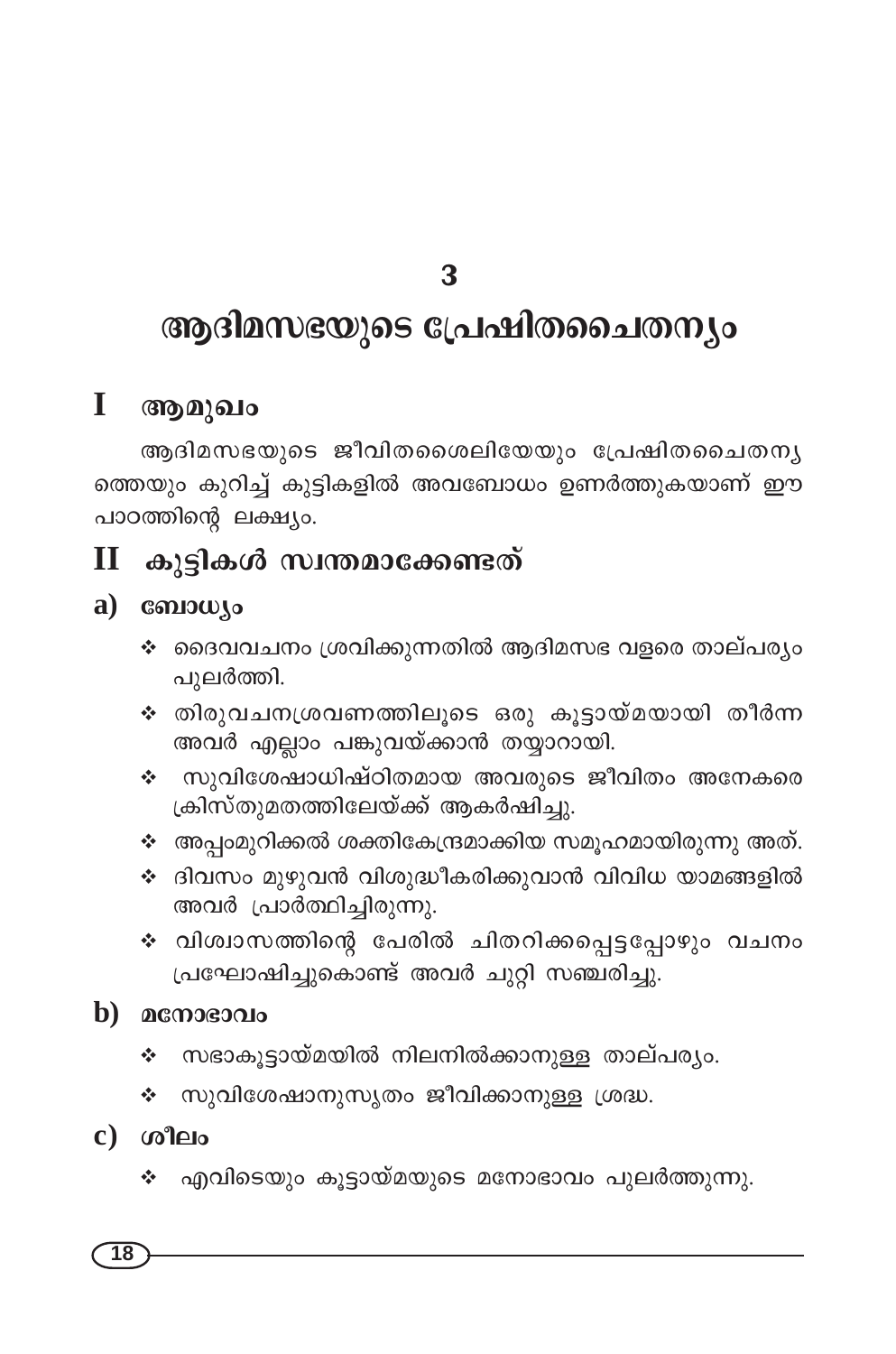∻ മറ്റുള്ളവരുടെ ആവശ്യങ്ങളിൽ സഹായിക്കുന്നു.

# $III$  ബോധനോപാധികൾ

ആദിമസഭയുടെ ചൈതന്യം വ്യക്തമാക്കുന്ന ദൈവവചനങ്ങൾ രേഖപ്പെടുത്തിയ ചാർട്ട്, വിശുദ്ധ ഗ്രന്ഥം, വത്തിക്കാൻ കൗൺസിൽ പ്രമാണരേഖകൾ.

# $\bf{IV}$  പാറാവതരണം

പാഠപുസ്തകത്തിൽ പറഞ്ഞിരിക്കുന്ന ദൈവവചനം (അപ്പ. 2: 37 -39) വായിച്ചുകൊണ്ട് ക്ലാസ് ആരംഭിക്കുന്നു. അപ്പസ്തോലപ്രവർത്ത നങ്ങളിൽ ആദിമസഭയുടെ ജീവിതശൈലിയെക്കുറിച്ചു പ്രതിപാദിച്ചി രിക്കുന്ന മറ്റു വചനങ്ങളും കണ്ടെത്തി വായിക്കുന്നു. അതുവഴി വൃക്ത മാകുന്ന പ്രത്യേകതകൾ ചാർട്ടിൽ രേഖപ്പെടുത്തുന്നു. ദൈവവചനം ശ്രവിച്ചും ജീവിച്ചും പ്രഘോഷിച്ചും അപ്പംമുറിക്കൽ ശുശ്രൂഷയിലൂടെ ശക്തിപ്രാപിച്ചും വിശ്വാസത്തിലും കൂട്ടായ്മയിലും വളർന്ന ആദിമ സഭയെപ്പോലെ വളരുവാനുള്ള സഭാമക്കളുടെ കടമ വിശദമാക്കുന്നു.

# ${\bf V}$  പാഠബന്ധിത പ്രവർത്തനങ്ങൾ

രണ്ടാം പാഠത്തിൽ പറഞ്ഞിരിക്കുന്നതുപോലെ ചെയ്യുന്നു.

### ഉത്തരം കണ്ടെത്താം

- 1. പേജ് 23 ഖണ്ഡിക 2,3.
- 2. പേജ് 24 ഖണ്ഡിക 2.
- 3. പേജ് 25.
- 4. പേജ് 26 ഖണ്ഡിക 1.
- 5. പേജ് 26 ഖണ്ഡിക 2.

# VI അനുബന്ധിത പ്രവർത്തനങ്ങൾ

ആദിമസഭയുടെ സുവിശേഷ ചൈതന്യം വ്യക്തമാക്കുന്ന  $1.$ ഏതാനും തിരുവചനങ്ങൾ ലേഖനങ്ങളിൽ നിന്നും കണ്ടെത്തി എഴുതുക.

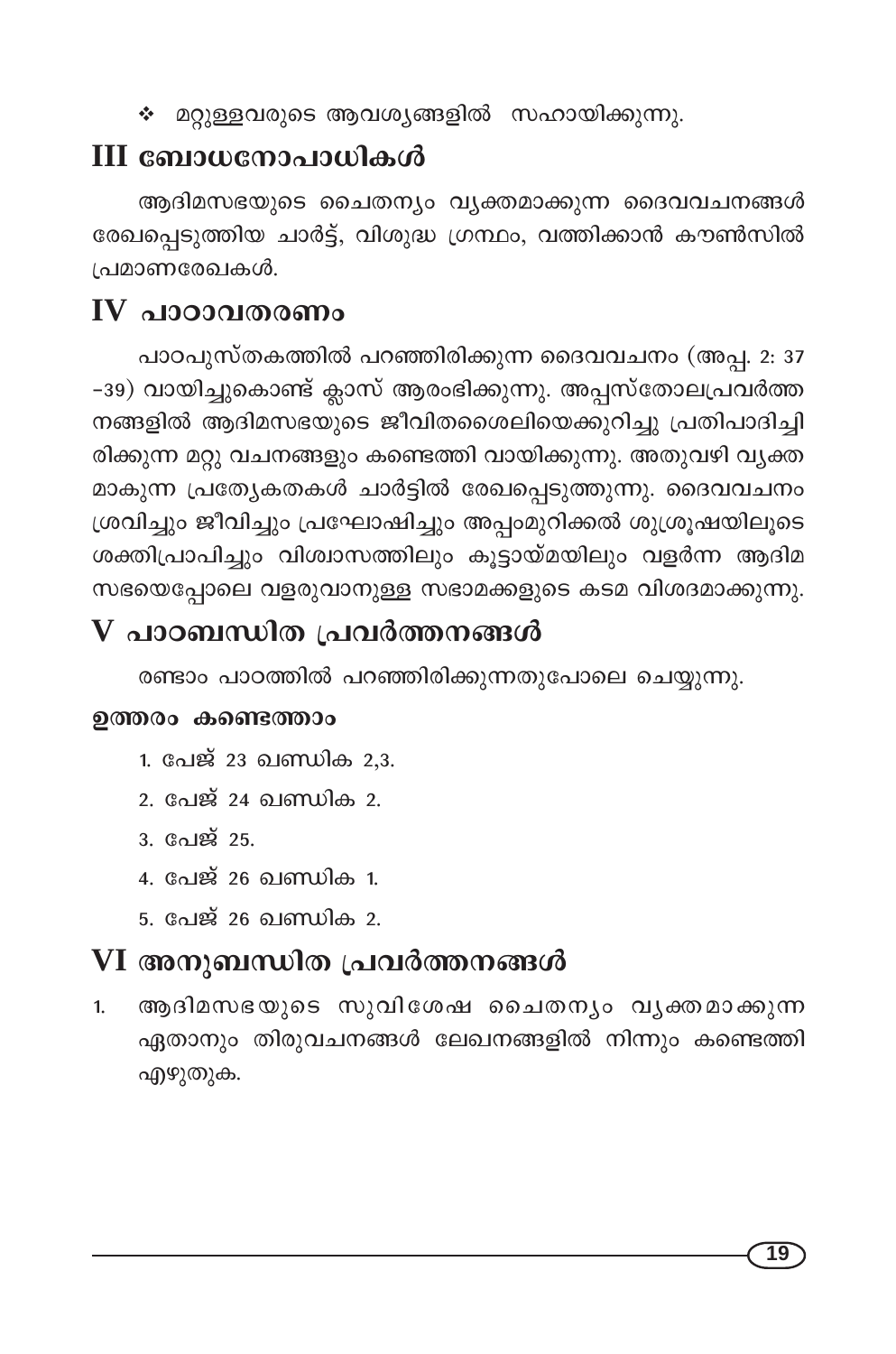## $\overline{\mathbf{A}}$

# വിശ്വാസത്തിന്റെ വീരസാക്ഷികൾ

#### I ആമുഖം

വിശ്വാസത്തിനുവേണ്ടി ജീവൻ സമർപ്പിച്ച രക്തസാക്ഷികളുടെ ജീവിതകഥ അറിയുവാനും അതിൽനിന്നും പ്രഭചാദനവും ആവേശവും ഉൾക്കൊള്ളുവാനും കുട്ടികളെ പ്രാപ്തരാക്കുകയാണ് ഈ പാഠത്തിന്റെ ലക്ഷ്യം.

#### കുട്ടികൾ സ്വന്തമാക്കേണ്ടത് П

### a)  $\cos\omega$

- ❖ ഹേറോദേസ് രാജാവിന്റെ കാലം മുതൽതന്നെ പ്രൈസ്തവർ തങ്ങളുടെ വിശ്വാസത്തെപ്രതി പീഡിപ്പിക്കപ്പെട്ടു തുടങ്ങി.
- ❖ എന്നാൽ പരിശുദ്ധാത്മാവിനാൽ നിറഞ്ഞ ശ്ലീഹന്മാരും പിൻഗാ മികളും ധീരതയോടെ ഈശോയിലുള്ള വിശ്വാസം ഏറ്റുപ റഞ്ഞ് മരണംപുൽകി.
- ❖ അനേകർ യഹൂദമതം ഉപേക്ഷിച്ച് ക്രിസ്തുമതം സ്വീകരിച്ചതും വിജാതീയർ ക്രിസ്ത്യാനികളായതും യഹൂദരെ ചൊടിപ്പിച്ചു. രാജാ വിനെ ദൈവമായി അംഗീകരിക്കാൻ ക്രിസ്ത്യാനികൾ തയ്യാറാ കാതിരുന്നതു ഭരണാധികാരികളെയും ശത്രുക്കളാക്കി. അങ്ങനെ യാണ് ക്രിസ്ത്യാനികൾ പീഡിപ്പിക്കപ്പെടാൻ തുടങ്ങിയത്.
- ❖ നീറോ ചക്രവർത്തിമുതൽ ഡയോക്ലീഷ്യൻ ചക്രവർത്തിവരെയുള്ള റോമൻ രാജാക്കന്മാരെല്ലാം അതിക്രൂരമായ മതമർദനം നടത്തിയ വരാണ്. അതിനാൽ ഈ കാലഘട്ടത്തിൽ സഭയ്ക്ക് ധാരാളം വിശുദ്ധ രക്തസാക്ഷികളെ ലഭിച്ചു. പൗരസ്ത്യ സഭയിലും ഈ കാലഘട്ടത്തിൽ അനേകം രക്തസാക്ഷികൾ ഉണ്ടായിരുന്നു.
- ❖ എ.ഡി. 313 ലെ മിലാൻ വിളംബരത്തോടെയാണ് സഭയ്ക്ക് റോമാസാമ്രാജ്യത്തിൽ സ്വാതന്ത്ര്യം ലഭിച്ചത്.
- ❖ വിശുദ്ധ തോമസ്മൂർ, മാക്സ്മില്യൻ കോൾബേ തുടങ്ങിയ വർ പിൽക്കാലങ്ങളിൽ രക്തസാക്ഷികളായവരാണ്. വിശുദ്ധ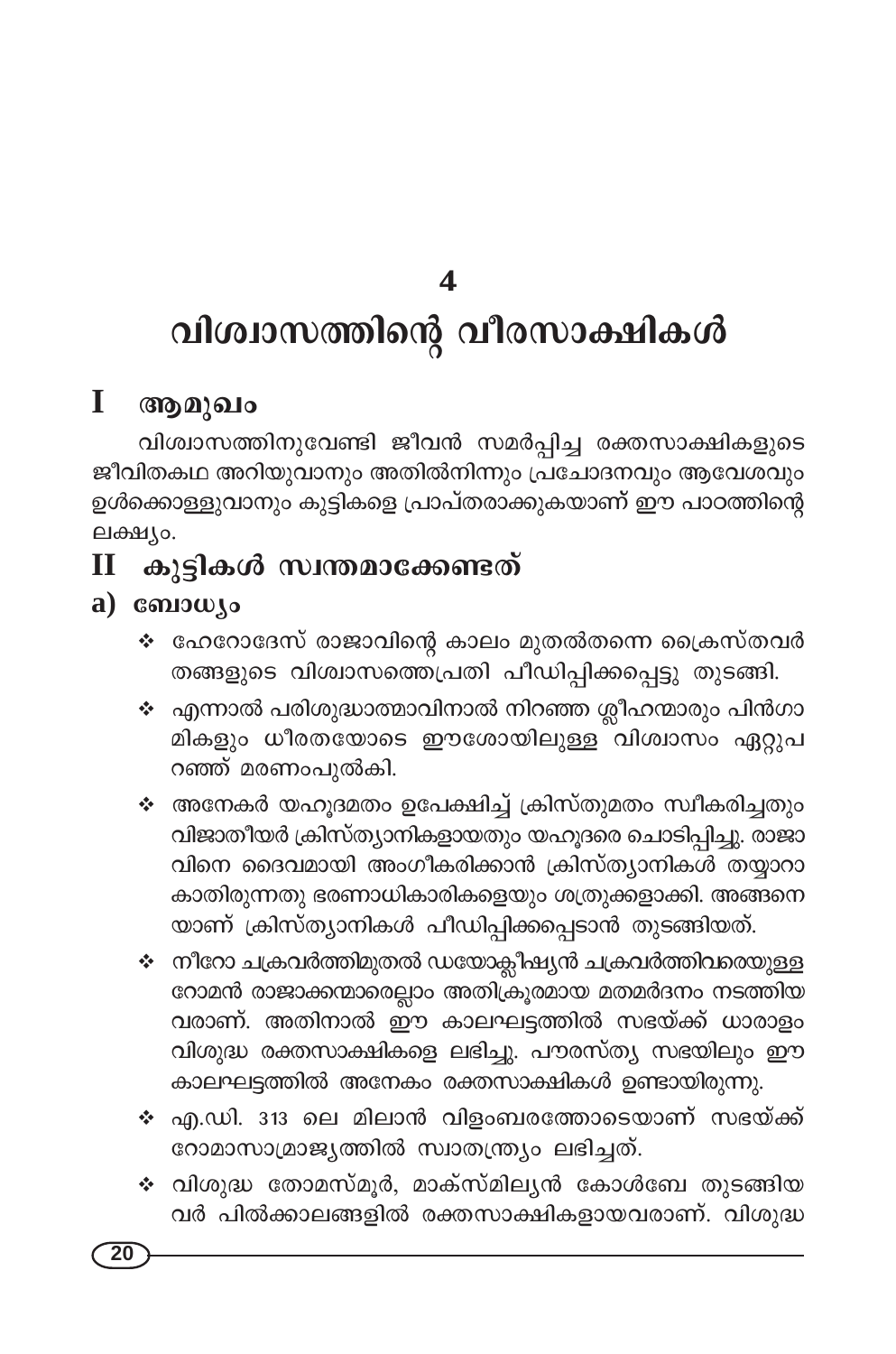ജോൺബ്രിട്ടോ, ദൈവസഹായംപിള്ള തുടങ്ങിയവർ ഭാരത ത്തിലെ രക്തസാക്ഷികളാണ്.

❖ മതപീഡനങ്ങൾ സഭയെ തളർത്തുകയല്ല വളർത്തുകയാണു ചെയ്തത്.

#### $\mathbf b$ ) മനോഭാവം

∻ ക്രൈസ്തവവിശ്വാസത്തിൽ അഭിമാനം.

∻ സഭയിൽ രക്തസാക്ഷിത്വം വരിച്ചവരോട് ആദരവും സ്നേഹവും.

- $c)$  ശീലം
	- ❖ വിശ്വാസം സംരക്ഷിക്കുന്നതിനു വേണ്ടി എന്തു ക്ലേശവും ഏറ്റെ ടുക്കാനുള്ള സന്നദ്ധത.
	- ❖ രക്തസാക്ഷികളുടെ ജീവിതകഥകൾ വായിക്കുന്നു.

# III ബോധനോപാധികൾ

ആദിമസഭ നേരിട്ട പീഡനങ്ങളെ കാണിക്കുന്ന ചിത്രങ്ങൾ, രക്ത സാക്ഷികളുടെ ജീവചരിത്രങ്ങൾ/ അവരെക്കുറിച്ചുള്ള സി.ഡി, വിശുദ്ധ ഗ്രന്ഥം, വത്തിക്കാൻ കൗൺസിൽ പ്രമാണരേഖകൾ

## $IV$  പാഠാവതരണം

രക്തസാക്ഷികളെക്കുറിച്ചുള്ള സി.ഡി അവതരിപ്പിച്ചോ ജീവച രിത്രം വായിച്ചുകൊണ്ടോ ക്ലാസ് ആരംഭിക്കുന്നു. ശ്ലീഹന്മാരുടെ കാലം മുതൽ സഭ നേരിട്ട പീഡന്ങ്ങൾ ചർച്ച ചെയ്യുന്നു. ഈശോയിലുള്ള വിശ്വാസം ത്യജിച്ചാൽ കിട്ടാമായിരുന്ന താൽക്കാലിക നേട്ടങ്ങളെക്കാൾ നിത്യസൗഭാഗ്യത്തിനായി വിശ്വാസം ഏറ്റുപറഞ്ഞ് വീരമൃത്യു വരിച്ച രക്തസാക്ഷികളെക്കുറിച്ചുള്ള ദൃശ്യാവതരണമോ, കഥാപ്രസംഗങ്ങളോ അവതരിപ്പിക്കാം.

# ${\bf V}$  പാഠബന്ധിത പ്രവർത്തനങ്ങൾ

രണ്ടാം പാഠത്തിൽ പറഞ്ഞിരിക്കുന്നതുപോലെ ചെയ്യുന്നു.

#### ഉത്തരം കണ്ടെത്താം

- 1. പേജ് 30 ഖണ്ഡിക 2,3.
- 2. പേജ് 31 ഖണ്ഡിക 2,3.
- 3. പേജ് 32, 33.
- 4. പേജ് 34 ഖണ്ഡിക 2.
- 5. പേജ് 35 ഖണ്ഡിക 2,3.

# VI അനുബന്ധിത പ്രവർത്തനങ്ങൾ

നിങ്ങൾക്കിഷ്ടപ്പെട്ട ഏതെങ്കിലുമൊരു രക്തസാക്ഷിയുടെ ജീവി  $1<sub>1</sub>$ തകഥ വായിച്ചശേഷം ഒരു അനുമോദനക്കുറിപ്പു തയ്യാറാക്കുക.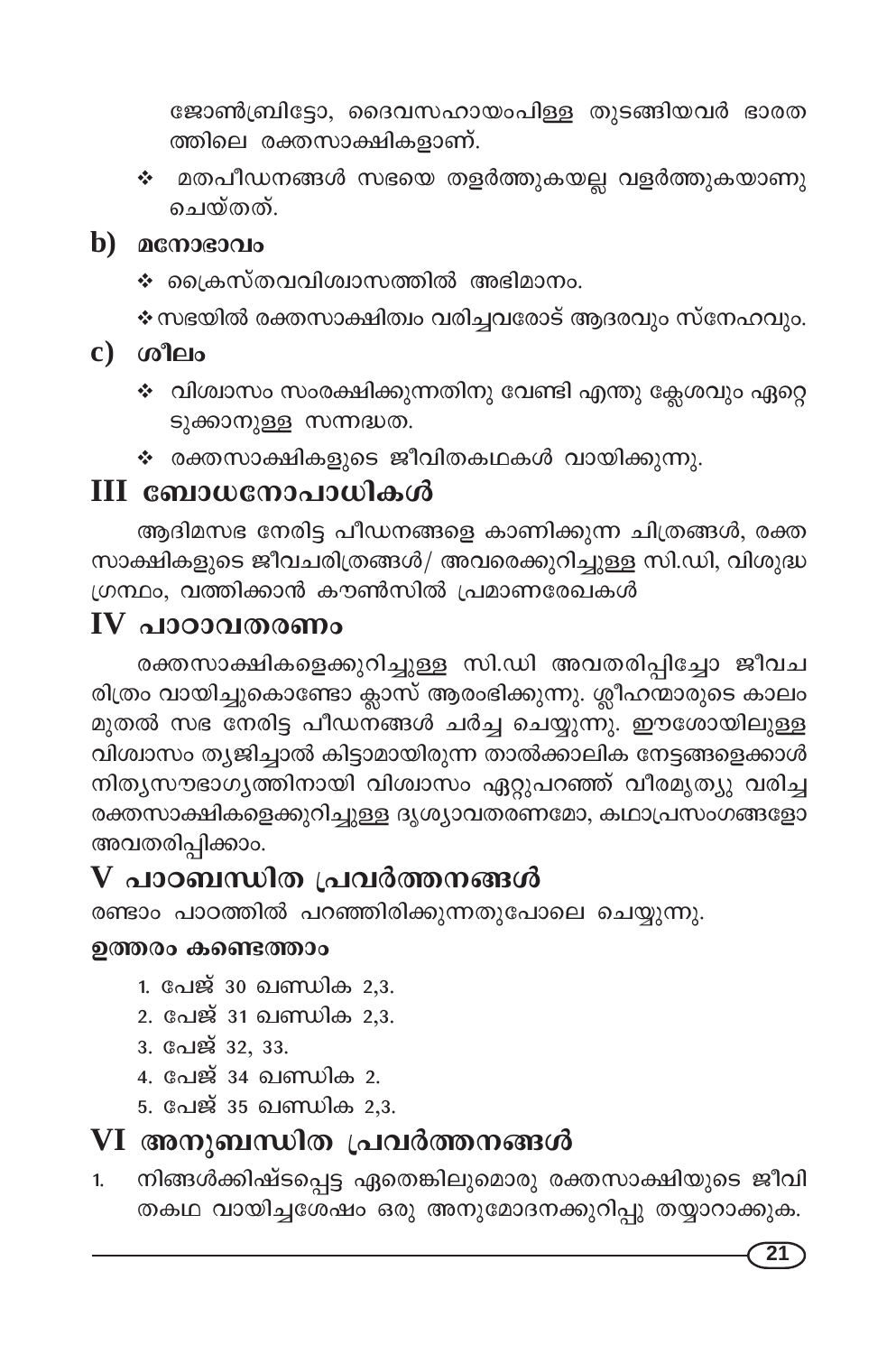# സതൃവിശ്വാസ സംരക്ഷകർ

#### I ആമുഖം

സഭയുടെ വിശ്വാസം പഠിപ്പിക്കുവാനും തെറ്റായ പ്രബോധനങ്ങളെ തിരുത്തുവാനും വേണ്ടി അധ്വാനിച്ച വിശ്വാസസംരക്ഷകരെക്കുറിച്ച് അറിയുവാനും അവരോടുള്ള ആദരവും സ്നേഹവും വളർത്തുവാനും കുട്ടികളെ പ്രാപ്തരാക്കുകയാണ് ഈ പാഠത്തിന്റെ ലക്ഷ്യം.

#### കുട്ടികൾ സ്വന്തമാക്കേണ്ടത്  $\mathbf H$

#### ബോധ്യം a)

- ❖ സതൃവിശ്വാസത്തിന്റെ ഉറവിടങ്ങൾ വിശുദ്ധ ഗ്രന്ഥവും പാര മ്പര്യങ്ങളുമാണ്.
- അതു വ്യാഖ്യാനിക്കാനും പഠിപ്പിക്കാനുമുള്ള അധികാരവും ÷. അവകാശവും സഭയ്ക്കുള്ളതാണ്.
- എന്നാൽ സഭയുടെ പഠനങ്ങൾക്കെതിരായ പാഷണ്ഡതകൾ ÷. സഭയുടെ ആരംഭകാലം മുതൽത്തന്നെ ഉണ്ടായിരുന്നു.
- രണ്ടാം നൂറ്റാണ്ടിൽ ക്രിസ്തുമതത്തിനെതിരായി ഉയർന്നു ÷ വന്ന ആരോപണങ്ങൾക്കും ഭീഷണികൾക്കും എതിരായി സതൃ വിശ്വാസം സംരക്ഷിക്കുവാൻ എഴുതുകയും പ്രവർത്തിക്കു കയും ചെയ്തവരാണ് വിശ്വാസസംരക്ഷകർ.
- ആദ്യത്തെ ഏഴു നൂറ്റാണ്ടുകളിൽ ജീവിച്ചിരുന്നവരും സഭ <br → ഔദ്യോഗികമായി അംഗീകരിച്ചിട്ടുള്ളവരും സഭയ്ക്ക് ആധി കാരികപ്രബോധനം നൽകിയിട്ടുള്ളവരുമായ വിശുദ്ധാത്മാക്ക ളെയാണ് സഭാപിതാക്കന്മാർ എന്നു പറയുന്നത്.
- ❖ ഇവർ സതൃവിശ്വാസത്തോടു പുലർത്തിയ വിശ്വസ്തതയും അടുത്ത തലമുറയ്ക്ക് അതുപകർന്നു നൽകാൻ കാണിച്ച ശ്രദ്ധയും അനുകരണീയമാണ്.

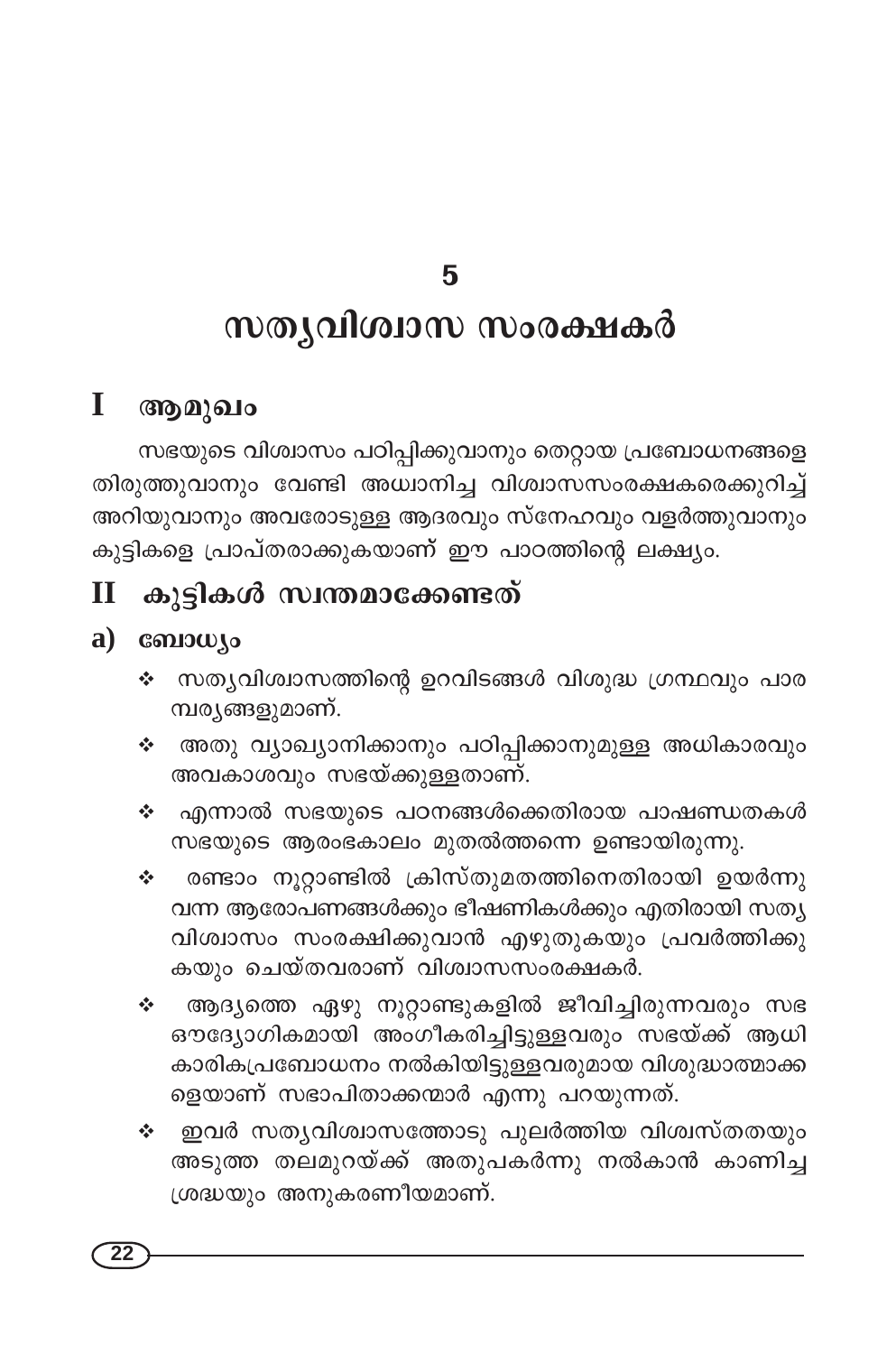## $\mathbf b$ ) മനോഭാവം

- ∻ ക്രൈസ്തവവിശ്വാസത്തിൽ നിലനിൽക്കാനുള്ള ശ്രദ്ധയും താല്പര്യവും.
- ❖ സഭാപിതാക്കന്മാരോടും വിശ്വാസസംരക്ഷകരോടും ആദരവും സ്നേഹവും.

## $c)$  ശീലം

- ∻ സതൃവിശ്വാസത്തെക്കുറിച്ച് പഠിക്കുവാനുള്ള നിഷ്ഠ.
- സഭാപിതാക്കന്മാരുടെ വചനങ്ങൾ വായിക്കുന്നു. ÷

# **III ബോധനോപാധികൾ**

സഭാപിതാക്കന്മാരുടെയും വിശ്വാസസംരക്ഷകരുടെയും ചിത്ര ങ്ങൾ, ജീവചരിത്രങ്ങൾ, വിശുദ്ധ ഗ്രന്ഥം, വത്തിക്കാൻ കൗൺസിൽ പ്രമാണരേഖകൾ

# $IV$  പാറാവതരണം

ഇന്നു സഭ നേരിട്ടുകൊണ്ടിരിക്കുന്ന അബദ്ധപ്രബോധനങ്ങളെ ക്കുറിച്ച് ചർച്ചചെയ്തുകൊണ്ട് ക്ലാസ് ആരംഭിക്കുന്നു. ആദിമസഭയുടെ കാലം മുതൽ ഈ പ്രതിഭാസം ഉണ്ടായിരുന്നുവെന്നും അന്ന് സഭാതന യർ അതിനെ എങ്ങനെ ധീരതയോടെ അതിജീവിച്ചുവെന്നും മനസ്സി ലാക്കത്തക്കവിധം ക്ലാസ് നയിക്കാം. സാധിക്കുന്നിടത്തോളം അവ രുടെ ചിത്രങ്ങൾ കാണിക്കുന്നത് നല്ലതാണ്.

# ${\bf V}$  പാഠബന്ധിത പ്രവർത്തനങ്ങൾ

രണ്ടാം പാഠത്തിൽ പറഞ്ഞിരിക്കുന്നതുപോലെ ചെയ്യുന്നു.

#### ഉത്തരം കണ്ടെത്താം

- 1. പേജ് 38 ഖണ്ഡിക 1.
- 2. പേജ് 39 അവസാന ഖണ്ഡിക.
- 3. പേജ് 40 **ഖണ്ഡിക** 3.
- 4. പേജ് 42 ഖണ്ഡിക 2.
- <u>5. പേജ് 41 ഖണ്ഡിക 3.</u>

# VI അനുബന്ധിത പ്രവർത്തനങ്ങൾ

സഭയുടെ പഠനങ്ങൾക്കെതിരായി പെന്തക്കോസ്തൽ സമൂഹ 1. ങ്ങൾ നൽകിക്കൊണ്ടിരിക്കുന്ന തെറ്റായ പഠനങ്ങൾ ഏതെല്ലാ മെന്നു ചർച്ചചെയ്ത് അവയ്ക്കുള്ള മറുപടി കണ്ടെത്തി എഴുതുക.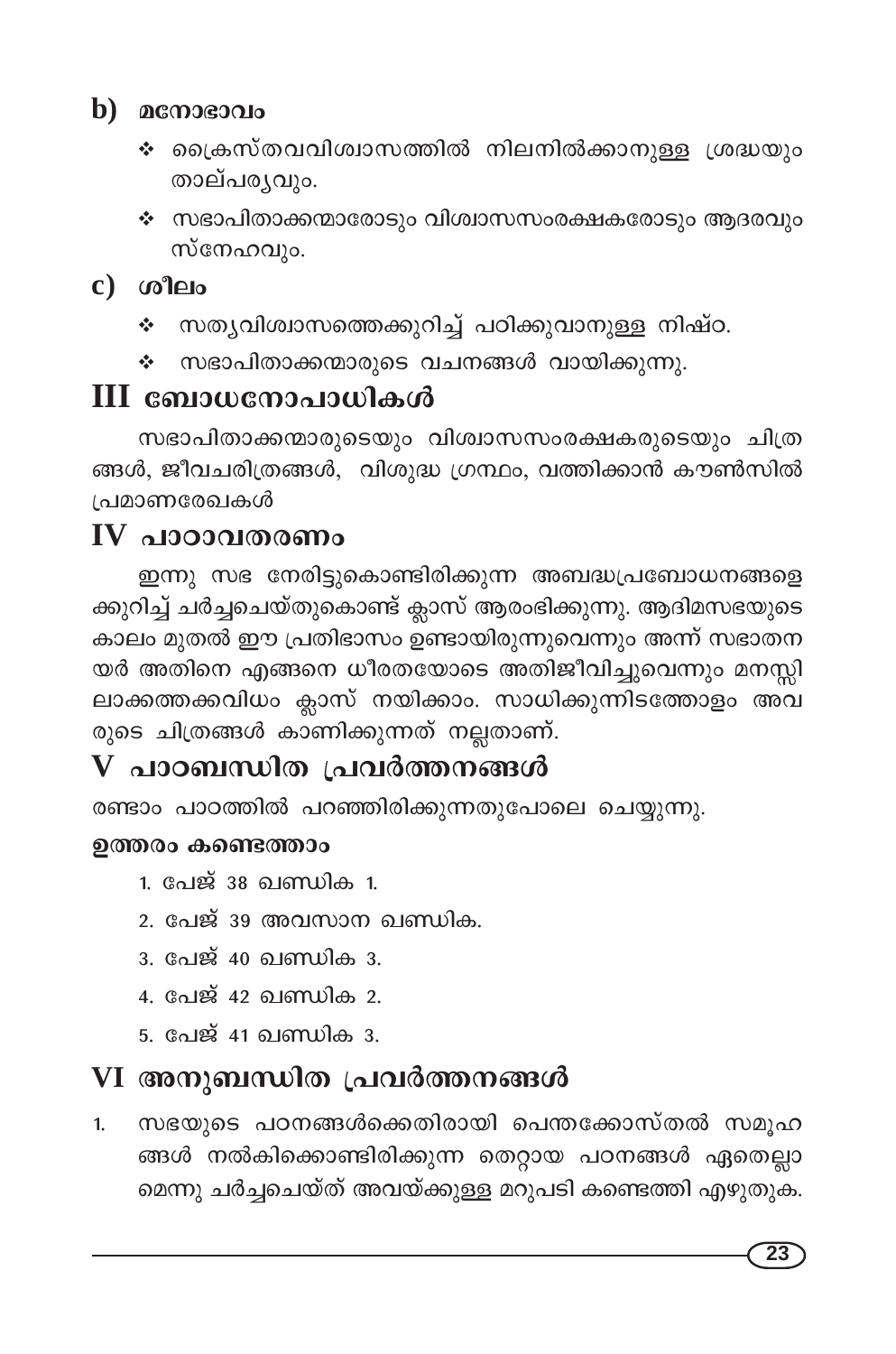# വചനാനുസൃതം ജീവിച്ചവർ

#### $\mathbf{I}$ ആമുഖം

ദൈവവചനം അനുസരിച്ച് ജീവിച്ച് പരിപൂർണതയിലെത്തിയ പരി ശുദ്ധ അമ്മയേയും വിശുദ്ധാത്മാക്കളേയും പരിചയപ്പെടുത്തിക്കൊണ്ട് അവരെപ്പോലെ വചനാനുസൃതം ജീവിക്കാൻ കുട്ടികളെ പ്രാപ്തരാ ക്കുകയാണ് ഈ പാഠത്തിന്റെ ലക്ഷ്യം.

#### കൂട്ടികൾ സ്വന്തമാക്കേണ്ടത്  $\mathbf{I}$

#### $a)$  consumed  $a$

- ∻ ദൈവവചനം സ്വീകരിച്ച് അതിന്റെ പൂർണതയിൽ ജീവിച്ച വ്യക്തിയാണ് പരിശുദ്ധ മറിയം.
- ∻ ദൈവവചന പ്രഘോഷണത്തിലൂടെ സഭാസമൂഹങ്ങൾക്കു രൂപം നൽകിയും വചനത്തിനു സാക്ഷികളാകാൻ ജീവൻവെ ടിഞ്ഞും ശ്ലീഹന്മാർ വിശുദ്ധരായി.
- ∻ വചനം സ്വീകരിച്ച് മാനസാന്തരത്തിലേയ്ക്കു കടന്നുവന്നവ രും, മാതൃകയിലൂടെയും പ്രഘോഷണങ്ങളിലൂടെയും വചന ത്തിനു സാക്ഷ്യംവഹിച്ചു വിശുദ്ധരായവരുമായ സഭാമക്കളുടെ ഒരു നീണ്ട നിരതന്നെ നമുക്കുണ്ട്.
- ∻ അജപാലകരായ മെത്രാന്മാരും വൈദികരും കൂദാശകളുടെ പരികർമ്മത്തിലൂടെയും ദൈവവചനപ്രഘോഷണങ്ങളി ലൂടെയും സഭാമക്കളെ വിശുദ്ധിയിൽ വളർത്താൻ നിയോഗി ക്കപ്പെട്ടവരാണ്.
- ❖ അനുസരണം, ബ്രഹ്മചര്യം, ദാരിദ്ര്യം എന്നീ സുവിശേഷ മൂല്യങ്ങൾ പ്രത്യേകമാംവിധം അനുഷ്ഠിക്കാൻ വ്രതമെടുത്ത വരാണ് സമർപ്പിതർ.

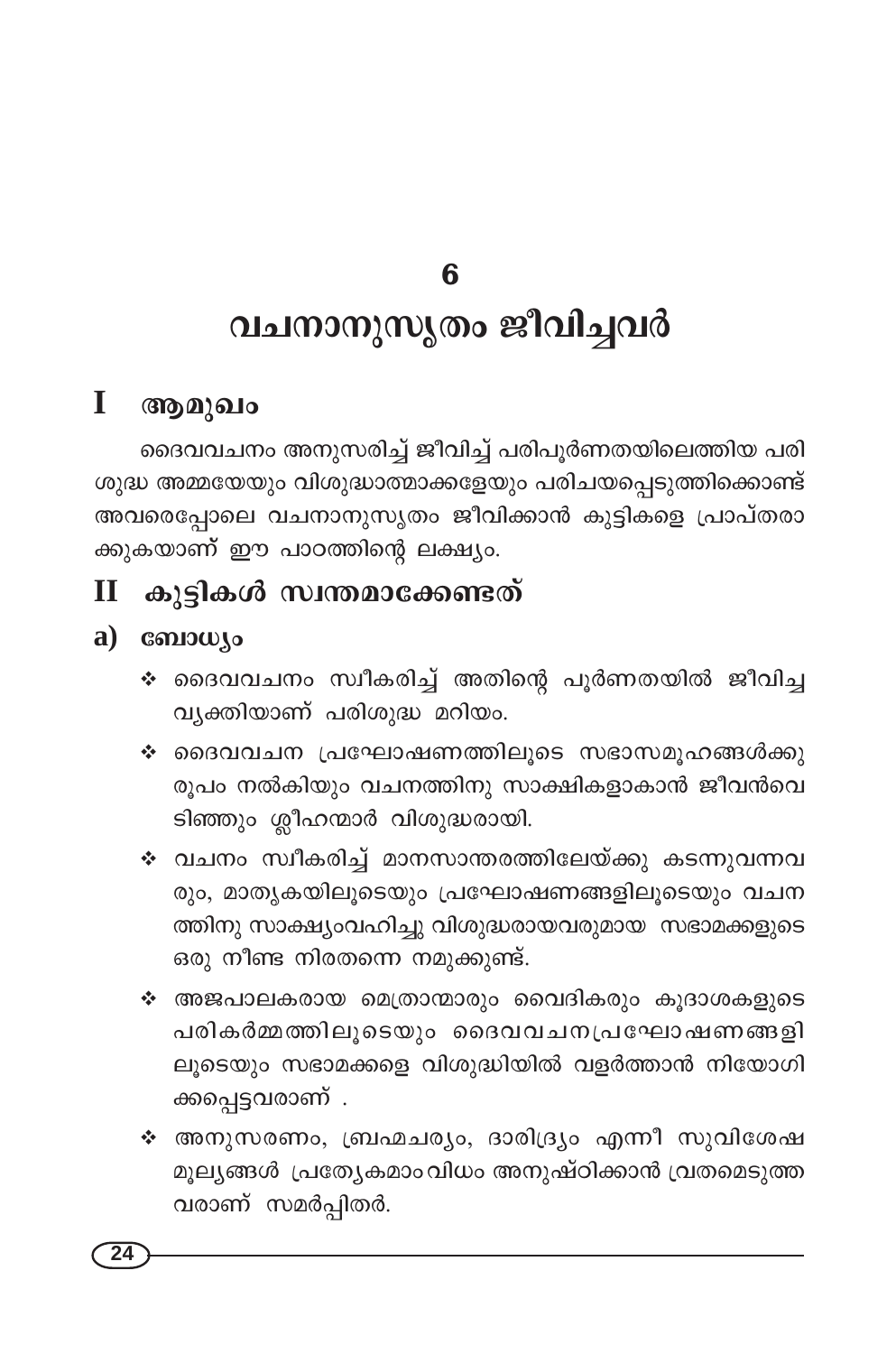❖ എല്ലാ പ്രവൃത്തികളും വഴി ആത്മീയ ബലികളർപ്പിക്കാനും .<br>ലോകമെങ്ങും ക്രിസ്തുവിനു സാക്ഷ്യം വഹിക്കുവാനും അല്മായർ വിളിക്കപ്പെട്ടിരിക്കുന്നു.

### $\mathbf{b})$  acmosono

- ∻ ദൈവവചനത്തിനു സാക്ഷ്യം വഹിക്കാൻ താൻ കടപ്പെട്ടിരി ക്കുന്നു എന്ന ചിന്ത.
- ❖ വചനപ്രഘോഷണത്തിനുള്ള വേദികൾ ഉപയോഗപ്പെടുത്താ നുള്ള ശ്രദ്ധ.

## $c)$  ശീലം

- ∻ ദൈവവചനം പങ്കുവയ്ക്കാനും അതിനു സാക്ഷ്യം വഹി ക്കാനും ലഭിക്കുന്ന വേദികൾ ശ്രദ്ധയോടെ പ്രയോജനപ്പെടു ത്തുന്നു.
- ❖ ദൈവവചനപ്രഘോഷണത്തിന്റെ ശക്തമായ സാക്ഷ്യം തന്നെ യാകുന്ന സഭയുടെ ജീവകാരുണ്യപ്രവർത്തനങ്ങളിൽ പങ്കു ചേരുന്നു.

# III ബോധനോപാധികൾ

സഭയിൽ പരിശുദ്ധപിതാവും മെത്രാന്മാരും വൈദികരും സമർപ്പി തരും അത്മായരും ചെയ്യുന്ന വചനപ്രഘോഷണത്തിന്റെയും ജീവ കാരുണ്യ പ്രവൃത്തികളുടെയും ചിത്രങ്ങൾ, പത്രവാർത്തകൾ, വിശു ദ്ധരുടെ ജീവചരിത്രങ്ങൾ, വിശുദ്ധ ഗ്രന്ഥം, വത്തിക്കാൻ കൗൺസിൽ പ്രമാണരേഖകൾ

# $IV$  പാഠാവതരണം

വൈദികരോ, സമർപ്പിതരോ, അത്മായരോ ചെയ്തുകൊണ്ടിരി ക്കുന്ന ജീവകാരുണ്യ പ്രവർത്തനങ്ങളെക്കുറിച്ചുള്ള പത്രവാർത്തക ൾ ചർച്ചചെയ്തുകൊണ്ട് ക്ലാസ് ആരംഭിക്കാം. പരിശുദ്ധ അമ്മയും വിശുദ്ധാത്മാക്കളും വചനാനുസൃതം ജീവിക്കാൻ അനുഭവിച്ച ക്ലേശ ങ്ങൾ കുട്ടികളെക്കൊണ്ട് അഭിനയിപ്പിക്കാം. സഭ ഇന്നു നടത്തിക്കൊ ണ്ടിരിക്കുന്ന ജീവകാരുണ്യപ്രവർത്തനങ്ങളെക്കുറിച്ച് അവബോധം ജനിപ്പിക്കാൻ അവയുടെ ചിത്രങ്ങൾ കാണിക്കുകയോ സ്ഥലങ്ങൾ സന്ദർശിക്കുകയോ ചെയ്യാം.

 $\overline{25}$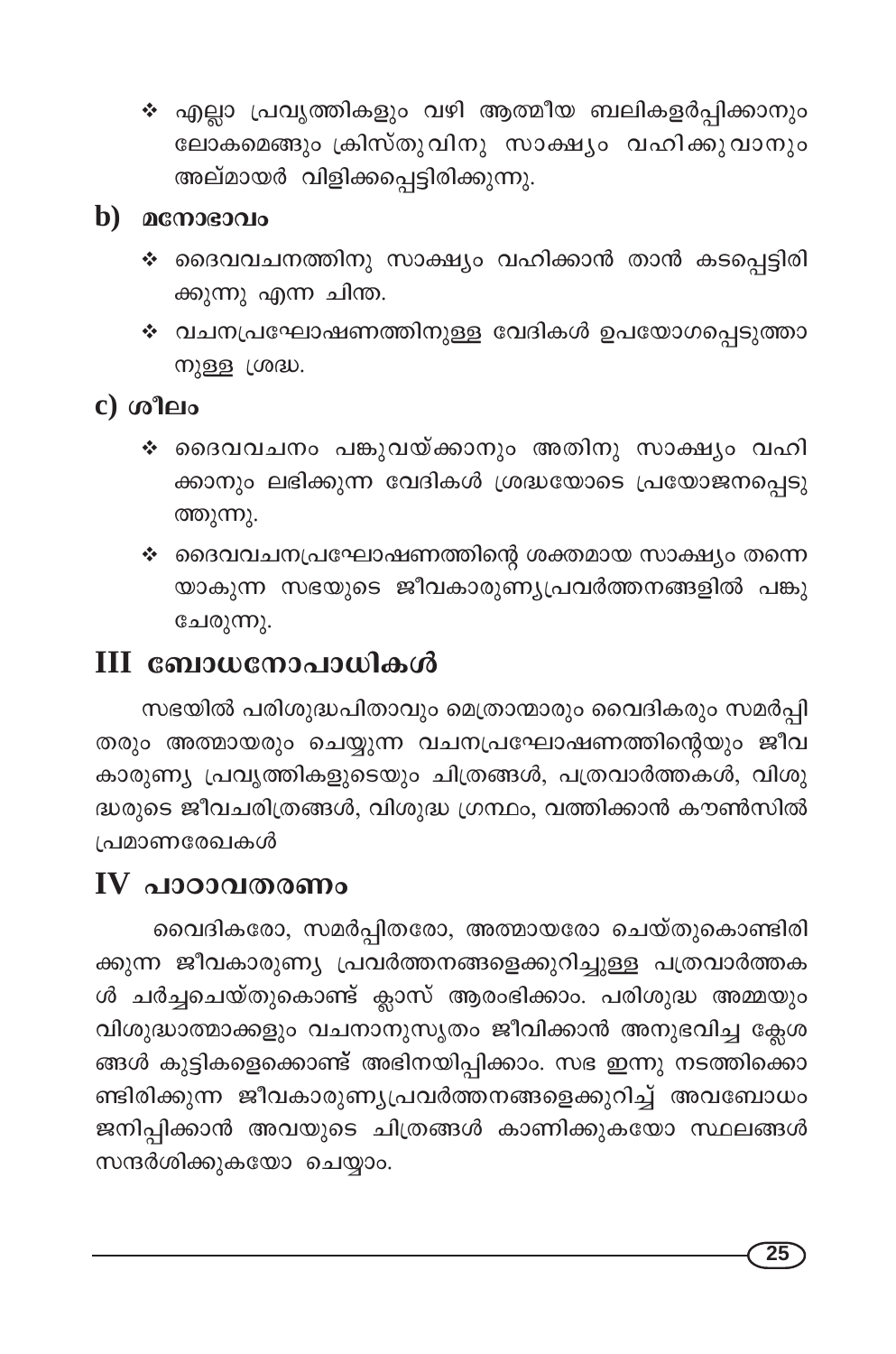# $\bf{V}$  പാഠബന്ധിത പ്രവർത്തനങ്ങൾ

രണ്ടാം പാഠത്തിൽ പറഞ്ഞിരിക്കുന്നതുപോലെ ചെയ്യുന്നു.

ഉത്തരം കണ്ടെത്താം

- 1. പേജ് 44 ഖണ്ഡിക 2.
- 2. പേജ് 45 ഖണ്ഡിക 2.
- 3. പേജ് 45 ഖണ്ഡിക 4.
- 4. പേജ് 48 ഖണ്ഡിക 1.
- $5.$  പേജ് 49.

## VI അനുബന്ധിത പ്രവർത്തനങ്ങൾ

നിങ്ങൾക്ക് വചനാനുസൃതം ജീവിക്കാൻ ക്ലേശം സഹിക്കേണ്ടി  $1.$ വന്ന ഏതെങ്കിലുമൊരു സന്ദർഭം എഴുതുകയോ കൂട്ടുകാരുമായി പങ്കുവയ്ക്കുകയോ ചെയ്യുക.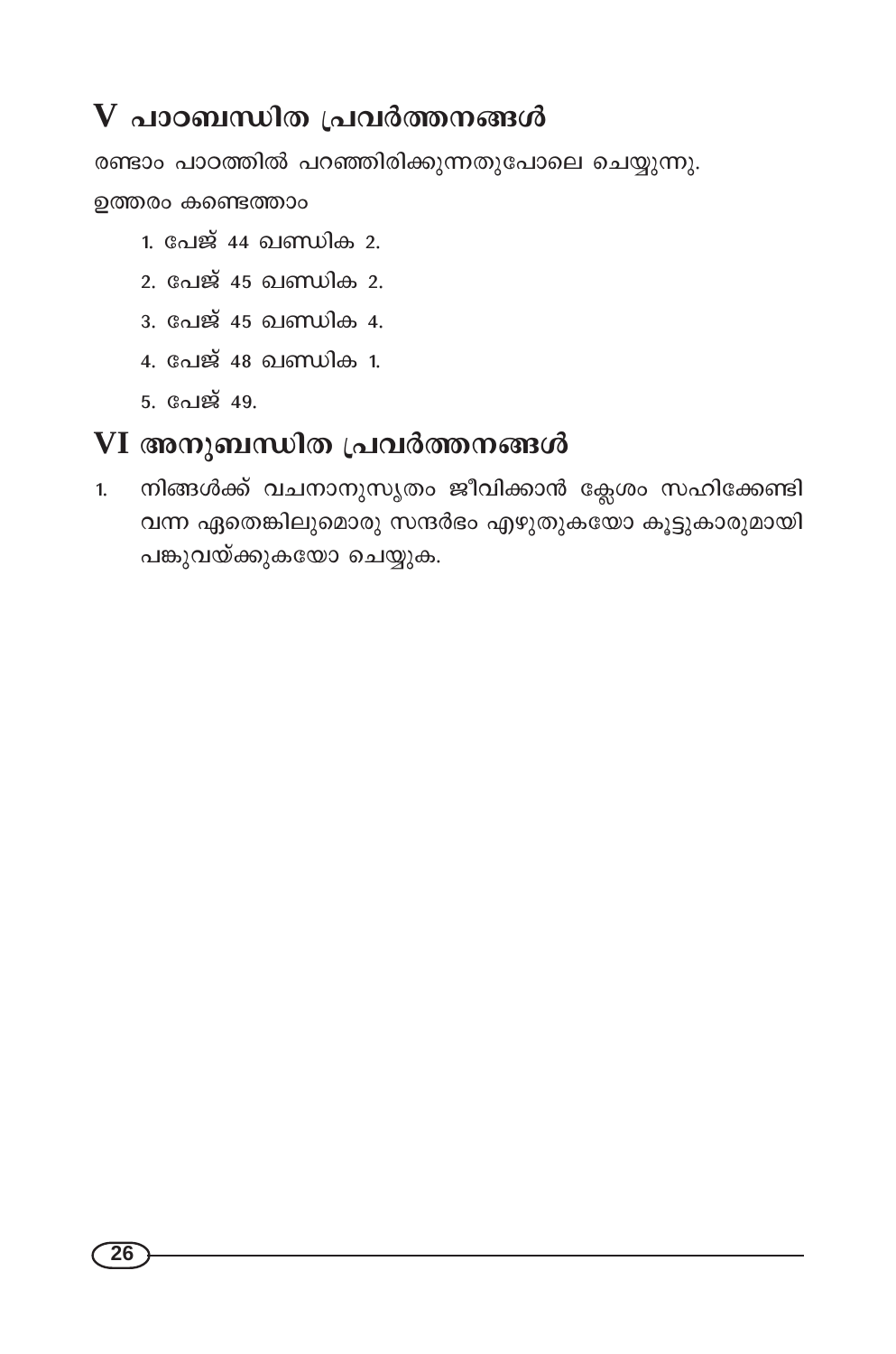# പ്രേഷിതപ്രവർത്തനമാർഗങ്ങൾ

#### T ആമൂഖം

സഭയുടെ പ്രേഷിതപ്രവർത്തനങ്ങളുടെയെല്ലാം അടിസ്ഥാനവും മാതൃകയും ഈശോയുടെ പ്രേഷിതത്വമാണ്. പ്രാർത്ഥന, പ്രഘോ ഷണം, സേവനം, സഹനം എന്നീ മാർഗങ്ങളിലൂടെയാണ് സഭ പ്രധാ നമായും തന്റെ പ്രേഷിതദൗത്യം നിർവഹിക്കുന്നത്. ഈ നാലു മേഖ ലകളിലൂടെയും വിശുദ്ധരായവരെ പരിചയപ്പെടുത്തി അതുപോലെ യുള്ള ഒരു ആദ്ധ്യാത്മികത സ്വന്തമാക്കാൻ കുട്ടികളെ സഹായിക്കുക യാണ് ഈ പാഠത്തിന്റെ ലക്ഷ്യം.

# $\mathbf H$  കൂട്ടികൾ സ്വന്തമാക്കേണ്ടത്

### $a)$  consumed as

- ❖ സഭയുടെ പ്രേഷിതപ്രവർത്തനങ്ങളുടെയെല്ലാം ലക്ഷ്യം ലോക ത്തിന്റെ അതിർത്തികൾവരെ ദൈവരാജ്യം സ്ഥാപിക്കുക എന്ന താണ്.
- ❖ പ്രാർത്ഥന, പ്രഘോഷണം, സേവനം, സഹനം എന്നീ മാർഗ ങ്ങളിലൂടെയാണ് സഭ പ്രധാനമായും തന്റെ പ്രേഷിതദൗത്യം നിർവഹിക്കുന്നത്.
- ∻ ഓരോ മാർഗത്തിലൂടെയും വിശുദ്ധരായ അനേകം മാതൃക കൾ സഭയിലുണ്ട്.
- ∻ വി. കൊച്ചുത്രേസ്യായും വി. എവുപ്രാസ്യാമ്മയും പ്രാർത്ഥന യുടെ പ്രേഷിതരായും. വി. ചാവറകുര്യാക്കോസ് ഏലിയാസ ചനും വാഴ്ത്തപ്പെട്ട തേവർപറമ്പിൽ കുഞ്ഞച്ചനും പ്രഘോഷ ണത്തിന്റെ പ്രേഷിതരായും. വി. മദർതെരേസ സേവനത്തിന്റെ പ്രേഷിതയായും. വി. അൽഫോൻസാമ്മയും വാഴ്ത്തപ്പെട്ട മറിയം ത്രേസ്യായും സഹനത്തിന്റെ പ്രേഷിതരായും അറിയ പ്പെടുന്നു.

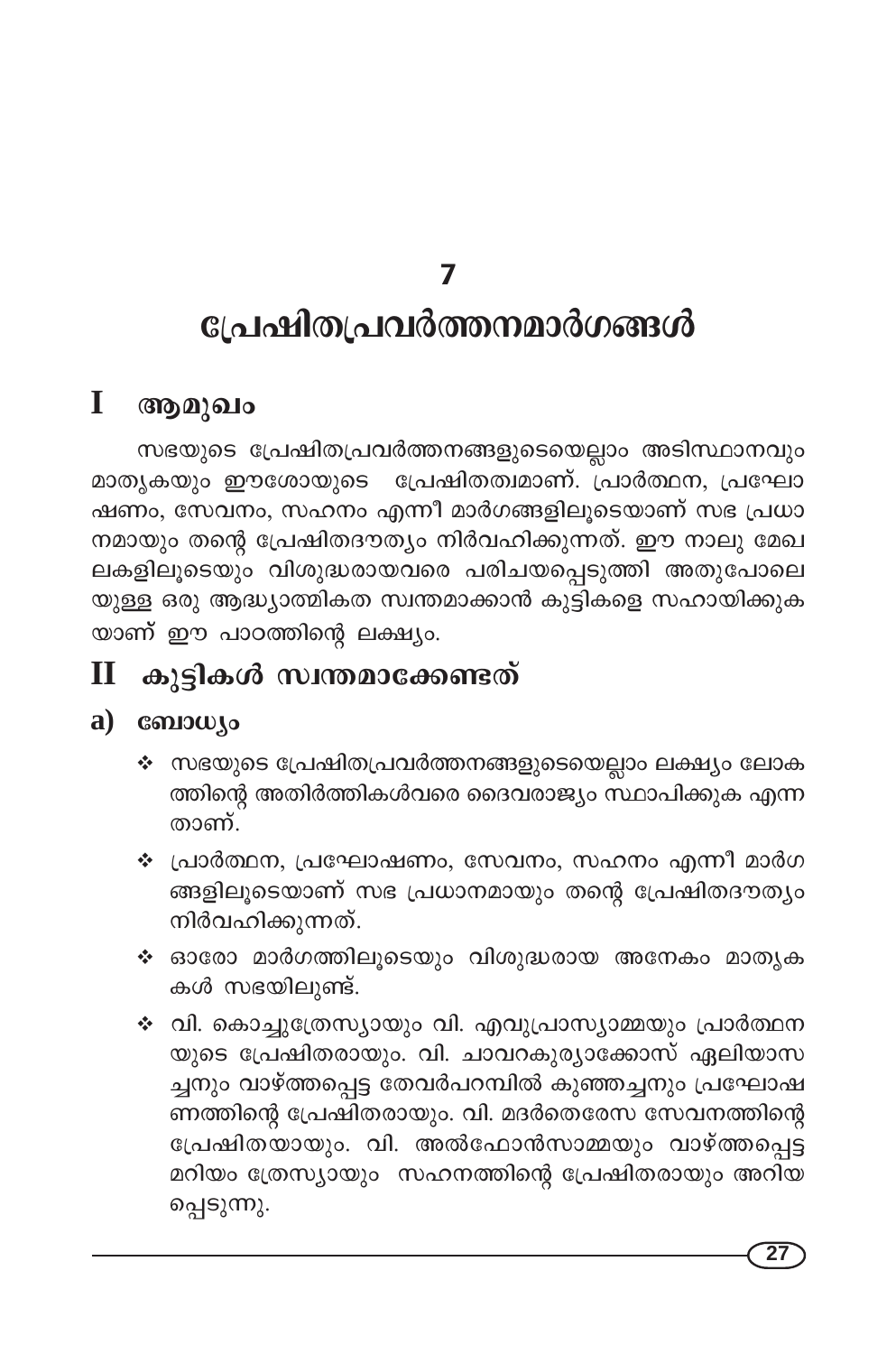## $\mathbf b$ ) മനോഭാവം

- ❖ പ്രേഷിതപ്രവർത്തനങ്ങളിൽ പങ്കുചേരാനുള്ള താൽപര്യം.
- ❖ പ്രേഷിതപ്രവർത്തനത്തിനുള്ള വേദികൾ പലതുണ്ട് എന്ന തിരി ച്ചറിവ്.

## $c)$  ശീലം

 $\hat{\bm{\cdot}}$  നാലു മാർഗങ്ങളിൽ ഏതെങ്കിലുമൊക്കെ സന്ദർഭാനുസരണം ഉപയോഗിച്ച് സഭയുടെ പ്രേഷിതപ്രവർത്തനങ്ങളിൽ പങ്കുചേ രുന്നു.

# III ബോധനോപാധികൾ

വിശുദ്ധരുടെ ചിത്രങ്ങൾ, ജീവചരിത്രങ്ങൾ, വിശുദ്ധ ഗ്രന്ഥം, വത്തിക്കാൻ കൗൺസിൽ പ്രമാണരേഖകൾ.

# $IV$  പാഠാവതരണം

വിശുദ്ധരുടെ ചിത്രങ്ങൾ കാണിച്ചുകൊണ്ട് ഓരോരുത്തരും ഏതു മേഖലകളിലാണു പ്രശസ്തരായിരിക്കുന്നത് എന്നു ചർച്ച ചെയ്യുന്നു. അവയുടെ വെളിച്ചത്തിൽ അവരെ ഗ്രൂപ്പു തിരിച്ചെഴുതുന്നു. പ്രേഷിത പ്രവർത്തനത്തിനുള്ള മാർഗങ്ങൾ വിവിധങ്ങളാണെന്നും അവയെല്ലാം വിശുദ്ധി പ്രാപിക്കാൻ സഹായകമാണെന്നും വിശദമാക്കുന്നു. സഭ ഇന്നു നടത്തിക്കൊണ്ടിരിക്കുന്ന ജീവകാരുണ്യപ്രവർത്തനങ്ങളെക്കു റിച്ച് അവബോധം ജനിപ്പിക്കാൻ അവയുടെ ചിത്രങ്ങൾ കാണിക്കു .<br>കയോ സ്ഥലങ്ങൾ സന്ദർശിക്കുകയോ ചെയ്യാം.

# $\bf{V}$  പാഠബന്ധിത പ്രവർത്തനങ്ങൾ

രണ്ടാം പാഠത്തിൽ പറഞ്ഞിരിക്കുന്നതുപോലെ ചെയ്യുന്നു.

#### ഉത്തരം കണ്ടെത്താം

- 1. പേജ് 52 ഖണ്ഡിക 1.
- 2. പേജ് 52 പ്രാർത്ഥനയുടെ പ്രേഷിതത്വം എന്ന തലക്കെട്ടിനു തായെ
- <u>3. പേജ് 56 ഖണ്ഡിക 3.</u>
- 4. പേജ് 54 സേവനത്തിന്റെ പ്രേഷിതത്വം.
- 5. പേജ് 54 ഖണ്ഡിക 1. 2.

# VI അനുബന്ധിത പ്രവർത്തനങ്ങൾ

പാഠത്തിൽ പറഞ്ഞിരിക്കുന്ന നാലുമാർഗങ്ങളിലൂടെ വിശുദ്ധരായ  $1.$ മറ്റു വിശുദ്ധരുടെ പേരുകൾ ശേഖരിക്കുക.

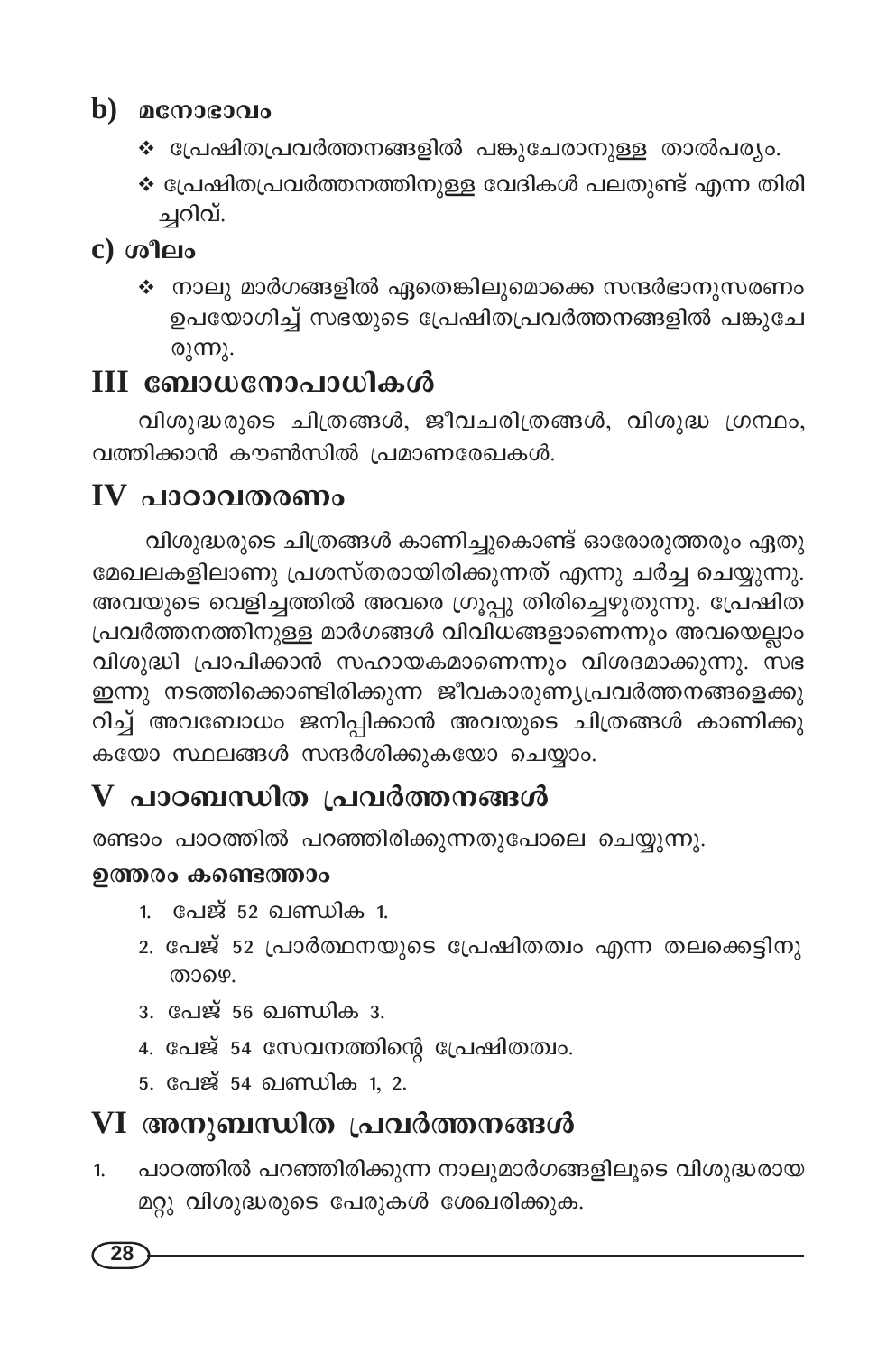# സഭയും ജീവകാരുണ്യപ്രവർത്തനങ്ങളും

#### I ആമുഖം

ഈശോയെ അനുകരിച്ച് സഭ ചെയ്യുന്ന ജീവകാരുണ്യപ്രവർത്ത നങ്ങൾ ഏതെല്ലാമാണെന്ന് മനസ്സിലാക്കാനും അവയോടു സാധി ക്കുന്ന വിധത്തിലെല്ലാം സഹകരിക്കുവാനും കുട്ടികളെ പ്രചോദിപ്പിക്കു കയാണ് ഈ പാഠത്തിന്റെ ലക്ഷ്യം.

#### കുട്ടികൾ സ്വന്തമാക്കേണ്ടത്  $\mathbf H$

### $a)$  comous

- ❖ സഭയുടെ ജീവകാരുണ്യപ്രവർത്തനങ്ങളുടെയെല്ലാം മാതൃക ഈശോയാണ്.
- ❖ സ്നേഹത്തിലൂടെ പ്രവർത്തനനിരതമാകുന്ന വിശ്വാസമാണ് ഇതിലൂടെ പ്രകടമാകുന്നത്.
- ∻ അനാഥർ, വയോവൃദ്ധർ, രോഗികൾ, മരണാസന്നർ, അംഗ വൈകല്യമുള്ളവർ,ബുദ്ധിമാന്ദ്യം ഉള്ളവർ, മാനസികരോഗികൾ, ചൂഷണത്തിനിരയാകുന്നവർ, എയിഡ്സ് രോഗികൾ തുടങ്ങി സമൂഹത്തിലെ അവഗണിക്കപ്പെട്ടവരും വേദനിക്കുന്നവരുമായ എല്ലാവരെയും സഭ സഹായിക്കുന്നു.
- ❖ പ്രാർത്ഥിച്ചും, ചെറിയ ത്യാഗങ്ങളിലൂടെ സമ്പാദിക്കുന്ന പണം സംഭാവന ചെയ്തും ആതുരാലയങ്ങളും അതുപോലെയുള്ള മറ്റു സ്ഥാപനങ്ങൾ സന്ദർശിച്ചും നമുക്കും സഭയുടെ ജീവകാ രുണ്യപ്രവർത്തനങ്ങളിൽ പങ്കുചേരാം.

### $\mathbf{b}$ )  $\mathbf{a}$  cmoso $\mathbf{a}$

- സമൂഹത്തിൽ അവഗണിക്കപ്പെട്ടവരോട് പരിഗണന. ❖
- അവരെ ഏതെങ്കിലുമൊക്കെ വിധത്തിൽ സഹായിക്കാനുള്ള A. സന്നദ്ധത.

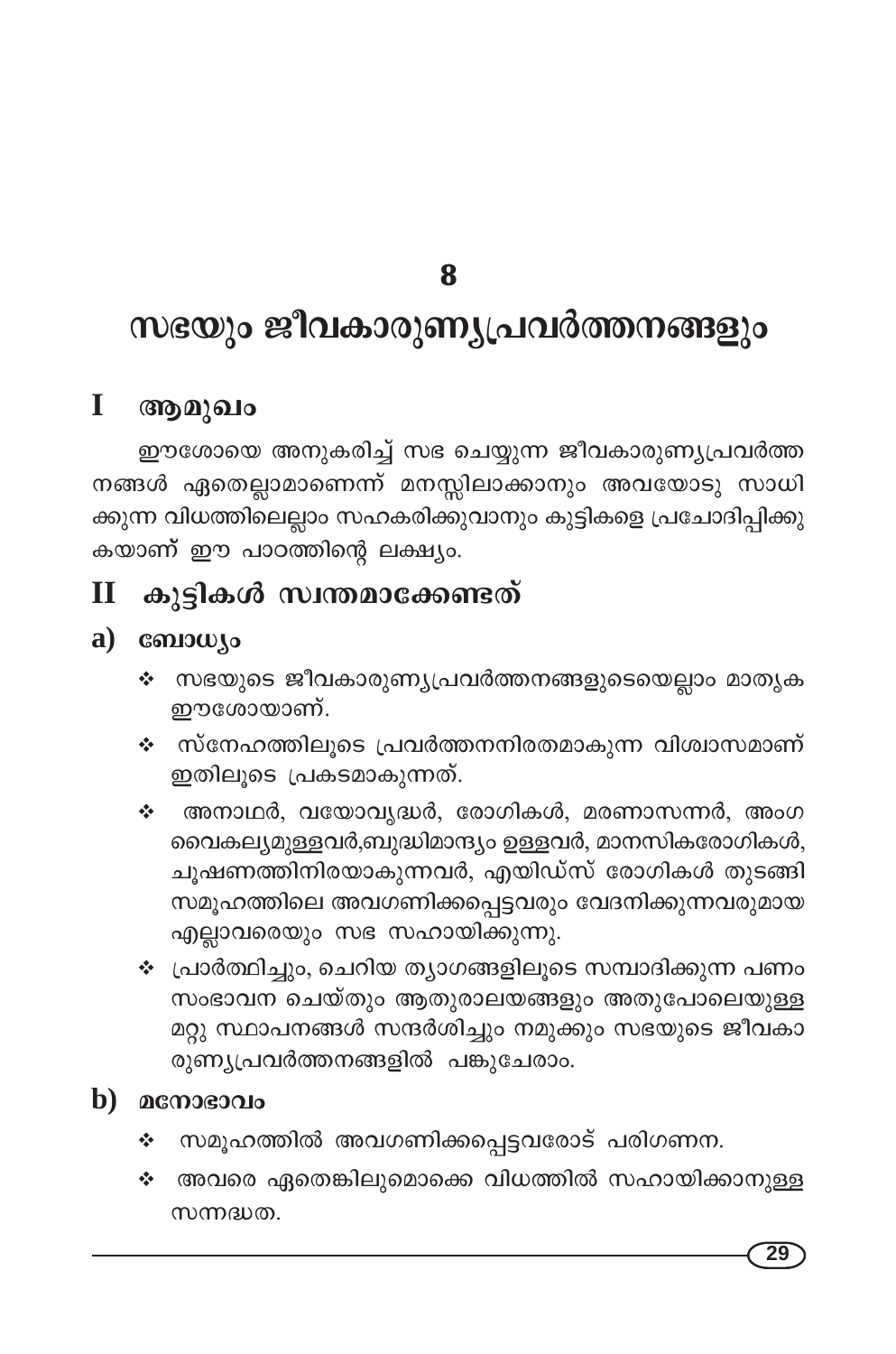## $c)$  ശീലം

- സമുഹത്തിൽ പിന്നോക്കാവസ്ഥ പുലർത്തുന്നവരെ പ്രത്യേ  $\mathbf{e}_{\mathbf{a}}^{\mathbf{e}}$ കമായി പരിഗണിക്കുന്നു.
- ❖ അവരെ സഹായിക്കാൻ മുൻകൈ എടുക്കുന്നു.

# III ബോധനോപാധികൾ

സഭയുടെ ജീവകാരുണ്യപ്രവർത്തനങ്ങൾ അടങ്ങിയ ചാർട്ട്, ദുരി തമനുഭവിക്കുന്നവരെക്കുറിച്ചുള്ള പത്രവാർത്തകൾ, വിശുദ്ധ ഗ്രന്ഥം, വത്തിക്കാൻ കൗൺസിൽ പ്രമാണരേഖകൾ

# $\bf{IV}$  പാഠാവതരണം

ഏതെങ്കിലും തരത്തിൽ ദുരിതമനുഭവിക്കുന്നവരെക്കുറിച്ചുള്ള പത്ര വാർത്ത ചർച്ച ചെയ്തുകൊണ്ട് ക്ലാസ് ആരംഭിക്കാം. സഭയുടെ ജീവ കാരുണ്യ പ്രവർത്തന മാർഗങ്ങൾ വിവരിക്കുന്നു. ക്ലേശമനുഭവിക്കുന്ന എല്ലാ വിഭാഗങ്ങൾക്കും വേണ്ടി സഭ ഇന്നു നടത്തിക്കൊണ്ടിരിക്കുന്ന ജീവകാരുണ്യപ്രവർത്തനങ്ങളെക്കുറിച്ച് അവബോധം ജനിപ്പിക്കാൻ അവയുടെ ചിത്രങ്ങൾ കാണിക്കുകയോ സ്ഥലങ്ങൾ സന്ദർശിക്കു കയോ ചെയ്യാം.

# ${\bf V}$  പാഠബന്ധിത പ്രവർത്തനങ്ങൾ

രണ്ടാം പാഠത്തിൽ പറഞ്ഞിരിക്കുന്നതുപോലെ ചെയ്യുന്നു.

#### ഉത്തരം കണ്ടെത്താം

- 1. പേജ് 60 ഖണ്ഡിക $\,$ 3.
- 2. പേജ് 62 സഭയുടെ പ്രബോധനം എന്ന തലക്കെട്ടിനുതാഴെ.
- <u>3. പേജ് 61 ലെസ്സിക 2.</u>
- 4. പേജ് 62 സഭയുടെ പ്രബോധനം എന്ന ഖണ്ഡികയുടെ അവ സാന്നം.
- 5. പേജ് 62 അവസാന ഖണ്ഡിക

# VI അനുബന്ധിത പ്രവർത്തനങ്ങൾ

സഭയുടെ ഏതെങ്കിലുമൊരു ജീവകാരുണ്യസ്ഥാപനം സന്ദർശിച്ച് 1. അവരെ ഏതെല്ലാം വിധത്തിൽ സഹായിക്കാൻ സാധിക്കുമെന്നു കണ്ടെത്തി അതിനനുസരിച്ച് പ്രവർത്തിക്കുക.

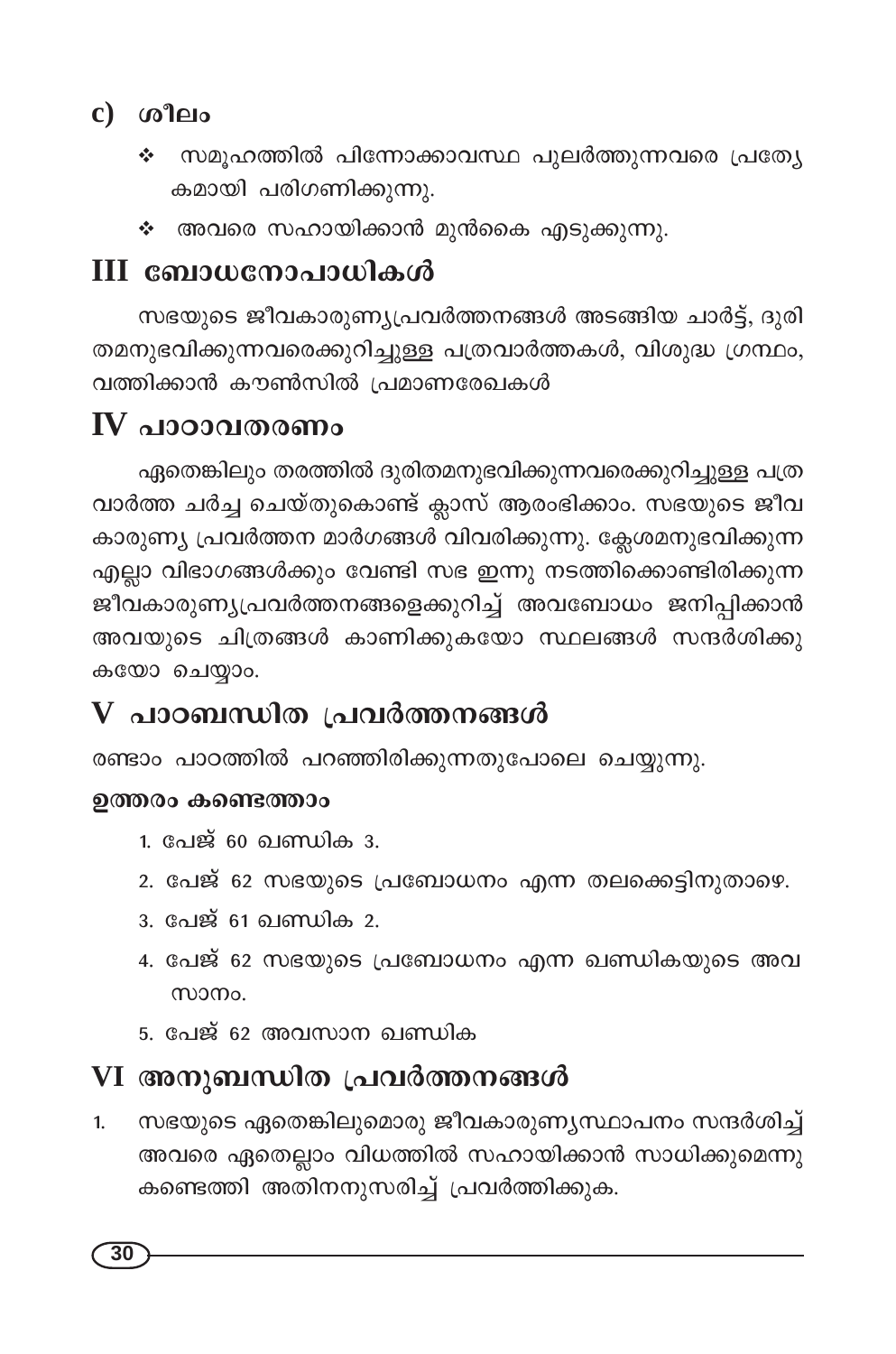# പ്രേഷിതപ്രവർത്തനത്തിന്റെ നൂതനാഭിമുഖ്യങ്ങൾ

#### I ആമുഖം

മിശിഹായുടെ തുടർച്ചയും ദൗതൃവാഹകയുമായ സഭ മനുഷ്യന്റെ സമഗ്രവികസനം ലക്ഷ്യമാക്കിയാണ് അധ്വാനിക്കുന്നത്. ആധുനിക ലോകത്തിന്റെ മനസാക്ഷിയാണവൾ. ഈ ലക്ഷ്യം സാധിക്കുന്നതി നായി സഭ കൈക്കൊണ്ടിരിക്കുന്ന വിവിധ മേഖലകൾ മനസിലാക്കി അവയോടു സഹകരിക്കുവാൻ കുട്ടികളെ സഹായിക്കുകയാണ് ഈ പാഠത്തിന്റെ ലക്ഷ്യം.

#### കൂട്ടികൾ സ്വന്തമാക്കേണ്ടത്  $\mathbf H$

## $a)$  consumed.

- ❖ മിശിഹായുടെ തുടർച്ചയും ദൗത്യവാഹകയുമാണ് സഭ.
- ∻ സഭ മനുഷ്യന്റെ സമഗ്രപുരോഗതിക്കുവേണ്ടിയാണ് യത്നി ക്കുന്നത്.
- $\div$  ഇതിനായി അവൾ സ്വീകരിച്ചിരിക്കുന്ന മാർഗങ്ങൾ നിരവധി യുണ്ട്.
- ∻ വിദൃാഭൃാസം, മാധൃമപ്രേഷിതത്വം, രാഷ്ട്രീയം, കലാ സാഹിത്യ സാംസ്കാരിക മേഖലകൾ, പരിസ്ഥിതിസംരക്ഷ ണം, സാമുഹികതിന്മകൾക്കെതിരെയുള്ള പ്രവർത്തനങ്ങൾ എന്നിവയ്ക്ക് ഇന്ന് സഭ പ്രത്യേക ഊന്നൽ കൊടുക്കുന്നു.

## $\bf{b)}$  മനോഭാവം

- $\boldsymbol{\dot{\cdot}}$  സഭയുടെ ദൗത്യങ്ങളിൽ അഭിമാനം.
- ❖ സാധിക്കുന്ന വിധത്തിലെല്ലാം അവയോടു സഹകരിക്കാനുള്ള സന്നദ്ധത.

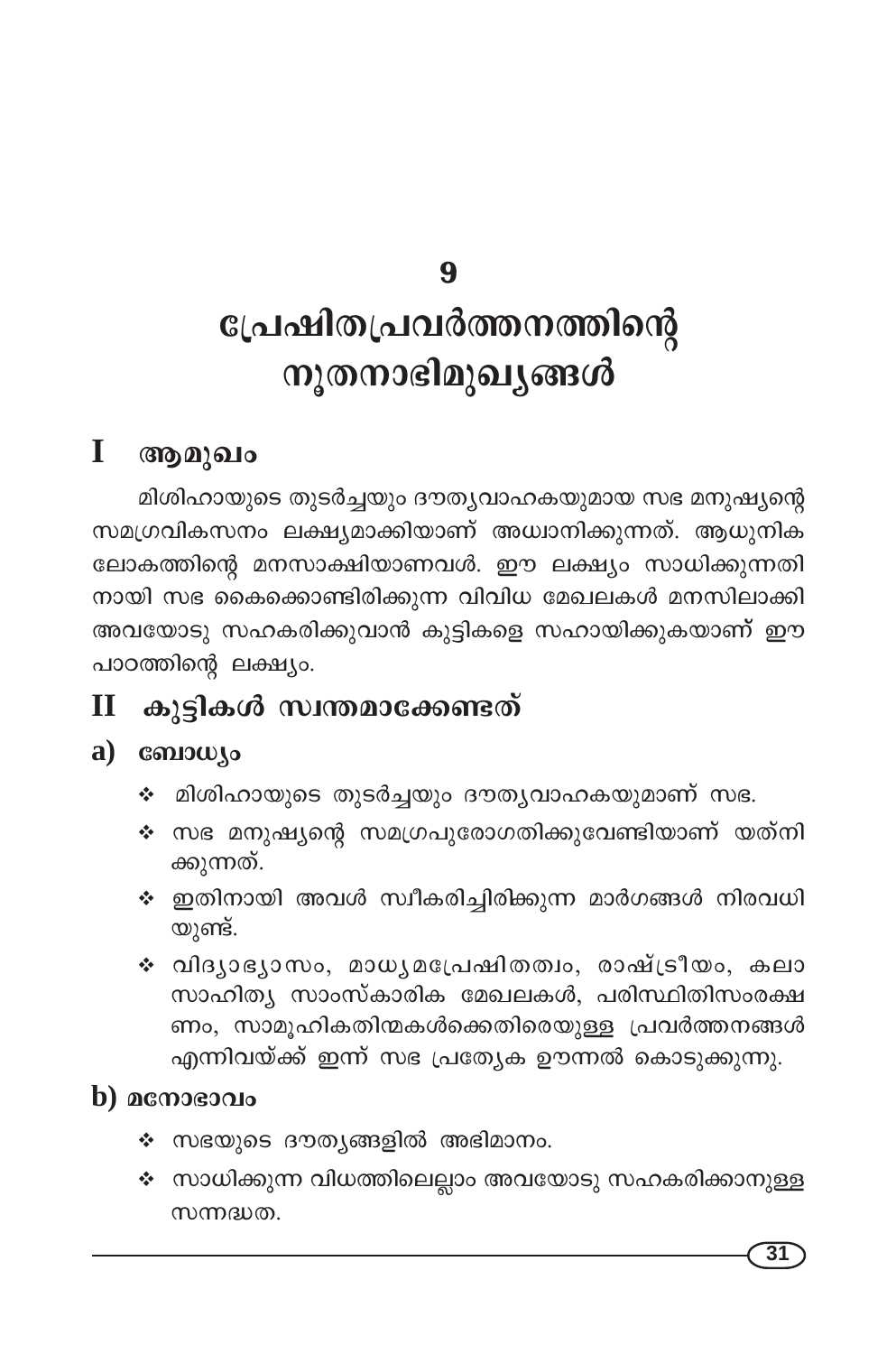## $c)$   $\omega$   $\omega$

- ❖ ലോകത്തിൽ നടക്കുന്ന തിന്മകളോടും സംഭവങ്ങളോടും സഭ എങ്ങനെയാണു പ്രതികരിക്കുന്നതെന്നു ശ്രദ്ധിക്കുന്നു.
- ∻ അതിനനുസൃതമായ തീരുമാനങ്ങൾ എടുത്തു പ്രവർത്തി ക്കുന്നു.

# III ബോധനോപാധികൾ

കമ്പ്യൂട്ടർ, റ്റി.വി തുടങ്ങിയ ആധുനിക മാധ്യമങ്ങൾ/ അവയുടെ ചിത്രങ്ങൾ, ക്രിസ്തീയ കലാ സാഹിതൃങ്ങളുടെ സി.ഡി, വിശുദ്ധ ഗ്രന്ഥം, വത്തിക്കാൻ കൗൺസിൽ പ്രമാണരേഖകൾ

# $IV$  പാഠാവതരണം

വിവിധമാധ്യമങ്ങളിലൂടെ പ്രേഷിതപ്രവർത്തനം ചെയ്യാനുള്ള മാർഗങ്ങൾ ചർച്ചചെയ്തുകൊണ്ട് ക്ലാസ് ആരംഭിക്കുന്നു. മൂല്യമുള്ള ഏതെങ്കിലും കലാരൂപത്തിലൂടെ ഒരു ബൈബിൾ സന്ദേശം അവത രിപ്പിക്കാം. അവയുടെ ഫലദായകത്വത്തെക്കുറിച്ചു ചർച്ചചെയ്യാം

# ${\bf V}$  പാഠബന്ധിത പ്രവർത്തനങ്ങൾ

രണ്ടാം പാഠത്തിൽ പറഞ്ഞിരിക്കുന്നതുപോലെ ചെയ്യുന്നു.

#### ഉത്തരം കണ്ടെത്താം

- 1. പേജ് 65 ന്റെ അവസാനം.
- 2. പേജ് 66 ഖണ്ഡിക 2.
- 3. പേജ് 66 ഖണ്ഡിക 4 മുതൽ.
- 4. പേജ് 67 ഖണ്ഡിക 2 മുതൽ.
- 5. പേജ് 69 അവസാന ഖണ്ഡിക.

# VI അനുബന്ധിത പ്രവർത്തനങ്ങൾ

സഭയുടെ വിവിധങ്ങളായ പ്രേഷിത മേഖലകളെ കാണിക്കുന്ന  $1.$ ചാർട്ട് തയ്യാറാക്കുക.

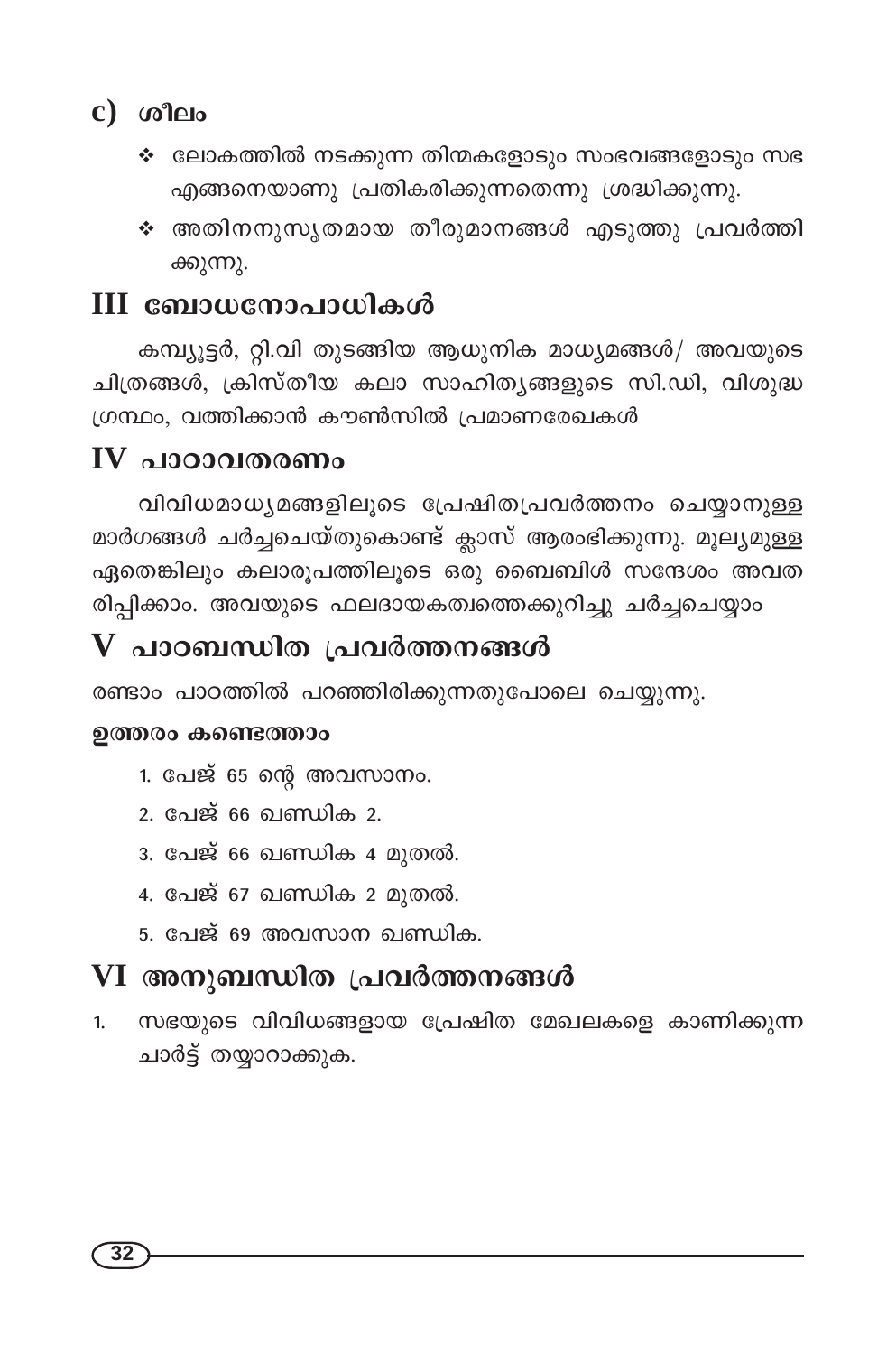# സീറോമലബാർ സഭയും പ്രേഷിതപ്രവർത്തനങ്ങളും

#### $\mathbf I$ ആമുഖം

മാർത്തോമ്മാശ്ലീഹായിൽനിന്നു വിശ്വാസം സ്ഥീകരിച്ച മാർത്തോ മ്മാക്രിസ്ത്യാനികളുടെ പ്രേഷിതതീക്ഷ്ണതയെക്കുറിച്ച് കുട്ടികൾക്ക് അറിവുനൽകുകയും പ്രേഷിതപ്രവർത്തനത്തിനുള്ള ആവേശം കുട്ടി കളിലേയ്ക്കു പകരുകയുമാണ് ഈ പാഠത്തിന്റെ ലക്ഷ്യ<mark>ം</mark>.

#### കൂട്ടികൾ സ്വന്തമാക്കേണ്ടത്  $\mathbf{I}$

## $a)$  consulto

- ∻ മാർത്തോമ്മാശ്ലീഹായുടെ സുവിശേഷപ്രഘോഷണഫലമായി രൂപപ്പെട്ട ക്രൈസ്തവ സഭ മാർത്തോമ്മാ നസ്രാണികൾ എന്ന പേരിൽ കേരളത്തിൽ ശക്തിയാർജിച്ചു വളർന്നു.
- ❖ മാർത്തോമ്മാക്രിസ്ത്യാനികൾ തങ്ങളുടെ വിശ്വാസാധിഷ്ഠി തമായ ജീവിതംകൊണ്ട് പ്രേഷിതരായിരുന്നു.
- ❖ 1923 ഡിസംബർ 21 ന് പതിനൊന്നാം പീയൂസ് മാർപ്പാപ്പ സീറോ മലബാർ ഹയരാർക്കി സ്ഥാപിച്ചു.
- ❖ അതിനുശേഷം സീറോമലബാർസഭയ്ക്ക് ധാരാളം രൂപതകളും അതിരൂപതകളും ഉണ്ടായി.

### $\bf{b)}$  മനോഭാവം

- ∻ സീറോമലബാർസഭയുടെ വളർച്ചയിൽ അഭിമാനം.
- ❖ മിഷൻരൂപതകളെ പ്രാർത്ഥനവഴിയും സംഭാവനകൾ നൽകിയും സഹായിക്കാനുള്ള സന്നദ്ധത.

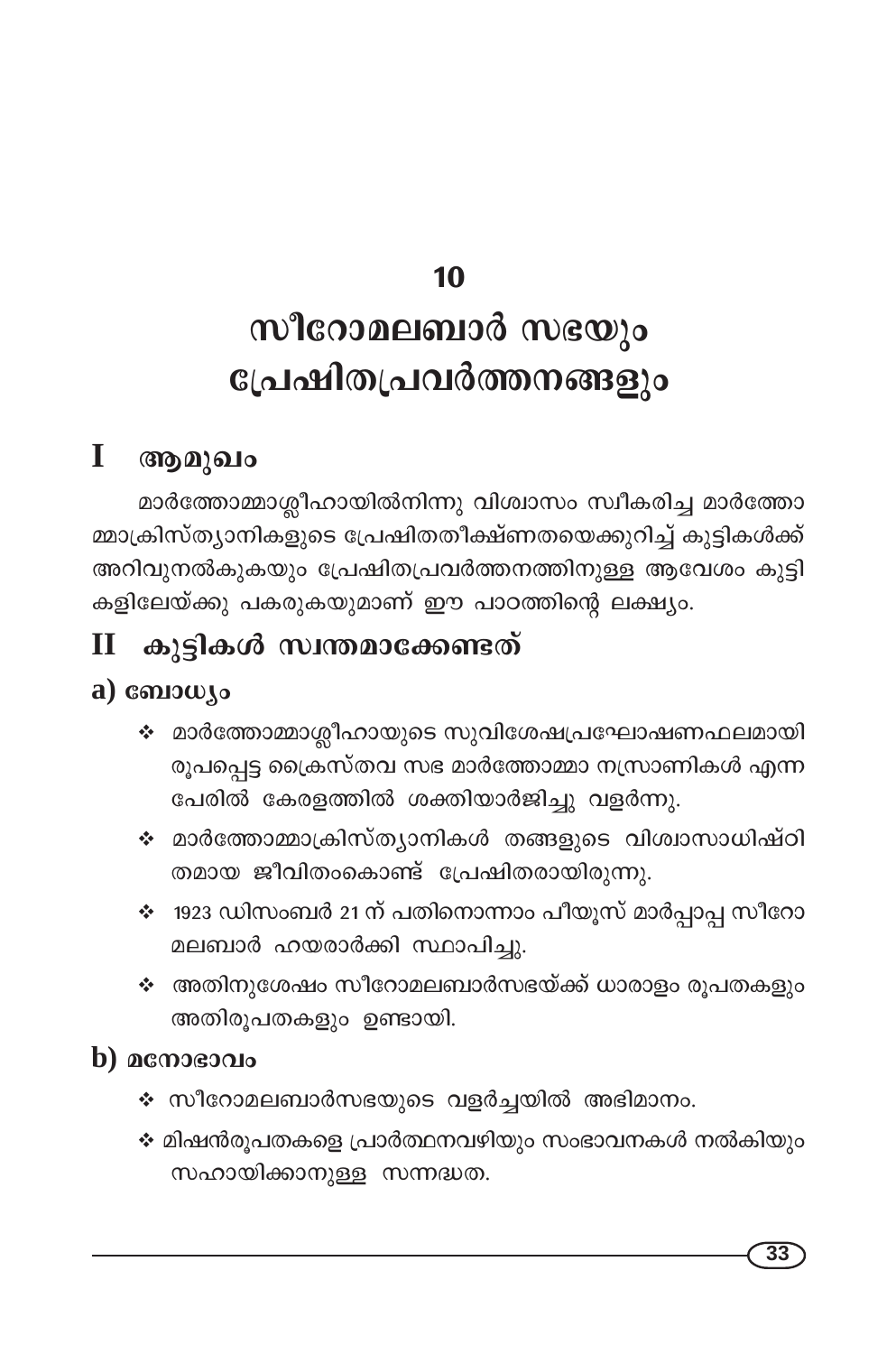## $c)$   $\omega$   $\omega$

- ❖ സീറോമലബാർസഭയ്ക്കുവേണ്ടി എന്നും പ്രാർത്ഥിക്കുന്നു.
- ∻ മിഷൻപ്രവർത്തനങ്ങളെ സഹായിക്കുന്നു.

# III ബോധനോപാധികൾ

സീറോമലബാർസഭയുടെ രൂപതകൾ അടയാളപ്പെടുത്തിയ മാപ്പ്, വിശുദ്ധ ഗ്രന്ഥം, വത്തിക്കാൻ കൗൺസിൽ പ്രമാണരേഖകൾ

# $IV$  പാഠാവതരണം

തോമ്മാശ്ലീഹായുടെ പ്രേഷിതതീക്ഷ്ണതയെക്കുറിച്ചു ചർച്ച ചെയ്തുകൊണ്ട് ക്ലാസ് ആരംഭിക്കാം. ഒന്നാം നൂറ്റാണ്ടിൽ ഭാരതത്തിൽ .<br>നിലനിന്നിരുന്ന മതങ്ങളെക്കുറിച്ചും അവരുടെയിടയിൽ മാർത്തോമ്മാ ക്രിസ്ത്യാനികൾക്കുണ്ടായിരുന്ന സ്ഥാനത്തെക്കുറിച്ചും പാഠപുസ്ത കത്തെ ആധാരമാക്കി ചർച്ച ചെയ്യാം. ഏതെങ്കിലും മിഷനറി വൈദി കനെയോ, വിദേശത്തു ജോലിചെയ്യുന്ന സീറോമലബാർസഭാമക്ക ളെയോകൊണ്ട് അവരുടെ വിശ്വാസാനുഭവം പങ്കുവയ്പ്പിക്കുന്നത് നന്നാ യിരിക്കും.

# $V$  പാഠബന്ധിത പ്രവർത്തനങ്ങൾ

രണ്ടാം പാഠത്തിൽ പറഞ്ഞിരിക്കുന്നതുപോലെ ചെയ്യുന്നു.

#### ഉത്തരം കണ്ടെത്താം

- 1. പേജ് 73 -75ന്റെ ആശയം.
- 2. പേജ് 75 സഭയുട മിഷൻ രൂപതകൾ എന്ന ഖണ്ഡിക.
- 3. പേജ് 76 ഖണ്ഡിക 1.
- 4. പേജ് 76 ഖണ്ഡിക 2 മുതൽ 4 വരെ.
- 5. പേജ് 77 ഖണ്ഡിക 1.

# VI അനുബന്ധിത പ്രവർത്തനങ്ങൾ

സീറോമലബാർ സഭയുടെ രൂപതകളും അവയുടെ വൈദികമേ 1. ലദ്ധ്യക്ഷന്മാരുടെ പേരുകളും കാണിക്കുന്ന ചാർട്ട് തയ്യാറാക്കുക.

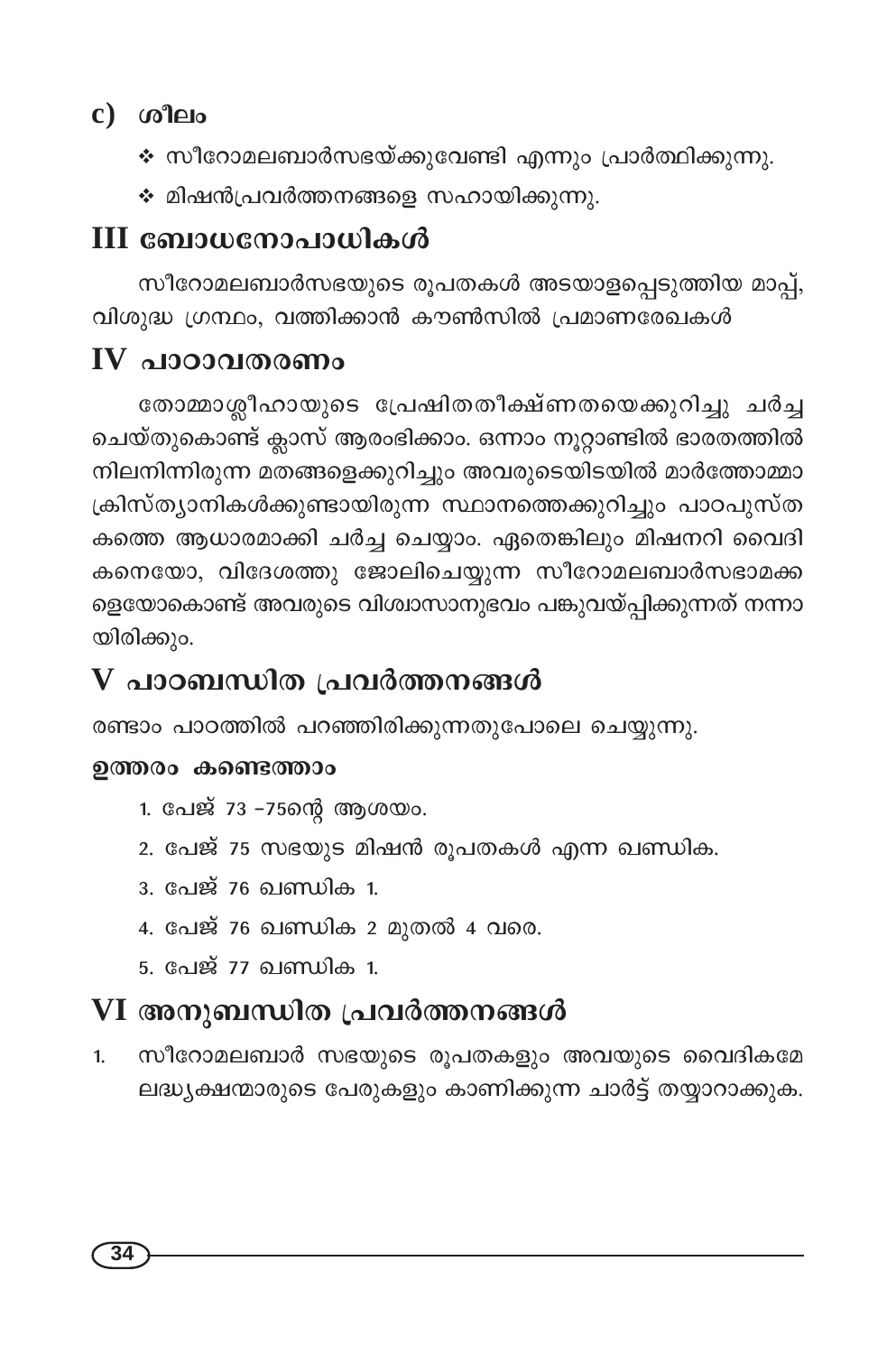# പ്രേഷിതത്വം കുടുംബജീവിതത്തിലൂടെ

#### $\mathbf I$ ആമുഖം

കുടുംബം ദൈവസ്ഥാപിതമാണെന്നും കുടുംബം പുലർത്തേണ്ട പ്രേഷിതത്വം എന്തൊക്കെയാണെന്നുമുള്ള അറിവ് കുട്ടികളിലേയ്ക്കു പകരുകയാണ് ഈ പാഠത്തിന്റെ ലക്ഷ്യം.

#### കുട്ടികൾ സ്വന്തമാക്കേണ്ടത്  $\mathbf{I}$

#### $a)$ conjouso

- ∻ കുടുംബം ദൈവസ്ഥാപിതമാണ്.
- ❖ കുടുംബാംഗങ്ങൾ തമ്മിലുള്ള സ്നേഹവും എല്ലാവരും ചേർന്നുള്ള പ്രാർത്ഥനയും വഴി കുടുംബം ഒരു ദൈവാലയ മാക്കി മാറ്റണം.
- ❖ കുടുംബാംഗങ്ങൾ ഒന്നിച്ചിരുന്നു വചനം പഠിക്കണം.
- ❖ മക്കളോട് ആദ്യമായി വിശ്വാസം പ്രസംഗിക്കേണ്ടവരും അവരെ വിശ്വാസം പഠിപ്പിക്കേണ്ടവരും മാതാപിതാക്കളാണ്.
- ❖ സ്നേഹത്തിലധിഷ്ഠിതമായ ദാമ്പതൃജീവിതം, കുട്ടികളുടെ ക്രിസ്തീയ രൂപീകരണം, കൂദാശകളിലുള്ള പങ്കാളിത്തം, പ്രാർത്ഥന, ജീവിതസാക്ഷ്യം, പരസ്നേഹപ്രവർത്തനങ്ങൾ തുടങ്ങിയവയാണ് കുടുംബത്തിന്റെ പ്രധാന പ്രേഷിതപ്ര വർത്തന മാർഗങ്ങൾ.
- b) മനോഭാവം
	- ❖ കുടുംബപ്രാർത്ഥനയോടും വചനപാരായണത്തോടും താല്പര്യം.
	- ❖ തങ്ങളുടെ കുടുംബങ്ങൾ മാതൃകാകുടുംബങ്ങളാകണമെ ന്നുള്ള താല്പര്യം.

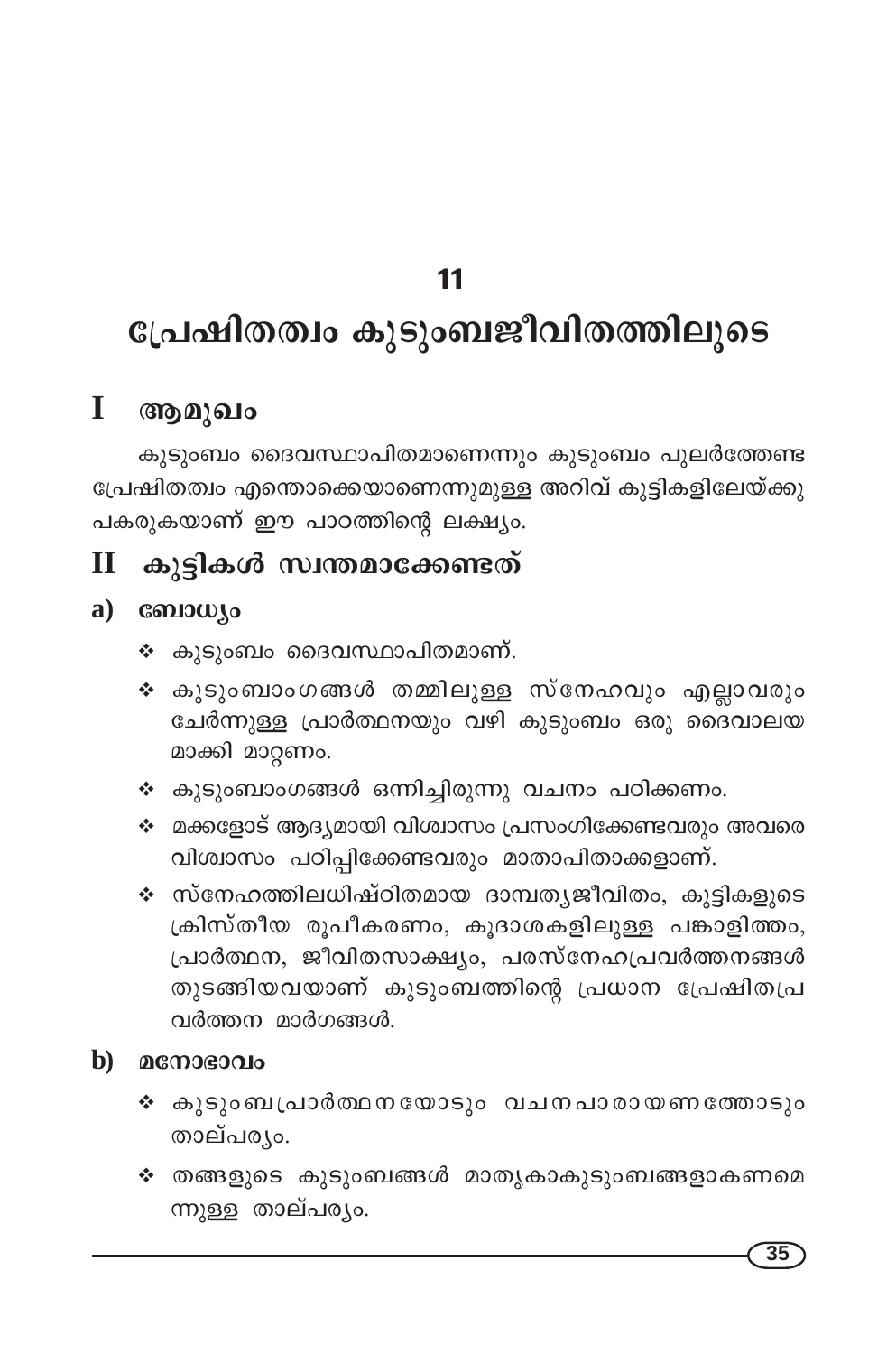## $c)$   $\omega$   $\omega$

- ∻ കുടുംബപ്രാർത്ഥനകൾക്കും ദൈവവചനവായനയ്ക്കും നേതൃത്വം നൽകുന്നു.
- $\boldsymbol{\cdot}$  കൂടുംബബന്ധങ്ങളെ ആദരിക്കുന്നു.

## III ബോധനോപാധികൾ

കുടുംബാംഗങ്ങളൊരുമിച്ച് പ്രേഷിതപ്രവർത്തനം നടത്തുന്നതി നെക്കുറിച്ചുള്ള പത്രവാർത്തകൾ, വിശുദ്ധ ഗ്രന്ഥം, വത്തിക്കാൻ കൗൺസിൽ പ്രമാണരേഖകൾ

## $IV$  പാഠാവതരണം

ഏതെങ്കിലുമൊരു കുടുംബം നടത്തുന്ന പ്രത്യേക പ്രേഷിതപ്ര വർത്തനത്തെക്കുറിച്ചുള്ള പത്രവാർത്ത ചർച്ച ചെയ്തുകൊണ്ട് ക്ലാസ് .<br>ആരംഭിക്കാം. കുടുംബത്തിലെ പ്രാർത്ഥന, ദൈവവചനപാരായണം, പരസ്പര സ്നേഹം, പരിഗണന എന്നിവയും ചർച്ചാവിഷയമാക്കാം.

# $V$  പാഠബന്ധിത പ്രവർത്തനങ്ങൾ

രണ്ടാം പാഠത്തിൽ പറഞ്ഞിരിക്കുന്നതുപോലെ ചെയ്യുന്നു.

#### ഉത്തരം കണ്ടെത്താം

- 1. പേജ് 81 ഖണ്ഡിക 2.
- <u>2. പേജ് 81 ഖണ്ഡിക 1.</u>
- 3. പേജ് 81 <u>ബെറിക</u>ാ.
- 4. പേജ് 82 ഖണ്ഡിക 2.
- 5. പേജ് 82 ഖണ്ഡിക 3 മുതൽ.

# VI അനുബന്ധിത പ്രവർത്തനങ്ങൾ

കുടുംബങ്ങൾക്കു ചെയ്യാവുന്ന പ്രേഷിതപ്രവർത്തനങ്ങളെക്കുറിച്ചു ചർച്ച ചെയ്ത് എഴുതുക.

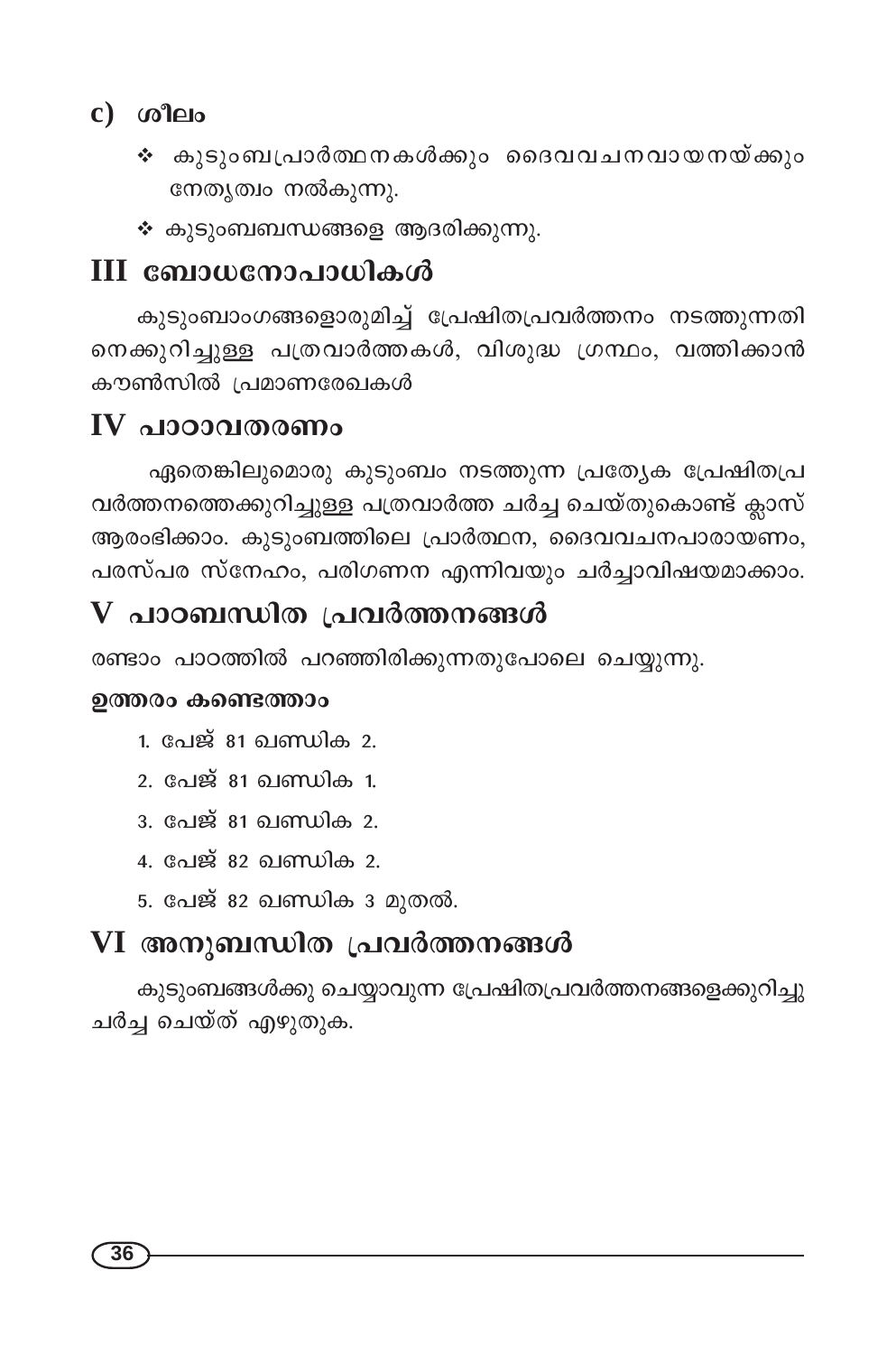# പ്രേഷിതത്വം പൗരോഹിതൃജീവിതത്തിലൂടെ

## $I$  ആമുഖം

പൗരോഹിതൃത്തിന്റെ സ്ഥാനവും ധർമ്മങ്ങളും മനസ്സിലാക്കാനും പൗരോഹിത്യത്തെക്കുറിച്ചുള്ള ആദരവ് കുട്ടികളിൽ വളരുവാനും ഈ പാഠം ഉപകരിക്കണം.

#### കൂട്ടികൾ സ്വന്തമാക്കേണ്ടത്  $\overline{\mathbf{H}}$

#### a) consource

- ❖ ഈശോയെപ്പോലെ സ്വന്തം ജീവിതം ബലിയായി അർപ്പിക്കുക എന്നതാണ് പൗരോഹിത്യ ജീവിതത്തിലെ പരമോന്നതമായ പ്രേഷിതപ്രവർത്തനം.
- ∻ ശുശ്രൂഷാപൗരോഹിത്യത്തിന്റെ പൂർണത ശ്ലീഹന്മാരിലൂടെ മെത്രാന്മാർക്കാണ് ഈശോ നൽകിയിരിക്കുന്നത്. മെത്രാന്മാ രുടെ സഹപ്രവർത്തകരായി വർത്തിക്കുന്നവരാണ് വൈദികർ.
- ∻ പൗരോഹിതൃശുശ്രൂഷയിലെ അതിപ്രാധാനൃമർഹിക്കുന്ന ശുശ്രുഷയാണ് വചനപ്രഘോഷണം.
- ❖ കൂദാശകളുടെ പരികർമ്മം വഴിയും ദൈവവചന പ്രഘോഷ ണത്തിലൂടെയും പുരോഹിതർ തങ്ങളുടെ വിശുദ്ധീകരണ കർമം തുടരുന്നു.
- ∻ ക്രൈസ്തവകൂട്ടായ്മയിലേയ്ക്ക് മറ്റുള്ളവരെ ആനയിക്കുന്ന അജപാലകരാണ് പുരോഹിതർ

#### $\mathbf b)$  മനോഭാവം

- ❖ വൈദികരോട് താല്പര്യവും സ്നേഹവും.
- ∻ വൈദികരെ അവരുടെ ശുശ്രൂഷകളിൽ സഹായിക്കാനുള്ള താല്പര്യം.

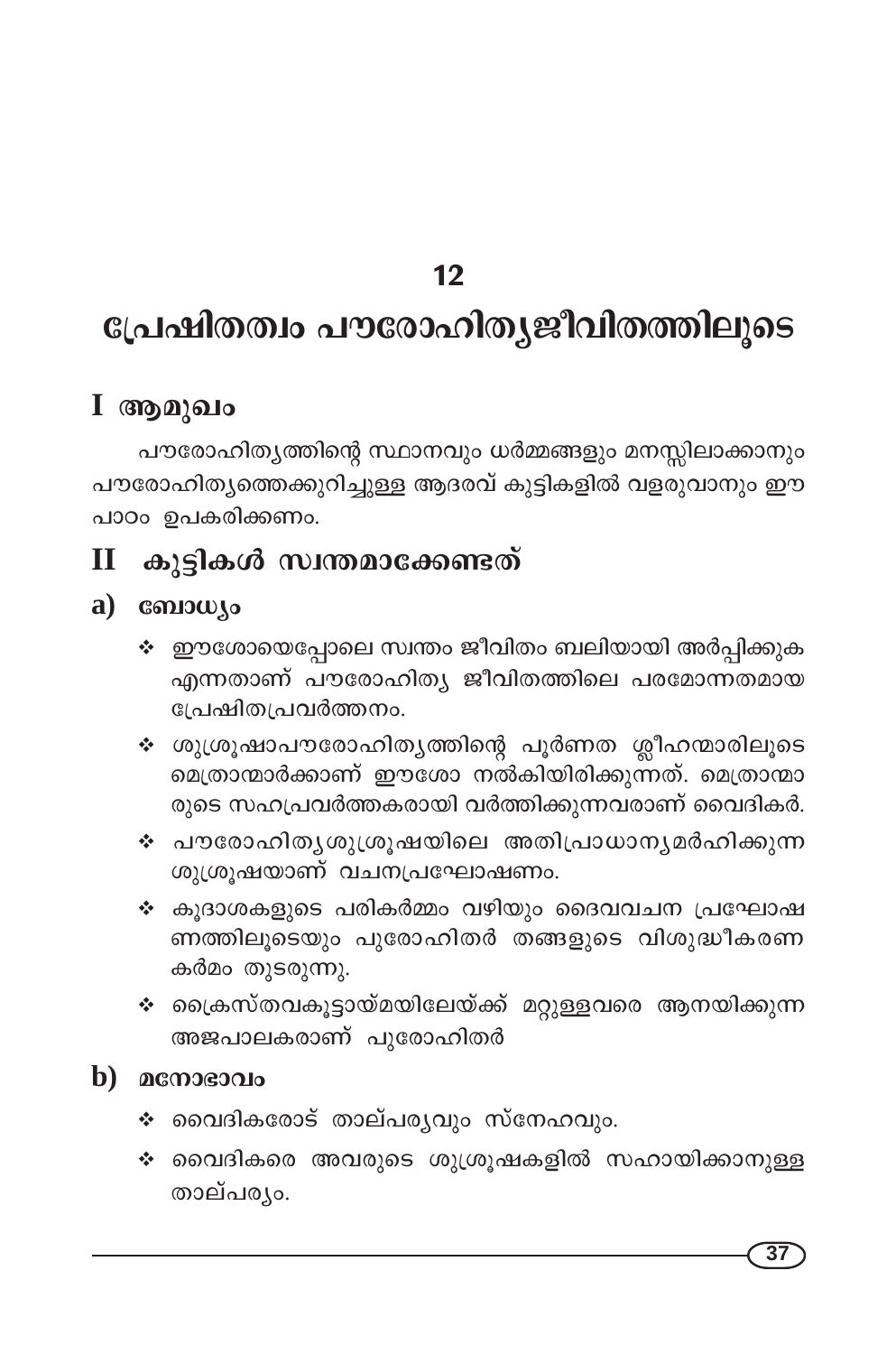## c) ശീലം

- ❖ വൈദികരോട് അടുപ്പവും സ്നേഹവും പുലർത്തുന്നു.
- $\cdot$  വൈദികർക്കുവേണ്ടി പ്രാർത്ഥിക്കുന്നു.

# III ബോധനോപാധികൾ

പൂരോഹിതശുശ്രൂഷയിലെ വിവിധ ചിത്രങ്ങൾ, വിശുദ്ധ ഗ്രന്ഥം, വത്തിക്കാൻ കൗൺസിൽ പ്രമാണരേഖകൾ

# $\bf{IV}$  പാഠാവതരണം

പുരോഹിതരുടെ സേവനങ്ങളെക്കുറിച്ച് ചർച്ച ചെയ്തുകൊണ്ട് ക്ലാസ് ആരംഭിക്കാം. ചിത്രങ്ങളുടെ സഹായത്തോടെ പുരോഹിതശു ശ്രൂഷയുടെ വിവിധ മുഖങ്ങൾ കുട്ടികൾക്കു മനസ്സിലാക്കിക്കൊടു ക്കണപ

# $V$  പാഠബന്ധിത പ്രവർത്തനങ്ങൾ

രണ്ടാം പാഠത്തിൽ പറഞ്ഞിരിക്കുന്നതുപോലെ ചെയ്യുന്നു.

#### ഉത്തരം കണ്ടെത്താം

- 1. പേജ് 86 ഖണ്ഡിക 2.
- 2. പേജ് 86 ഖണ്ഡിക 3.
- 3. പേജ് 87 ഖണ്ഡിക 2.3.
- 4. പേജ് 88 ഖണ്ഡിക 2 മുതൽ 89 ഖണ്ഡിക 2 വരെ.
- 5. പേജ് 90 ഖണ്ഡിക 3.

# VI അനുബന്ധിത പ്രവർത്തനങ്ങൾ

പൗരോഹിത്യശുശൂഷയെക്കുറിച്ച് ഒരു പ്രസംഗക്കുറിപ്പ് തയ്യാറാ ക്കുക.

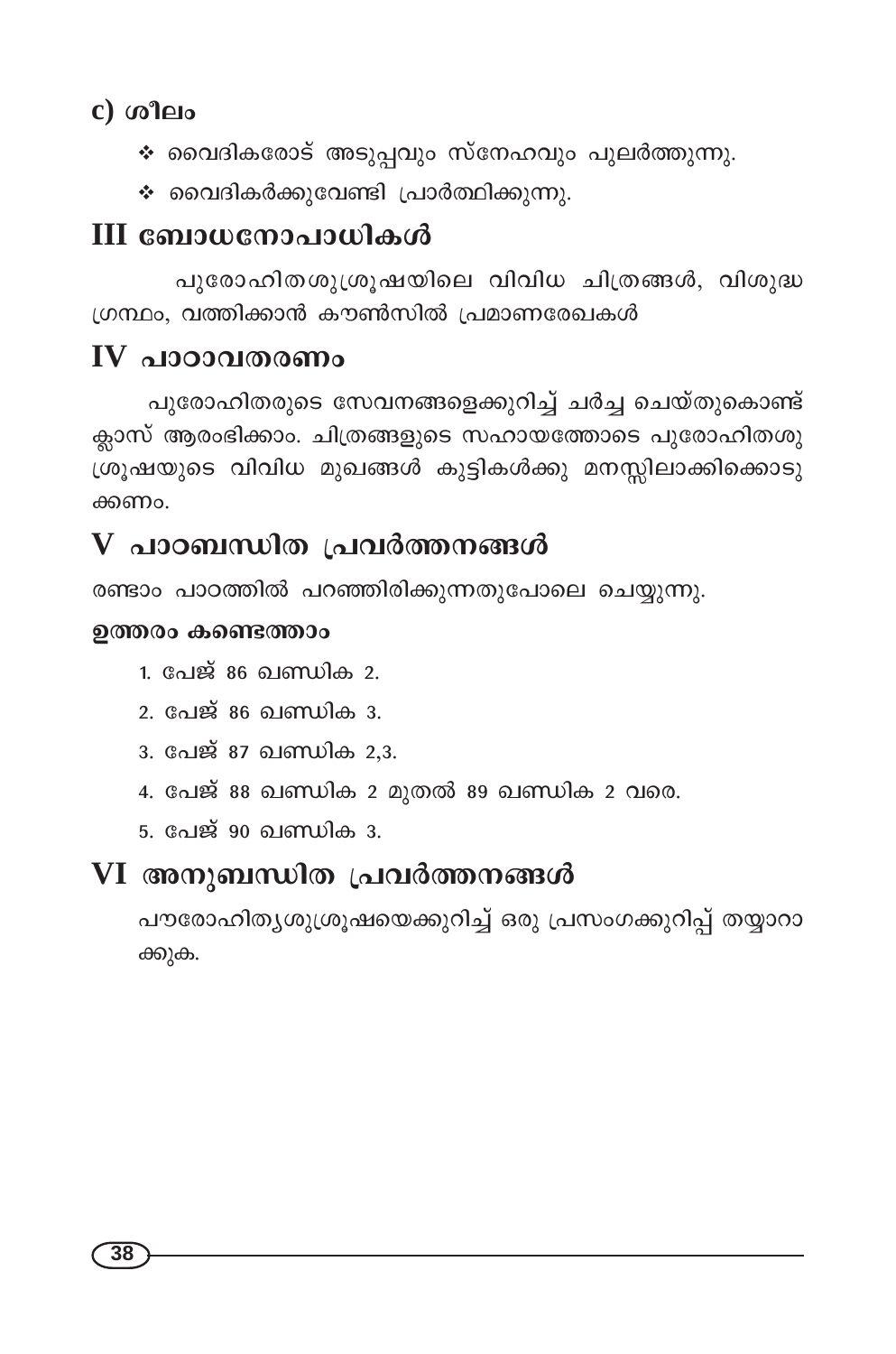# പ്രേഷിതത്വം സമർപ്പിതജീവിതത്തിലൂടെ

#### T ആമുഖം

സഭയിൽ സമർപ്പിതജീവിതത്തിന്റെ സ്ഥാനവും ധർമ്മങ്ങളും മന സ്സിലാക്കാനും സമർപ്പിതജീവിതത്തെക്കുറിച്ചുള്ള ആദരവ് കുട്ടികളിൽ വളരുവാനും ഈ പാഠം ഉപകരിക്കണം.

#### കുട്ടികൾ സ്വന്തമാക്കേണ്ടത്  $\overline{\mathbf{u}}$

## a)  $\cos\omega$

- മിശിഹായിലുള്ള പൂർണവും സമ്പുഷ്ഠവുമായ ജീവിതത്തി **经** ലൂടെ ദൈവത്തിന്റെ വിളിക്ക് പ്രത്യുത്തരമേകാനുള്ള ക്രൈസ്തവവിളി അതിന്റെ പൂർണതയിൽ തങ്ങളിൽ സാക്ഷാ ത്കരിക്കുന്നവരാണ് സമർപ്പിതർ.
- ❖ ഏ.ഡി മൂന്നാം നൂറ്റാണ്ടിൽ സന്യാസം ക്രിസ്തുമതത്തിൽ വേരു റച്ചുവെങ്കിലും ഭാരതത്തിൽ അതിനു തുടക്കം കുറിച്ചത് 1831 ൽ അമലോത്ഭവദാസസംഘം എന്ന സന്യാസസമൂഹം സ്ഥാപി തമായതോടെയാണ്. ഇന്ന് ആ സന്യാസസമൂഹം സി.എം. ഐ എന്ന പേരിൽ അറിയപ്പെടുന്നു.
- ❖ അനുസരണം, ബ്രഹ്മചര്യം, ദാരിദ്ര്യം എന്നീ സുവിശേഷോപ ദേശങ്ങളെ അടിസ്ഥാനമാക്കി മൂന്നു വ്രതങ്ങൾ പാലിച്ചുജീവി ക്കുന്നവരാണ് സമർപ്പിതർ.
- ∻ പ്രാർത്ഥന, ഇടവകപ്രവർത്തനങ്ങളിലുള്ള പങ്കുചേരൽ, മത ബോധനം, കുടുംബസന്ദർശനങ്ങൾ, സാമൂഹൃസേവനം, മി ഷൻപ്രവർത്തനങ്ങൾ തുടങ്ങിയ ബഹുമുഖ ശുശ്രൂഷകളിലൂടെ സമർപ്പിതർ ദൈവത്തിനും ദൈവജനത്തിനും വേണ്ടിയുള്ള തങ്ങളുടെ സമർപ്പണം അർത്ഥപൂർണമാക്കുന്നു.

39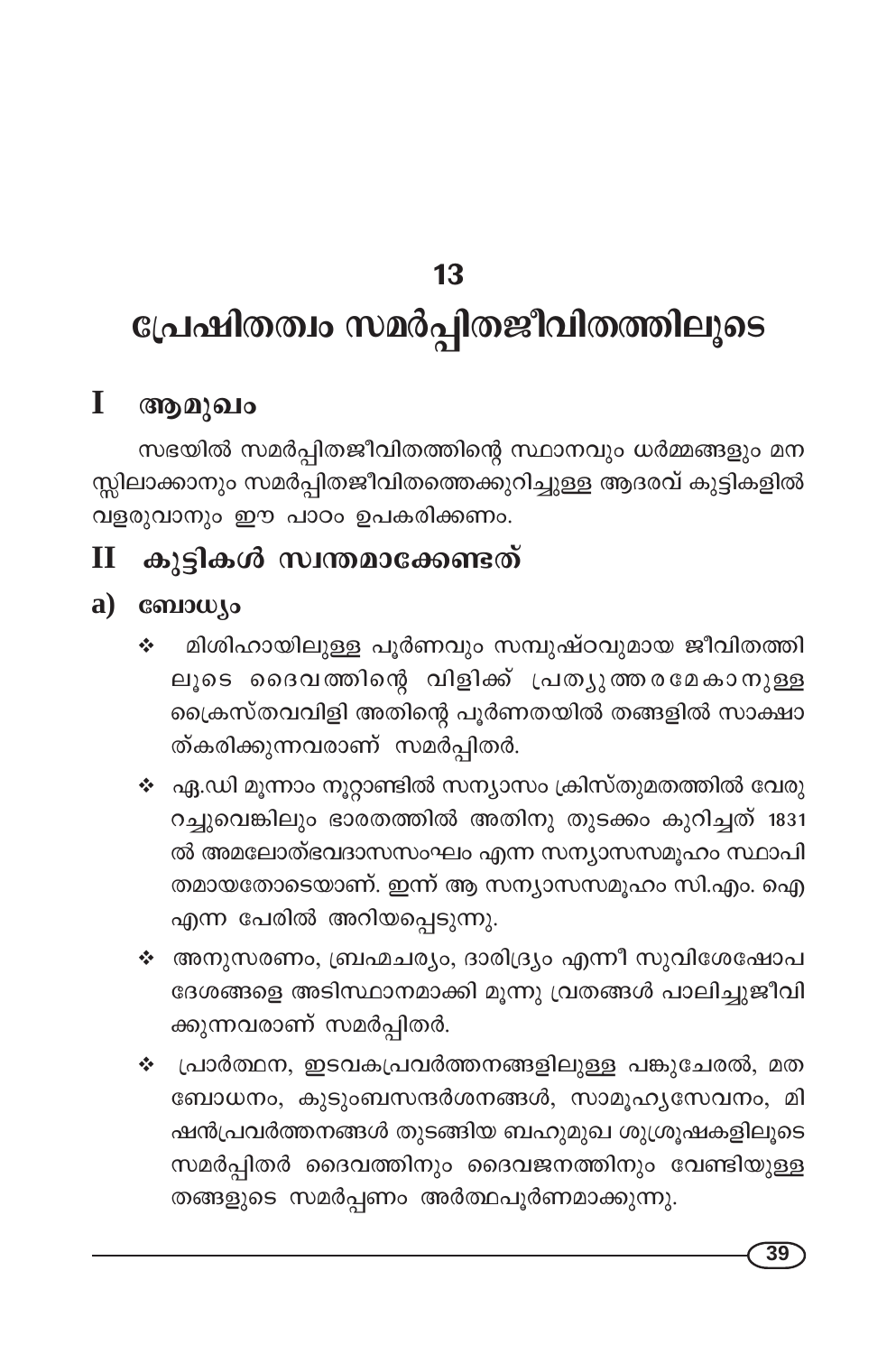### b)  $\alpha$ നോഭാവം

- ∻ സമർപ്പിതദൈവവിളി പ്രോൽസാഹിപ്പിക്കുന്നു.
- ∻ സമർപ്പിതരെ ആദരവോടെ വീക്ഷിക്കുന്നു.

 $c)$  ( $o$ <sup>1</sup> $e$ <sup>1</sup> $o$ 

- ❖ സമർപ്പിതരോട് അടുപ്പവും സ്നേഹവും പുലർത്തുന്നു.
- ∻ സമർപ്പിതർക്കുവേണ്ടി പ്രാർത്ഥിക്കുന്നു.

# III ബോധനോപാധികൾ

വ്രതവാഗ്ദാനവും സഭാവസ്ത്രസ്വീകരണവും നടത്തുന്നതിന്റെ സി.ഡി/ ഫോട്ടോ, സമർപ്പിതരുടെ സേവനങ്ങളെ പരാമർശിക്കുന്ന പേപ്പർകട്ടിംഗ്സ്, വിശുദ്ധ ഗ്രന്ഥം, വത്തിക്കാൻ കൗൺസിൽ പ്രമാണ രേഖകൾ

# $\bf{IV}$  പാഠാവതരണം

വ്രതവാഗ്ദാനവും സന്യാസവസ്ത്രസ്വീകരണവും നടത്തുന്ന തിന്റെ സി.ഡി പ്രദർശിപ്പിച്ചുകൊണ്ടോ, സമർപ്പിതരുടെ സേവനങ്ങ ളെക്കുറിച്ച് ചർച്ച ചെയ്തുകൊണ്ടോ ക്ലാസ് ആരംഭിക്കാം. ചിത്രങ്ങ ളുടെ സഹായത്തോടെ സമർപ്പിതരുടെ ശുശ്രൂഷയുടെ വിവിധ മുഖ ങ്ങൾ കുട്ടികൾക്കു മനസ്സിലാക്കിക്കൊടുക്കണം.

# $\overline{V}$  പാഠബന്ധിത പ്രവർത്തനങ്ങൾ

രണ്ടാം പാഠത്തിൽ പറഞ്ഞിരിക്കുന്നതുപോലെ ചെയ്യുന്നു.

### ഉത്തരം കണ്ടെത്താം

- 1. പേജ് 93 ഖണ്ഡിക 1,2.
- 2. പേജ് 94 ഖണ്ഡിക വ്രതങ്ങൾ.
- 3. പേജ് 96 ഖണ്ഡിക 2.3.
- 4. പേജ് 97 ഖണ്ഡിക 2,3.
- 5. പേജ് 97 ഖണ്ഡിക 4.

# VI അനുബന്ധിത പ്രവർത്തനങ്ങൾ

സമർപ്പിതർ ചെയ്യുന്ന സേവനങ്ങളുടെ ചിത്രങ്ങൾ സമാഹരിച്ച് ഒരു ആൽബം തയ്യാറാക്കുക. ഇടവകയിൽ പ്രവർത്തിക്കുന്ന സിസ്റ്റേ .<br>ഴ്സിന്റെ സേവനങ്ങളെക്കുറിച്ച് അവരുമായി ഒരഭിമുഖം നടത്തുക.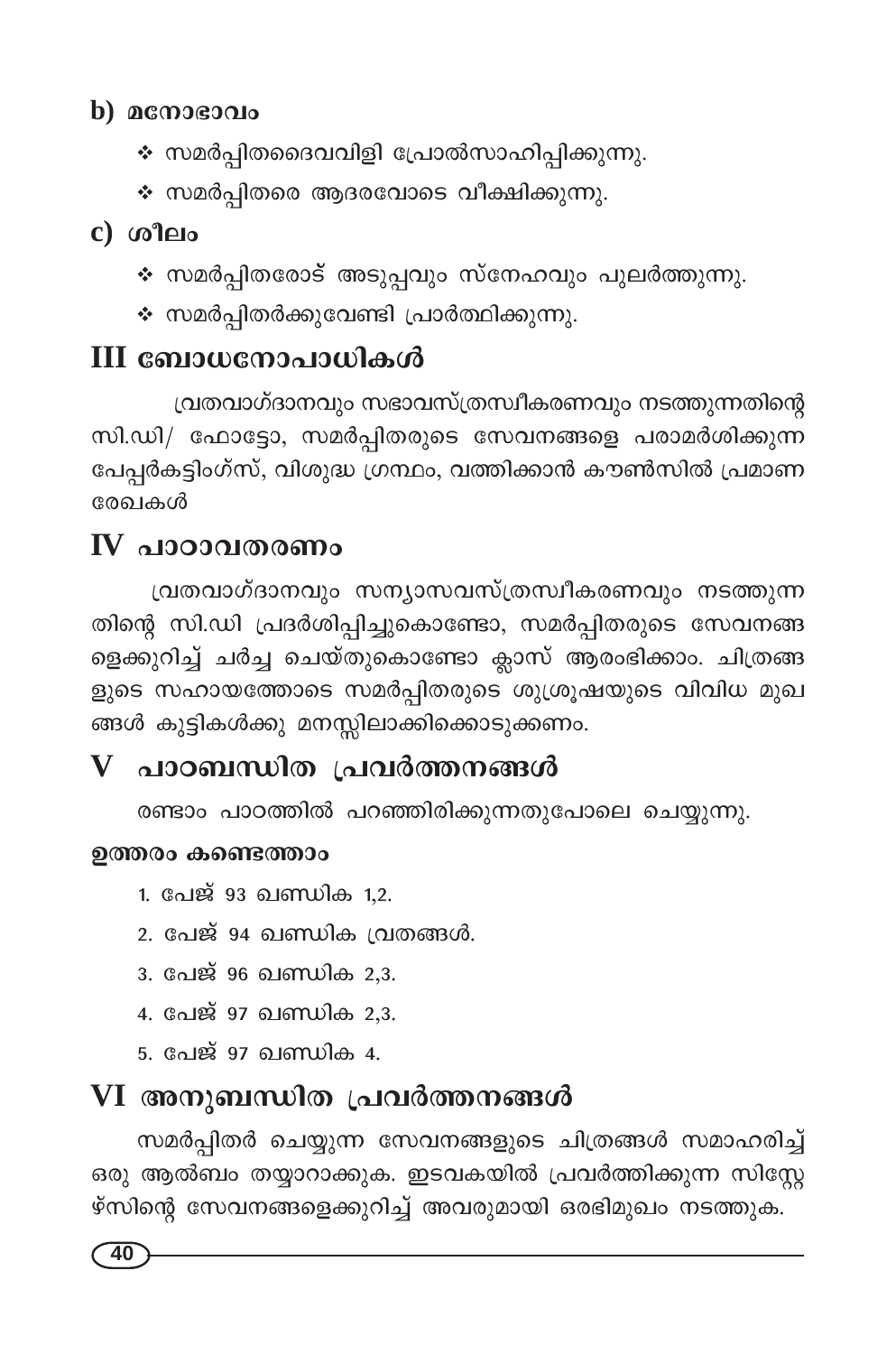# വിശുദ്ധരാകൂ പ്രേഷിതരാകൂ

#### L ആമുഖം

മാമ്മോദീസാ സ്വീകരിച്ച ഓരോ വ്യക്തിയും വിശുദ്ധരാകാൻ വിളി ക്കപ്പെട്ടിരിക്കുന്നു എന്ന ബോധ്യം ലഭിക്കുവാനും വിശുദ്ധിയിൽ വള രുവാനുള്ള മാർഗങ്ങൾ തിരിച്ചറിഞ്ഞ് അതിനനുസൃതം ജീവിക്കുവാനും കുട്ടികൾക്കു കഴിയത്തക്കവിധം ഈ പാഠം അവതരിപ്പിക്കണം.

#### കുട്ടികൾ സ്വന്തമാക്കേണ്ടത്  $\mathbf H$

#### a) ബോധ്യം

- ∻ ദൈവമായ കർത്താവു പരിശുദ്ധനായിരിക്കുന്നതുപോലെ ദൈവത്തിന്റെ സ്വന്തം ജനമായി തിരഞ്ഞെടുക്കപ്പെട്ട നമ്മളും വിശുദ്ധരാകാൻ വിളിക്കപ്പെട്ടിരിക്കുന്നു.
- ∻ മനുഷൃരെല്ലാവരും ദൈവത്തെയും സഹോദരങ്ങളെയും സ്നേഹിച്ചുകൊണ്ട് ദൈവസ്നേഹത്തിന്റെയും സഹോദര സ്നേഹത്തിന്റെയും പൂർണതയായ വിശുദ്ധിയിലേയ്ക്കു വള രണം.
- ∻ ദൈവത്തിന്റെ വിശുദ്ധിയുടെ ഏറ്റവും വലിയ ഗുണവിശേഷ മാണ് അവിടുത്തെ കരുണ.
- ❖ ഈശോയോടു കൂടെയായിരിക്കുക എന്നതാണ് വിശുദ്ധി പ്രാപിക്കാനുള്ള ഒന്നാമത്തെ മാർഗം.
- ❖ തിന്മയെ നന്മകൊണ്ടു ജയിക്കുന്ന ക്രിസ്തീയസ്നേഹമാണ് വിശുദ്ധിയുടെ അളവുകോൽ.
- $\boldsymbol{\dot{\ast}}$  നമ്മെ വിശുദ്ധിയിൽ വളർത്തുന്ന അമ്മയാണ് സഭ.
- ∻ ദൈവത്തിന്റെ കല്പനകൾ പാലിച്ച് അവിടുത്തെ ഹിതമനു സരിച്ചു ജീവിക്കുന്നതു വഴിയാണ് നമ്മൾ അനുദിനജീവിത ത്തിൽ വിശുദ്ധി പ്രാപിക്കുന്നത്.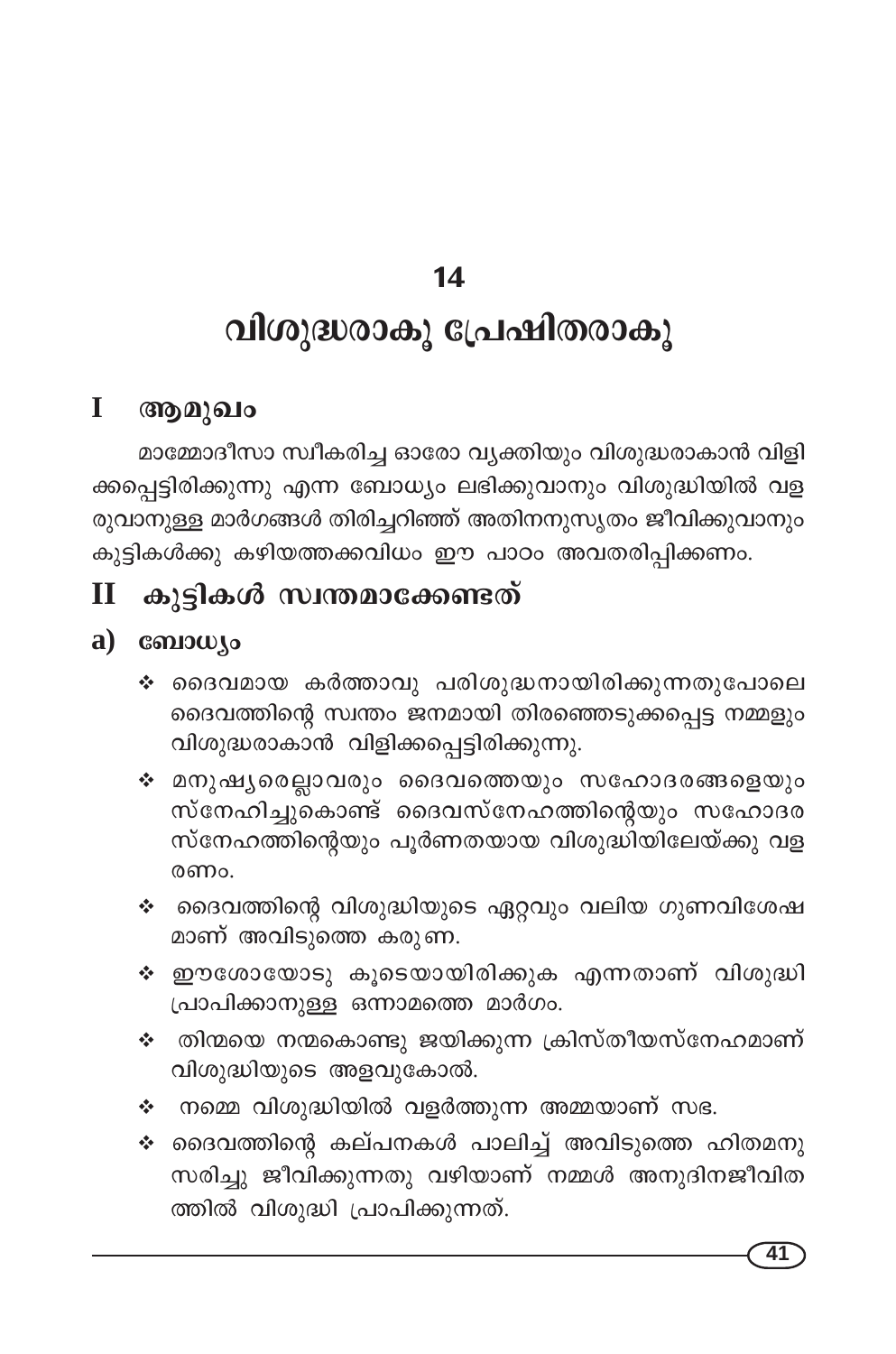### $\mathbf b$ ) മനോഭാവം

- ∻ വിശുദ്ധരാകാനുള്ള ആഗ്രഹം
- ❖ ആദ്ധ്യാത്മികകാര്യങ്ങളിലുള്ള താൽപര്യം

### $c)$  ( $a$ <sup>1 $\alpha$ 1 $\alpha$ </sup>

- മാതൃകാപരമായജീവിതം നയിക്കുന്നു. **Section**
- ❖ മറ്റുള്ളവരുടെ ആവശ്യങ്ങൾ കണ്ടറിഞ്ഞു സഹായിക്കുന്നു.

# III ബോധനോപാധികൾ

വിശുദ്ധരുടെ ചിത്രങ്ങൾ, ദൈവവചന കാർഡുകൾ, വിശുദ്ധ ഗ്രന്ഥം, വത്തിക്കാൻ കൗൺസിൽ പ്രമാണരേഖകൾ

# $IV$  പാഠാവതരണം

മോശയ്ക്ക് മുൾപ്പടർപ്പിൽ ലഭിച്ച ദർശനത്തെക്കുറിച്ചുള്ള ദൈവ വചനം വായിച്ച് ചർച്ച ചെയ്തുകൊണ്ട് ക്ലാസ് ആരംഭിക്കുന്നു. വിശുദ്ധരുടെ ചിത്രങ്ങൾ കാണിച്ചുകൊണ്ട് ഓരോ വിശുദ്ധരിലും കാണുന്ന പ്രത്യേകതകൾ ചർച്ച ചെയ്യുന്നു. അനുദിന ജീവിതത്തിൽ ദൈവഹിതം നിറവേറ്റുന്നവരാണ് വിശുദ്ധരാകുന്നത് എന്ന സത്യം മനസ്സിലാക്കിക്കൊടുക്കുന്നു.

# $\overline{V}$  പാഠബന്ധിത പ്രവർത്തനങ്ങൾ

രണ്ടാം പാഠത്തിൽ പറഞ്ഞിരിക്കുന്നതുപോലെ ചെയ്യുന്നു.

#### ഉത്തരം കണ്ടെത്താം

- 1. പേജ് 101 ഖണ്ഡിക 1.
- 2. പേജ് 101 ഖണ്ഡിക 2,3.
- 3. പേജ് 103.
- 4. പേജ് 104 ഖണ്ഡിക 1.
- 5. പേജ് 104 ഖണ്ഡിക 2,3.

# VI അനുബന്ധിത പ്രവർത്തനങ്ങൾ

ജീവിതത്തിന്റെ വിവിധ തുറകളിൽ പ്രവർത്തിക്കുന്നവരിൽ നിന്നും മാതൃകാപരമായി ജീവിക്കുന്ന ഏതാനും പേരുടെ ലിസ്റ്റു തയ്യാറാ ക്കുക. അവരിൽ തെളിവാർന്നു നിൽക്കുന്ന നന്മകൾ എഴുതുക.

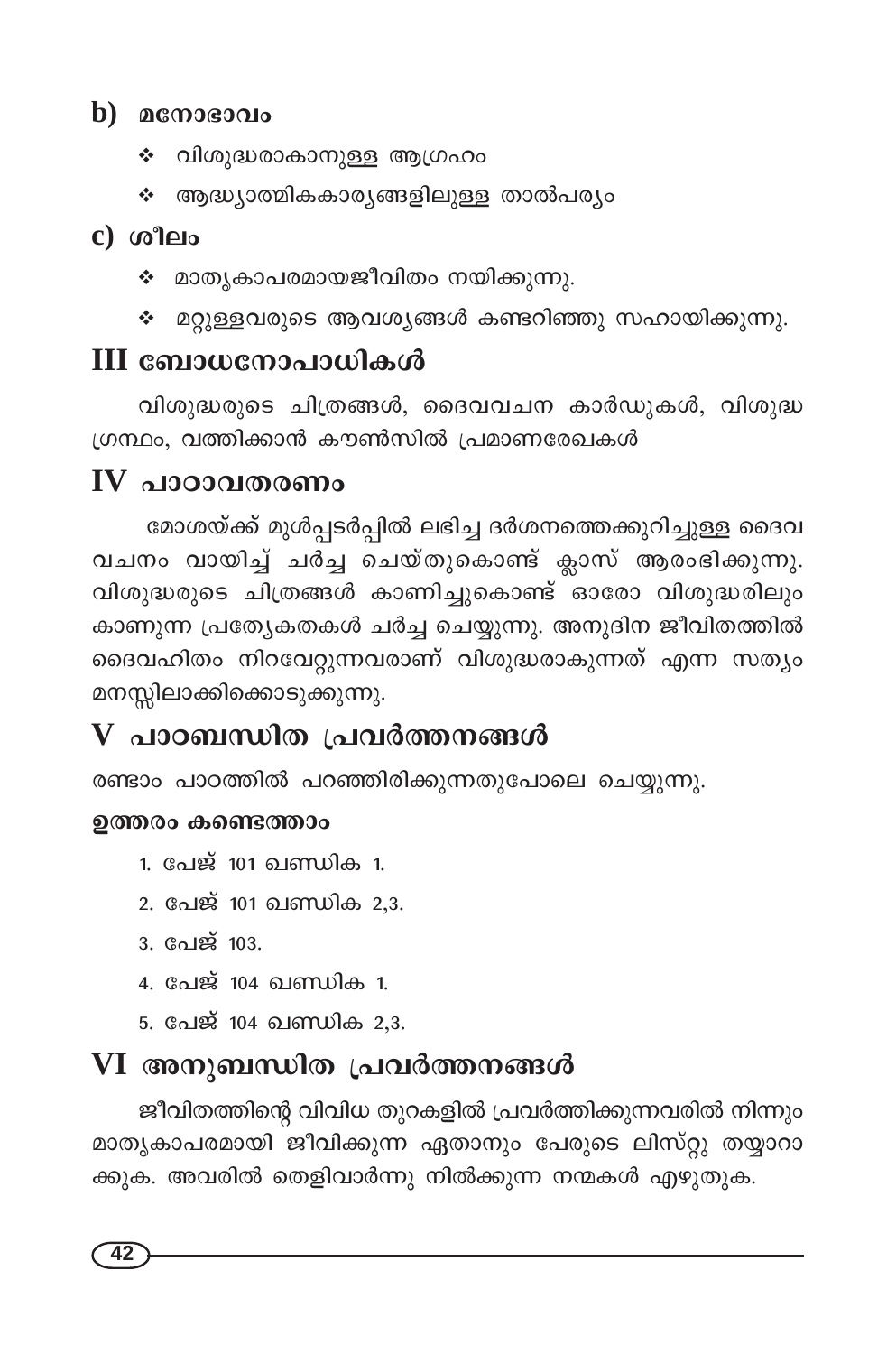# നവയുഗസൃഷ്ടിക്കായ് അണിചേരാം

# $I$  ആമുഖം

ശാന്തിയും സന്തോഷവും നിറഞ്ഞ ഒരു പുതുയുഗം സ്വപ്നം കാണുകയും അതിനായി പ്രാർത്ഥിക്കുകയും ചെയ്യുന്നവരാണ് <mark>അധി</mark> കവും. ഈ പുതുയുഗസൃഷ്ടിയിൽ കത്തോലിക്കാസംഘടനകൾക്കുള്ള പങ്ക് മനസ്സിലാക്കാനും പ്രായാനുസരണം തങ്ങൾക്കു പങ്കുചേരാനുള്ള ....<br>സംഘടനകളിൽ സജീവമായി പ്രവർത്തിക്കാനും കുട്ടികൾക്കു പ്രേരണ ലഭിക്കത്തക്കവിധം ഈ പാഠം അവതരിപ്പിക്കണം.

#### കുട്ടികൾ സ്വന്തമാക്കേണ്ടത്  $\bf{I}\bf{I}$

## $a)$  comous

- ∻ അസമാധാനം നിറഞ്ഞ ലോകത്തിൽ സമാധാനദാതാവായ ഈശോയെ നൽകിക്കൊണ്ട് ഒരു പുതിയ യുഗം സൃഷ്ടിക്കു വാൻ ക്രൈസ്തവർ കടപ്പെട്ടിരിക്കുന്നു.
- ∻ സഭാമക്കളുടെ പരിശീലനത്തിനും സാക്ഷ്യംവഹിക്കലിനും സഹായകമാകത്തക്കവിധം ശിശുപ്രായം മുതൽ വിവിധ സംഘടനാപ്രവർത്തനങ്ങളിൽ ക്രൈസ്തവർ പങ്കുകാരാക്ക പ്പെടുന്നു.
- ❖ തിരുബാലസഖ്യം, ചെറുപുഷ്പ മിഷൻലീഗ്, സി.എൽ.സി, കെ.സി.എസ്.എൽ, കെ.സി.വൈ.എം, എ.കെ.സി.സി, മാതൃപിതൃസംഘടനകൾ, വിൻസന്റ് ഡി.പോൾ എന്നിവ യെല്ലാം നമ്മെ ഈശോയിൽ വളർത്തുന്ന സംഘടനകളാണ്.
- ❖ സംഘടനകൾപോലെതന്നെ ഇടവകയുടെ സജീവത്വത്തിനും വളർച്ചയ്ക്കും സഹായകമായവയാണ് കുടുംബകൂട്ടായ്മകൾ.
- ❖ ഈ സംഘടനകളുടെയും കൂട്ടായ്മകളുടെയുമെല്ലാം ലക്ഷ്യം സഭയെ പടുത്തുയർത്തുകയാണ്.